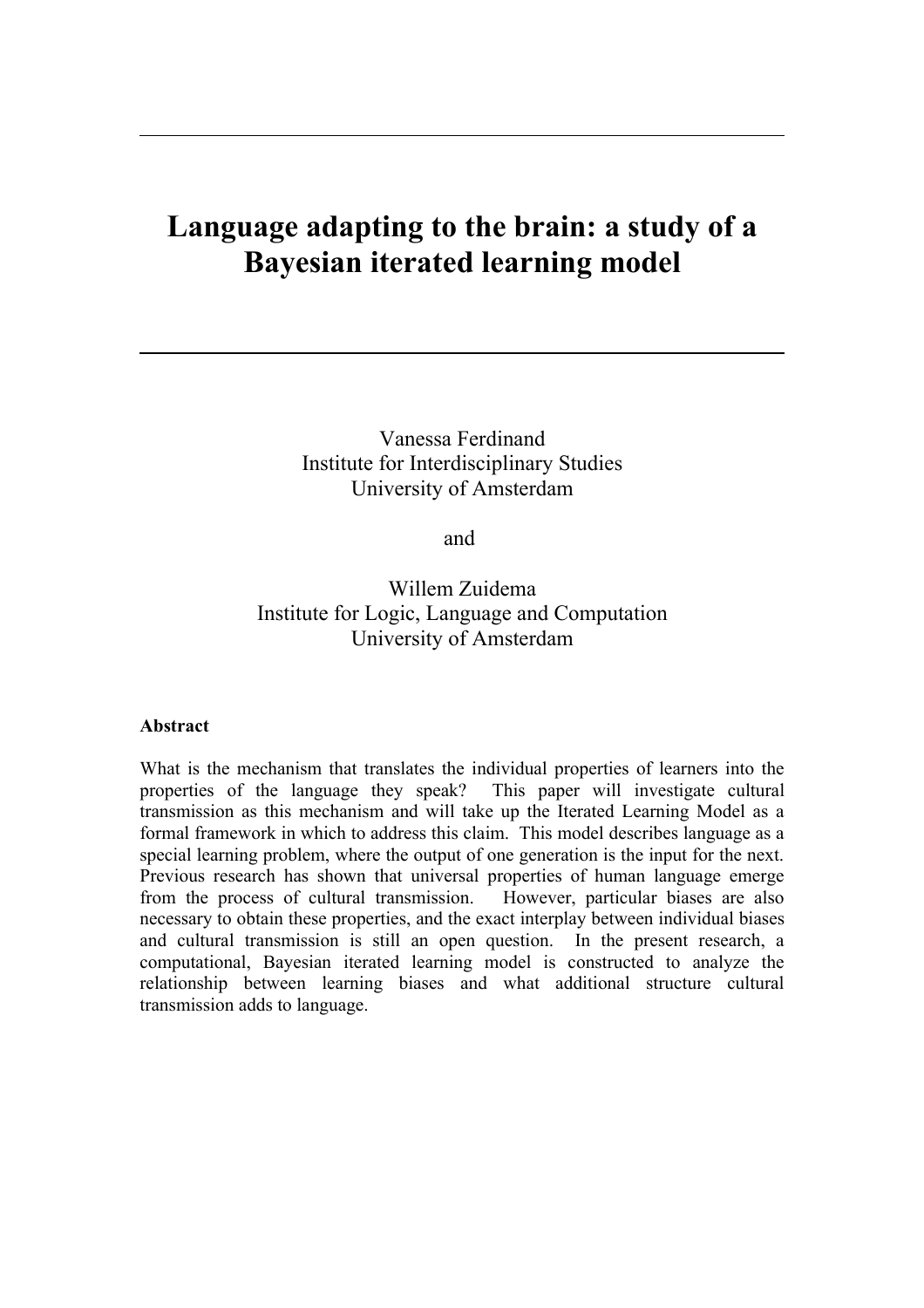## 1 Introduction

The language that you speak is not a product of your mind alone. As language is transmitted from person to person and generation to generation, it adapts to the minds it propagates through, and they adapt to it. This makes the evolution of language a special problem, because the output of one learner is the input for the next.

The field of linguistics has made great advances in describing human language. Through the description of language universals and from animal comparative studies, we have a good picture of what human language is, and what it is not. Influential paradigms in  $20<sup>th</sup>$  century linguistics, such as the generative program, concentrate on in-depth studies of particular languages or the variations and constraints on variation found in the world's languages, to infer what the innate biases of human learners must be. Notwithstanding fundamental differences, most of these research programs have tended to ignore the socio-cultural and historical dimensions of language. Additionally they fail to provide an account of *how* the innate biases of individuals translate to the universals witnessed in the world's languages. This problem of linkage can be overcome by identifying the *mechanism* which translates the properties of individual learners into the properties of human language (Kirby, 1999). This paper will argue in favor of claims that cultural transmission itself, may indeed be this mechanism.

The crucial next step, where linguistics has arguably made much less progress, is to provide a mechanistic explanation of *why* language is the way that it is, and not some other way. This explanation necessitates a description at a level below language itself: What are the constraints that shape language? Where do they come from and how do they interact?

The constraints of language arise from two systems: the embodied cognitive agent and the socio-cultural system in which these agents communicate with one another. The first is the domain of cognitive science and psycholinguistics. Here, the main constraints lie in perception, processing and representation, production. How is the data constrained as it enters the cognitive system, how is it cognitively processed, and how is it constrained as utterances are produced? Some examples of perceptual biases are purely physical and constrained by the human senses, such as the range of sounds one can perceive. Others form with cognitive development, such as the phenomena of categorical perception (Lieberman et al., 1967; Kuhl, 2004). Likewise, production biases are constrained by the physical limitations of human anatomy, such as the frequency range of vocalizations and the degree of motor control we have over our vocal tracts. The processing which mediates what is perceived and what is ultimately produced includes high-level cognitive processes such as reasoning, induction, and learning, each of which come with their own biases. These processes may also be subject to constraints on how linguistic knowledge is represented in the brain; what kind of representations are possible in a network of neurons, and what kinds are not? In short, the constraints which shape a cognitive agent's production of language are both shaped by both biological evolution and individual development, which includes learning from one's environment.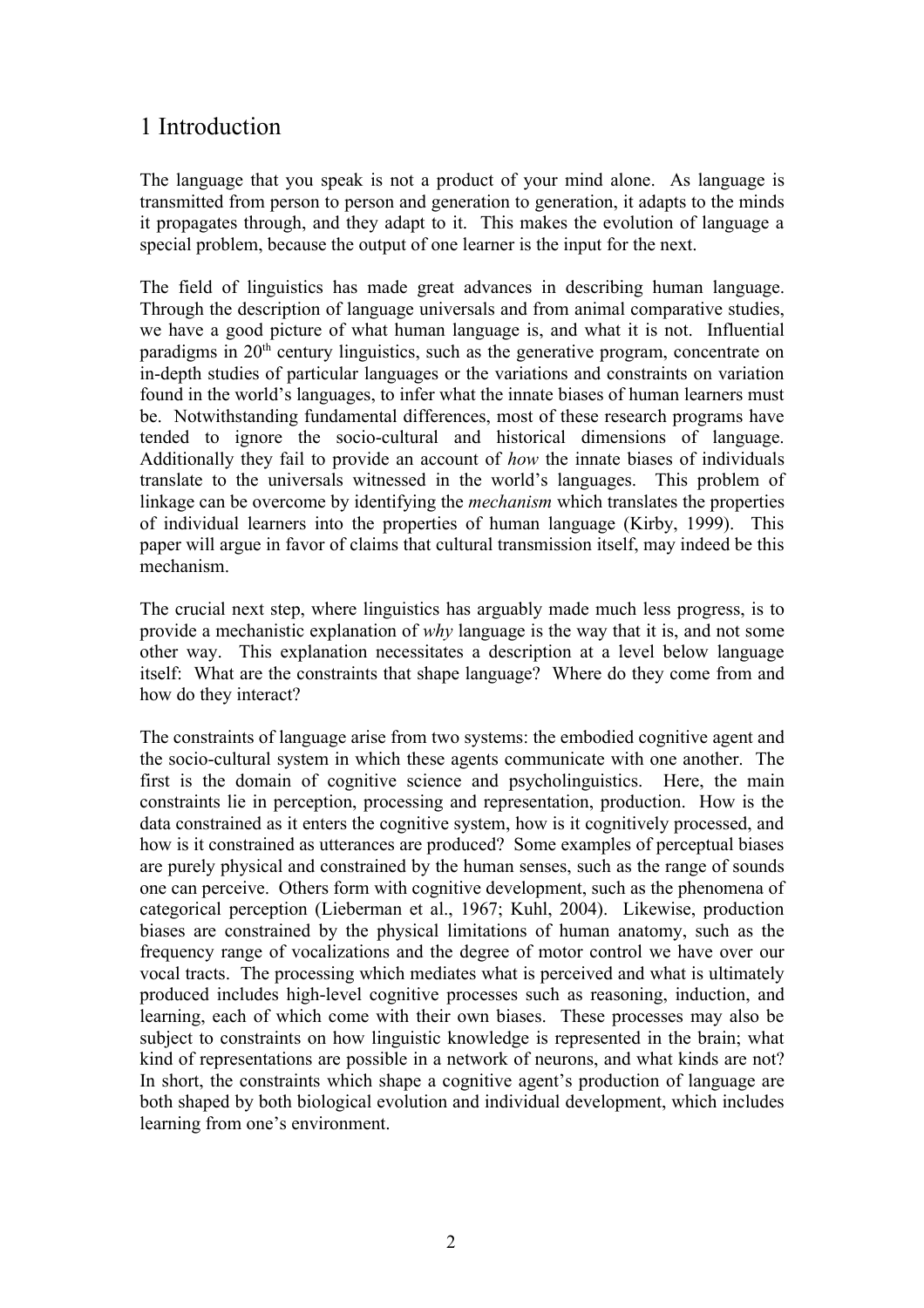The second system, how cognitive agents interact, has been pioneered by computational modeling and mathematics. The social structure characterizes how the production and perception components of the cognitive agent link up. Particular types of social structures involve different constraints on what kind of access the agents have to the external data that constitutes language. For example, a population with no generational turnover (i.e. no agents are born or die) would conceivably have a very different language than language as we know it. Or for a more intuitive example, if the future of the English language becomes confined to nothing but email communication, its developmental trajectory would be very different than if it remained a spoken language. Therefore, if we want to explain why this new "email English" is the way that it is, and not some other way (like the old spoken English), we would have to describe the constraints of email English – in terms of the constraints of its social system (the network of computers and how this shapes human interaction) and in terms of the cognitive constraints which the new system engages (such as production biases associated with typing).

In this light, language is a complex, dynamical system in its own right. This means that the behavior of the system is a product of both its components (the embodied cognitive agents) and how they interact (their social system). However, as stated in systems theory, no systems have true boundaries, and the borders we impose when we study them are purely artificial constructs (Weisbuch, 1991). There are multiple ways to carve up the systems and their constraints in order to guide our search. The most common delineation, among those who computationally model language evolution, is that language sits at the crux of 3 complex, dynamical systems: biological evolution, cultural transmission, and individual learning. (Christiansen & Kirby, 2003). This tripartite division of these separate, but interacting, systems is misleading because it implies that evolution acts directly on learning as an adaptive system. This view essentially deletes cognition from the picture, because it is the embodied cognitive agent that ultimately roots its high-level process of language induction within the biologically evolved wet-ware that is the true processor of language.

By viewing language as a product of cognitive agents and the cultural transmission system which propagates it, we would expect the constraints of language to be rooted in these two aspects. However, organizing the problem in this way has the side effect of losing any direct linguistic consequences of biological evolution within the embodied cognitive agent, and rightly so. Undoubtedly, the biological endowment which makes us human places hard constraints on the possibilities of ontogenetic development. But the structure of cultural transmission is in the position to place additional constraints on this biological potential, father defining language into its ultimate form, as we witness it in the world. The fact that human language is culturally transmitted is just as universal to our language system as is the shared genetics which makes all humans, human. Though logically, this places both as candidates for the explanatory burden of language universals, the most informative explanation will be the one that cuts language the closest.

So how do the properties of cognitive agents determine the properties of the language they speak, and what does cultural transmission add to this explanation? A good way to proceed with this question is to create a formal framework for testing hypotheses about how cultural transmission mechanistically translates the properties of cognitive agents into the properties of human language, and whether or not the dynamics of this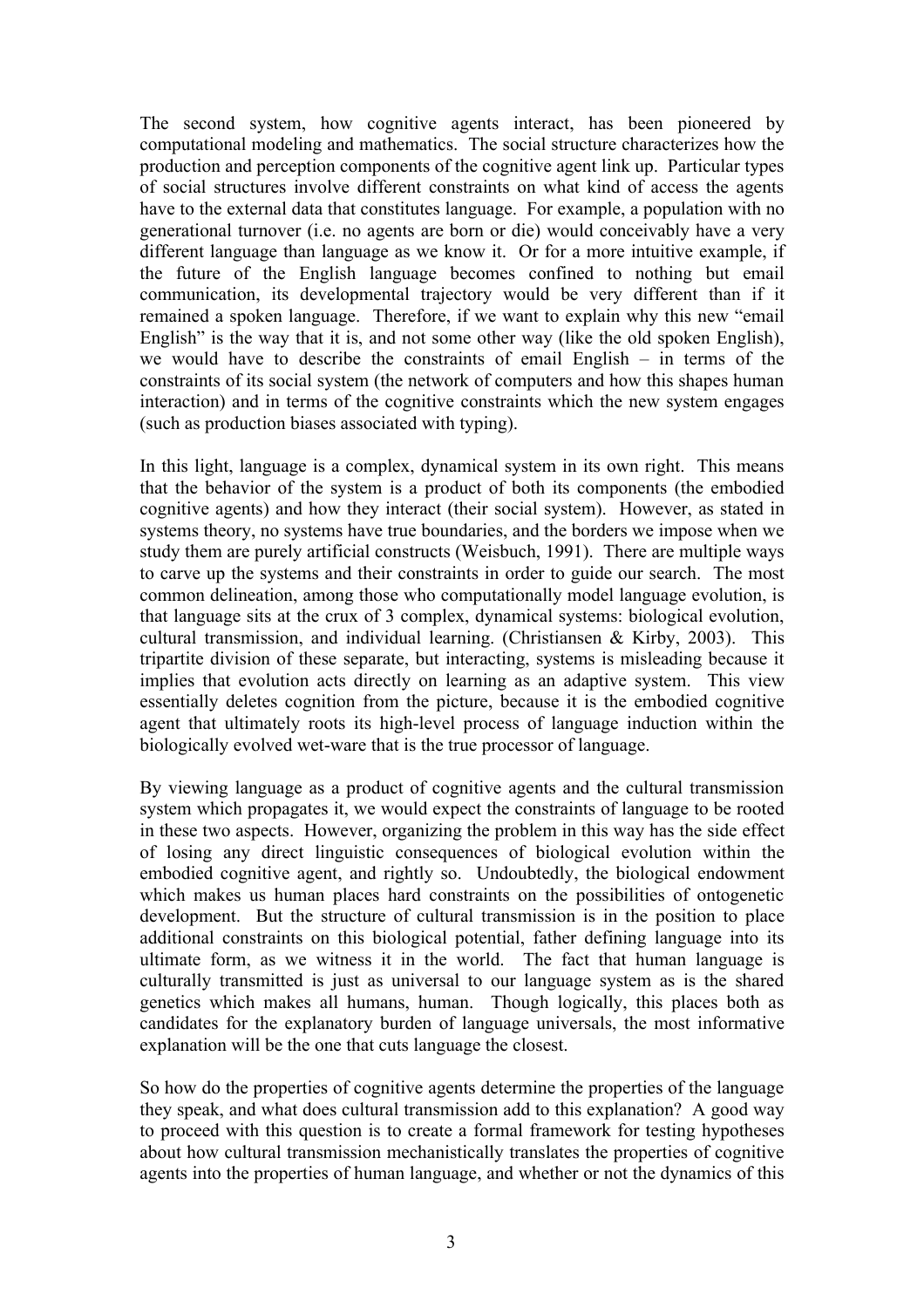cultural transmission place additional constraints on the ultimate form of language. This paper will take up one such framework, the iterated learning model, in order to formally address the socio-cultural constraints on human language.

## 1.1 The Iterated Learning Model

The iterated learning model (ILM) was first formalized for the study of language evolution by Kirby (1998) and provides a framework for the empirical study of cultural transmission and how it effects the information being transmitted. ILMs can be implemented in a variety of ways, but they all contain these fundamental components:

- 1) A learning algorithm
- 2) Some form of information which is the input/output of the algorithm
- 3) Structured transmission of the information, where the output of one learner serves as the input for the next.

Some learning algorithms commonly used in ILMs are symbolic grammar induction algorithms (Brighton & Kirby, 2001), neural networks (Smith, 2002), Bayesian agents (Kalish et al., 2007), and human subjects (Cornish, 2006; Griffiths et al., 2006). The data can be linguistic input or numerical values and the transmission format could be any conceivable social structure, but is commonly kept to a parent-child chain for analytical ease.

Possibly, the first study of this kind was Bartlett's (1932) psychological experiment in "serial reproduction". A subject would be shown a picture, for example a nice sketch of an elk, and then be asked to re-draw it from memory. Then, this copy would be given to another subject to re-draw, and so on. Over the course of this serial reproduction, the information present in the elk would change. The shading would disappear, the complexity of the antlers would diminish, until all that was left was the outline of a cat. Although this is a nice illustration that information can be shaped by the very process of its transmission, Bartlett's stimuli, pictures and stories, were not controlled and therefore do not lend themselves well to empirical study.

The first computational ILMs were developed by Hare & Elman (1995), Batali (1998), and Kirby (1998) as computer programs of agents in a simulated population. Here, agents were simple language-learning algorithms that paired meanings with strings of letters, and one agent would learn its language from another. Their result is that the signal-meaning system became increasingly regular as it passed through more and more agents. The regular structure which emerged was also compositional, where specific letters or letter combinations designated specific parts of the overall meaning, as words do in human language. However, these effects only occurred when there was a transmission bottleneck. This means that the agents cannot pass their language on in totality to the next generation. Humans have an infinite capacity for linguistic expression, however, we can only express a finite amount of linguistic utterances. The transmission bottleneck mirrors this by limiting the number of signal productions to below the number of possible meanings in the meaning space. Only under a specific range of bottleneck size do regularity and compositionality emerge. Many ILM studies which followed these, each using a different learning algorithm and different assumptions regarding the signal-meaning spaces, consistently reported the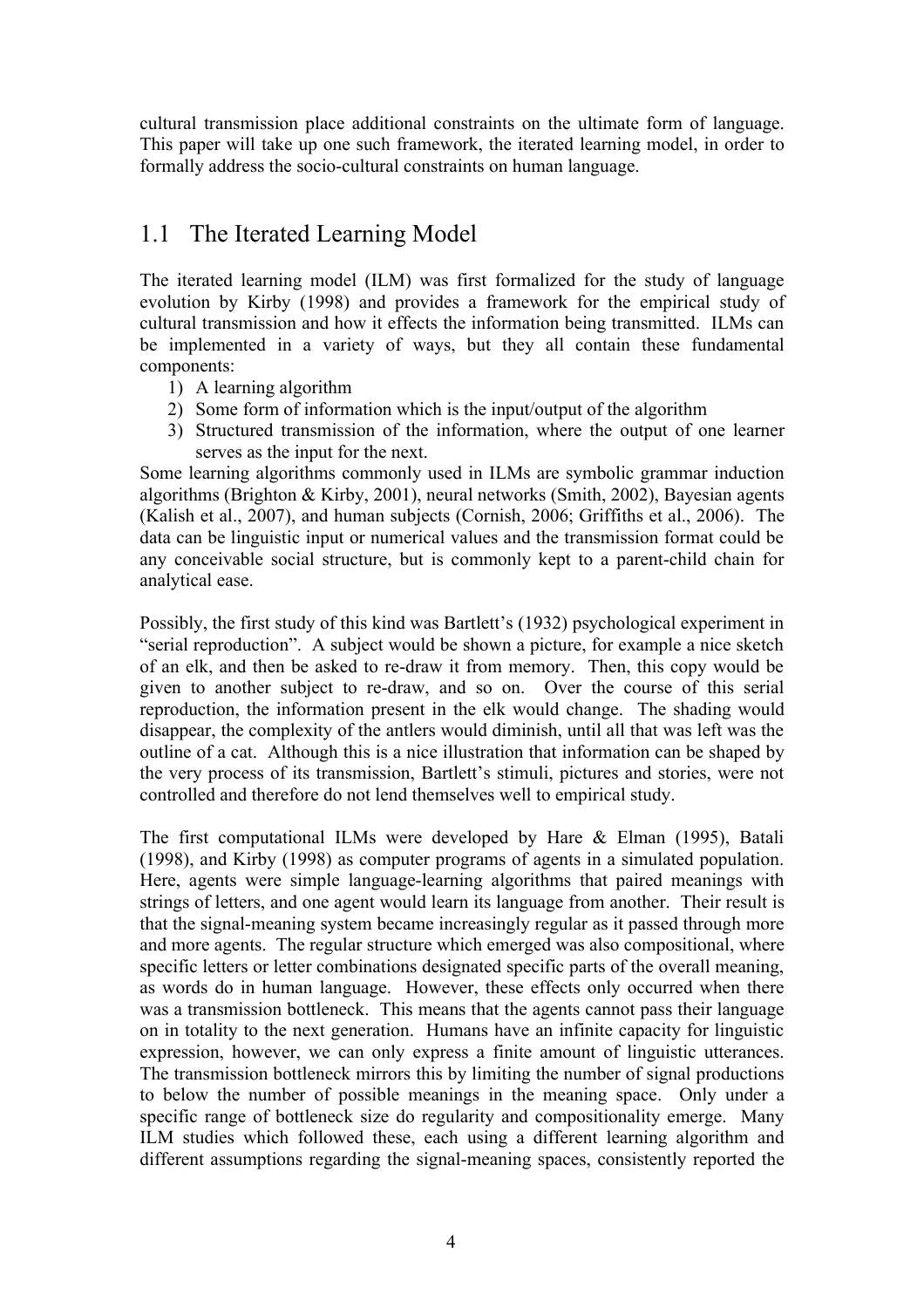same result; the emergence of regularity and compositionality due to the learning bottleneck .

For a concrete example of regularity emerging from a bottleneck, we can look at the English past tense, which has both regular (verb+ed) and irregular (go – went) past tense rules. A regular rule is also a general rule, which is applied every time a language learner uses the past tense of a regular rule. Irregular rules, on the other hand, have to be learned one by one, when the learner comes into contact with the irregular verb. Looking at regular and irregular rules separately, regular rules have a much higher chance of being transmitted to the next generation when the bottleneck is small, because they apply to more verbs and therefore have a higher chance of being produced. Irregular verbs, on the other hand, can only survive over the generations when the verbs they apply to are high frequency verbs (Kirby, 2001). In fact, this is exactly the case with the English past tense; the top 10 most frequent verbs are all irregular. Additionally, it is well-documented historically that low-frequency irregular verbs in English are gradually adopting the regular rule (Lieberman, et al., 2007).

The ILM research demonstrates that, through cultural transmission and the constraint imposed by the bottleneck, the information in language compresses in a selforganizing way (Brighton et al., 2005). Additionally, the language itself adapts to become learnable by the agents which transmit it, and not the other way around (Zuidema, 2003). Agents can only produce what they were able to learn, and when all agents in the population are similar, this makes the task easier for the next agent in the transmission line. Some of the hard claims of ILM proponents are that cultural transmission inevitably leads to regularization, an increase in learnability, and compositionality. In most ILM implementations, no biological criterion of fitness is imposed which selects agents according to the goodness of their language use. Thus, regularization, learnability, and compositionality are all claimed as properties of linguistic evolution, and not biological evolution.

The fact that diverse learning algorithms all produce similar results when iterated, shows that these results are most likely due to the properties of the iteration, and the bottleneck effect, rather than to something inherent in the learning algorithms. However, every learning algorithm has its bias and it is still possible that all of the learning algorithms that were used do share some bias which allows for the emergence of regularity and compositionality. It is possible that some learning algorithms are structured in such a way that they cannot support compositional behavior. In this sense, the bias of a learning algorithm defines what behaviors it can and cannot yield, as well as what behaviors its structure encourages. Smith (2003) carried out a comparative study of the ILM algorithms and determined that they do share two basic biases: a bias toward one-to-one signal-meaning mappings and a bias toward exploiting regularities in the input data. Therefore, these two biases can be seen as two components of the learning algorithm's structure which are necessary for the algorithm to display compositionality. And indeed, these are two biases which human learners likely bring to the task of language induction (Pinker, 1984).

This raises the question of how much the of outcome of iterated learning is determined by cultural transmission and how much is determined by the biases. On the one hand, if the process of cultural transmission completely determines the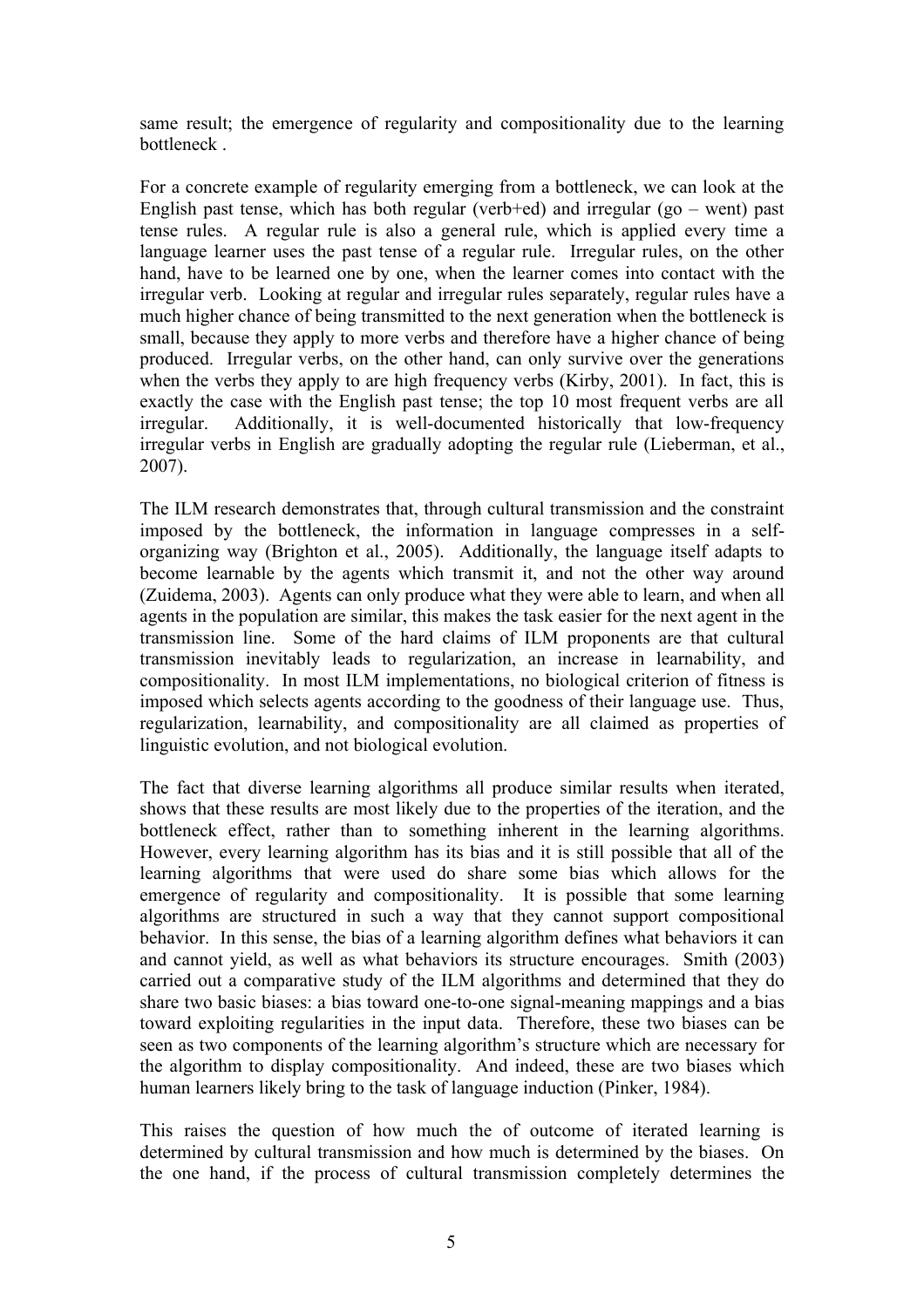outcome of iterated learning, we could expect to see the same results for learning algorithms which have nothing in common. Additionally, we might even expect these properties to hold for data compression algorithms which have no plausibility whatsoever as a cognitive model of language learning. Take, for example, this toy model of an interpolation algorithm which transmits data over a bottleneck of 5 data points (Figure 2). Even here, the function which describes the data increases in regularity and stability with more and more iterations. However, compositionality was not obtained this model. It is even hard to say what compositionality would look like in terms of this model's capabilities. Clearly, all ILMs do not universally yield compositionality. Therefore, we still must need a certain type of bias to obtain compositionally through iterated learning.



#### Figure 2

A toy ILM we constructed with a linear interpolation learning algorithm. An initial function is randomly generated. 5 data points, randomly selected from the initial function, serve as input to the first generation. The agent at generation 1 describes these data points with an interpolation function. Next, 5 data points are randomly selected from generation 1's function to serve as input for the next generation, and so on. The function used to describe 5 data points becomes less complex as it is iterated, and will probably stabilize as a linear function.

Unfortunately, in this interpolation model, as with many other learning algorithms, it is difficult to assess exactly what its biases are. What is needed, then, is a model with an explicitly-coded learning bias, so that different outcomes of iterated learning can be attributed to specific manipulations of the bias. Fortunately, Bayesian statistics provides this framework.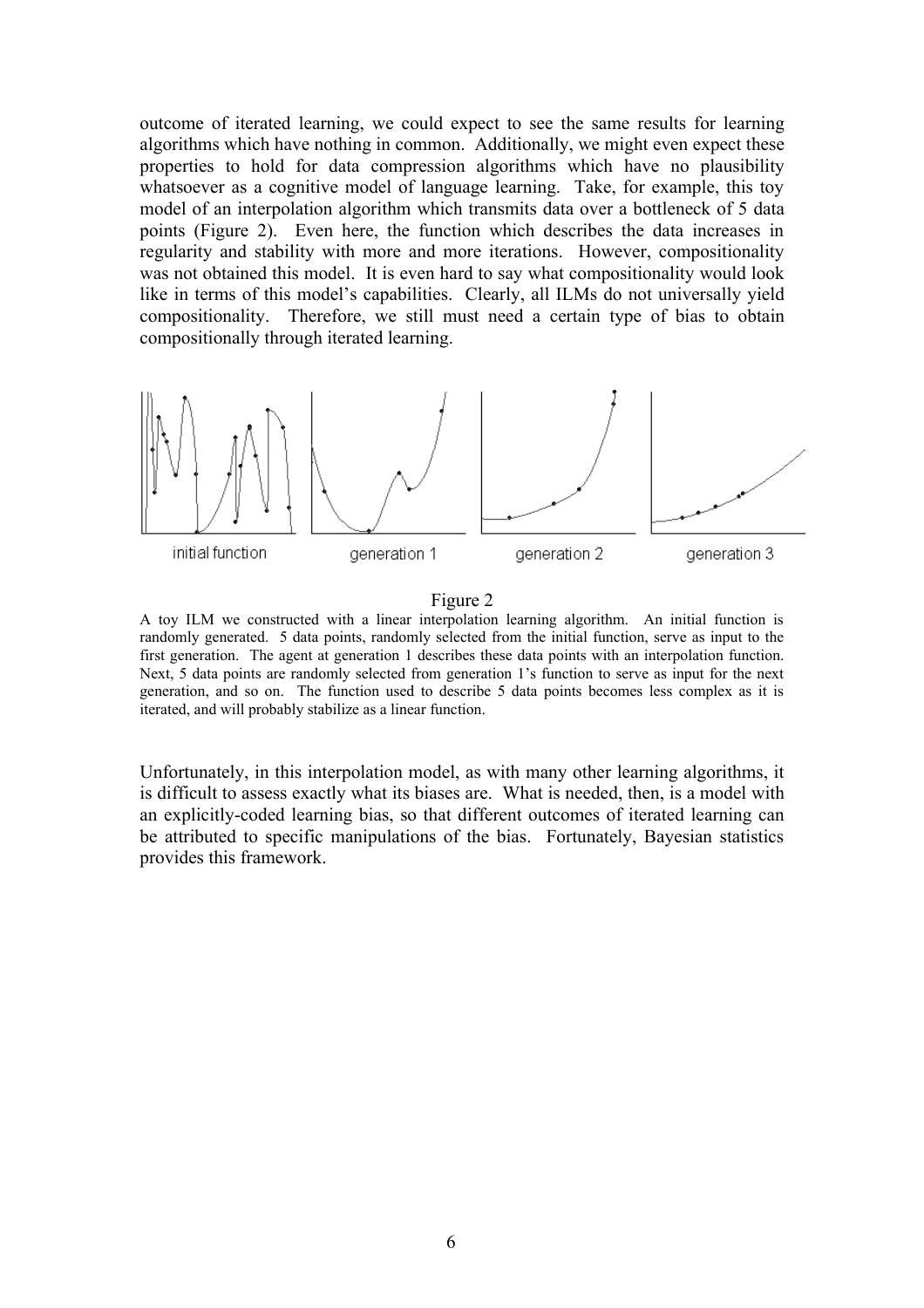## 1.2 Bayesian Iterated Learning Models

For the readers who are unfamiliar with Bayesian statistics, we will introduce this topic with a practical example:

Picture yourself walking down a street in Amsterdam. Someone bikes past you and you catch a half-second clip of their voice. What language were they speaking? To come to a conclusion, a Bayesian-rational person would take into account three things. First, the candidate languages. For simplicity's sake let's just say you have three hypotheses: Dutch, Arabic, and English. Second, the data: a nice velar fricative. Third, the prior probability: what is the chance someone in that neighborhood would be speaking any of those three languages? The likelihood that Dutch or Arabic would produce a velar fricative is astronomically higher than for English. However, if you are anywhere near the tourist information center, you may just as well conclude than an English-speaker was clearing their throat. Likewise, knowing if you were in a Dutch or a Moroccan neighborhood would break the tie in the data likelihood of the velar fricative. Additionally, the prior knowledge each person brings to an inductive problem can be different. If you happened to be one of those people still in line at the tourist information center, you might think that everyone in Amsterdam speaks Dutch, and therefore you would probably classify most people as Dutch-speakers at first sound-byte.

By combining your knowledge of the data's likelihood with the prior probability of each hypothesis, you will come to a solution. This solution is the posterior probability of each hypothesis now, *after* you have finished reasoning. Last, you will select your answer in light of these posterior probabilities, choosing the hypothesis with the highest posterior probability, if you're smart.

Thus, the components of a Bayesian inference algorithm are:

- 1) The hypotheses and the data likelihoods which accompany them
- 2) The prior probability of each hypothesis: the bias
- 3) The posterior probability of each hypothesis

As you can see, this is no longer a problem specific to language learning. The investigation of iterated learning in terms of Bayesian agents brings the question of which adds more, biases or cultural transmission, to a new, abstract level. Griffiths  $\&$ Kalish (2005) were the first to use a Bayesian ILM to address this debate and they found that the outcome of iterated learning was *completely* determined by the prior probability of each hypothesis. Here, this outcome is represented by the proportion that each hypothesis was chosen over the course of the ILM when run to infinity. Clearly, this outcome of iterated learning must be determined analytically. This resulting distribution of hypotheses choices constitutes a stationary distribution, which represents the outcome of iterated learning (Nowak et al., 2001).

The Griffiths and Kalish result showed that the stationary distribution over hypotheses exactly mirrored the prior probabilities of those hypotheses, regardless of specific prior distributions or other parameter manipulations. In particular, manipulating the bottleneck parameter had no effect whatsoever on the stationary distribution. With this, they determined that cultural transmission does not make an independent contribution to the outcome of iterated learning and it is merely a vehicle which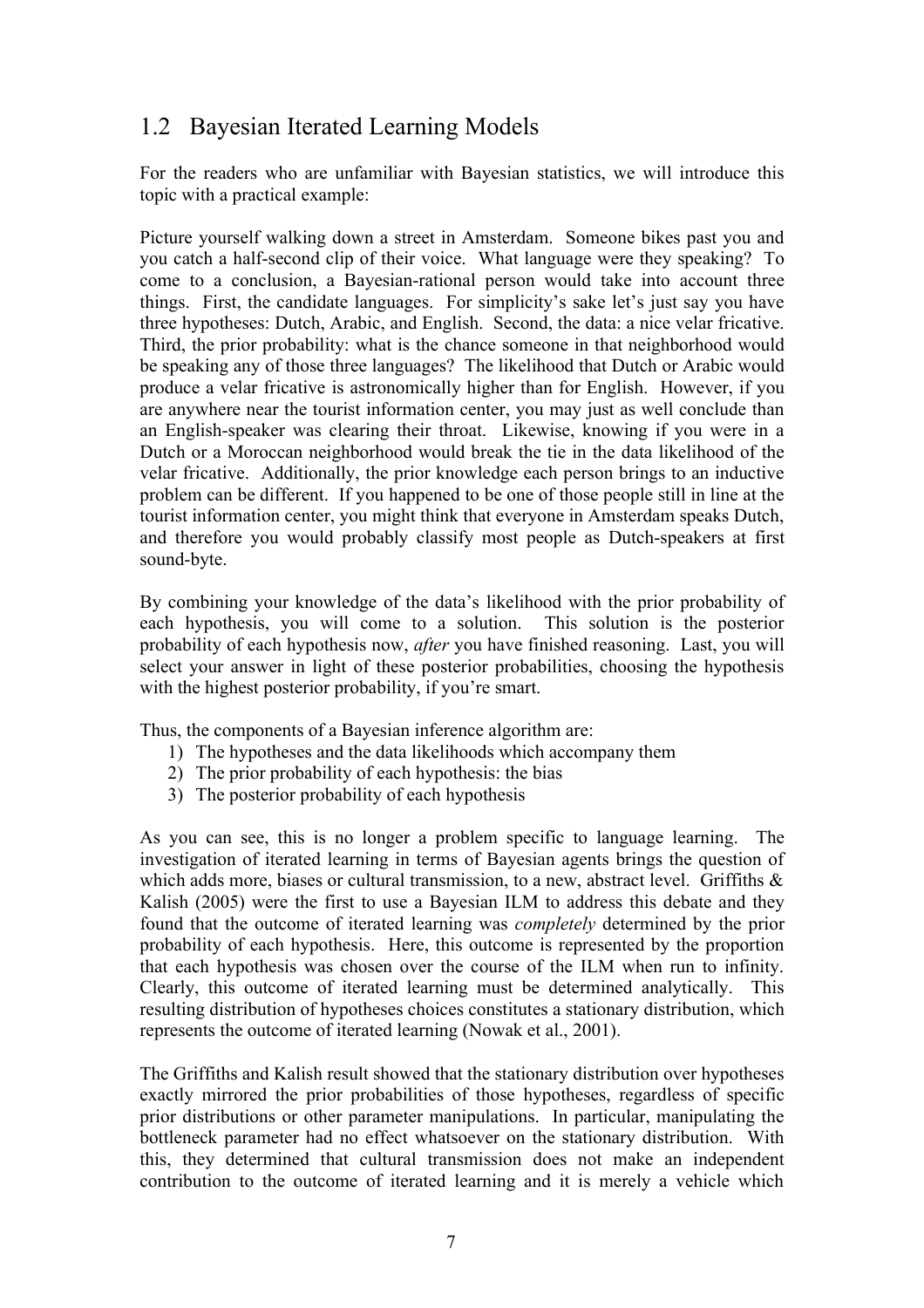reveals the inductive bias of the learners. However, this result doesn't make much sense given that the bottleneck effect is robust in the many previous ILM simulations.

To counter this claim, Kirby et al. (2007) showed that this result was a consequence of the particular hypothesis choice strategy that was implemented; sampling. An agent that samples randomly chooses a hypothesis, weighted by the posterior probability of each hypothesis. This is known as probability matching in the psychological literature. Conversely, Kirby et al. showed that a Bayesian ILM does not converge to the prior when agents are maximizers, who always choose the hypothesis with the highest posterior probability. Thus, the main question seemed to be whether humans are maximizers or samplers. So, Smith & Kirby (2008) extended their model to include biological evolution and showed that the maximizing strategy is evolutionarily stable over sampling. They concluded that natural selection favors agents whose behavior can be affected by cultural transmission, so that cultural transmission is the primary determiner of linguistic structure. They also asserted that real human behavior probably lies somewhere on a continuum between maximizing and sampling, and should be subject to a more fine-grained analysis.

At first glance, the initial Griffiths & Kalish results could be understood as confirming linguistic nativism; that the ultimate structure of language is determined by our innate biases and nothing else. However, the prior probability in the Bayesian model does not correspond *only* to the learner's innate bias. In this simplistic model of a cognitive agent, the prior represents all properties of the inductive task besides the data itself. Therefore, the prior is everything the agent brings with it to the task; its innate biases, its learned biases, previous domain-specific experience, and even its affective state at the moment of induction.

In light of their own findings, Griffiths & Kalish also propose that ILMs using human subjects can serve as a tool for revealing inductive biases, especially in cases where researchers have little a priori knowledge about what these biases might be (2006). They support their claim in two different experimental tasks where the associated inductive biases are well-established by previous psychological experimentation. In both of these experiments, one in category learning (2006) and another in function learning (2007), the known inductive bias was revealed through iterated learning. However, this method should not be understood as a way to reveal innate biases, for the same reason the prior, as characterized by Bayesian induction, should not be seen as representing only the innate bias. The biases which are revealed by human ILMs are likely to be task-specific, variable with training, and could be subject to priming and context manipulation.

In this paper, we will construct a new Bayesian ILM in order to investigate the different claims about how biases determine the outcome of iterated learning and what cultural transmission adds to this outcome. Section 2 presents our implementation of a Bayesian ILM. This model will investigate the differential behaviors of maximizers and samplers under identical conditions, including how each responds to particular parameter manipulations regarding biases, data likelihoods, population size, and heterogeneity.

Lastly, we would like to add a note about the methodology used in the model analyses. We have chosen to approach this model with an empirical, rather than an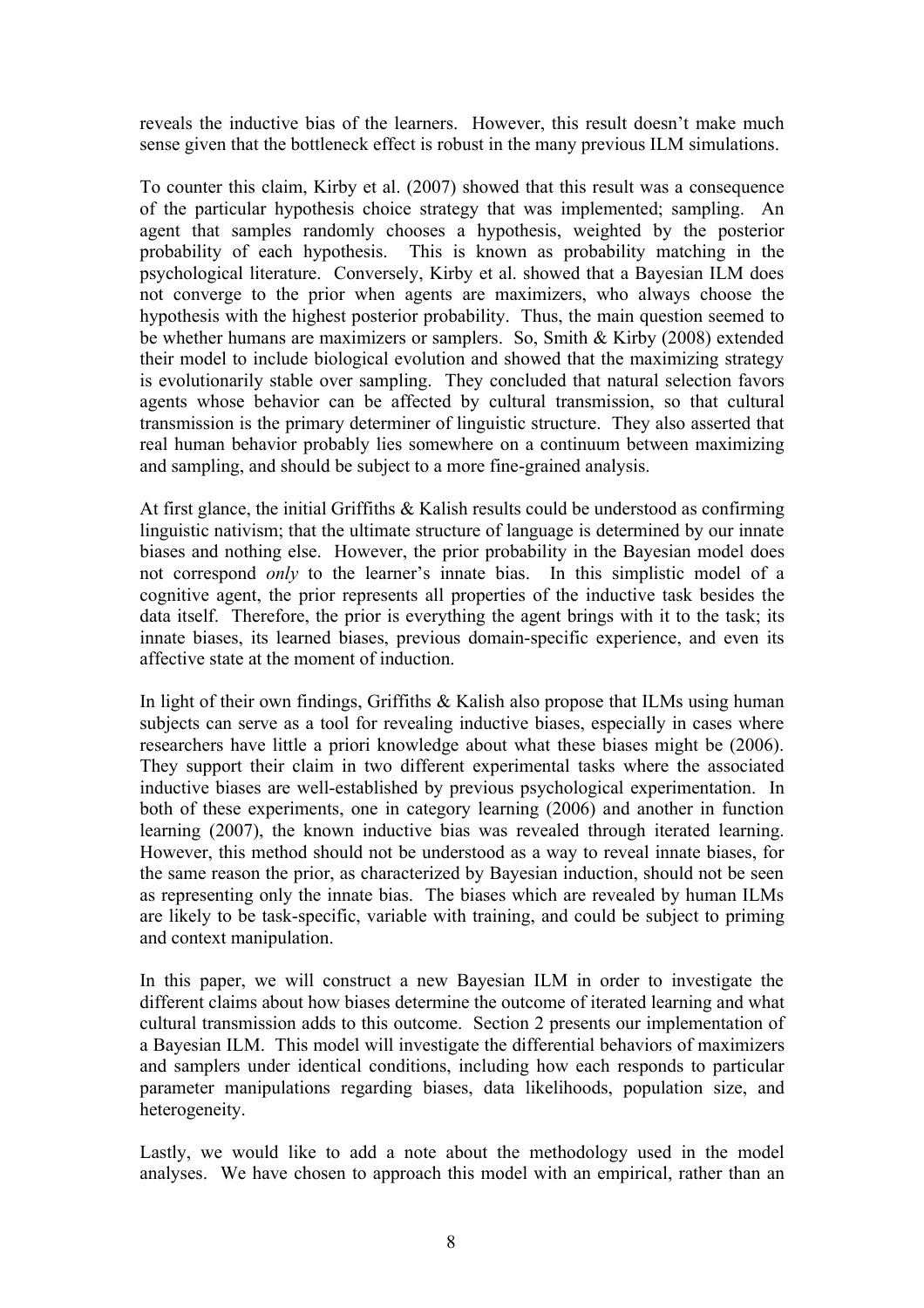analytical, stand point. By empirically dissecting this model, we are able to provide some deeper insights into the inner dynamics of the Bayesian ILM than some earlier analytical dissects did. Some of the dynamics we have chosen to explore are simply invisible to mathematical descriptions that focus on the limits of model behavior and the cumulative end states of iterated learning when extrapolated to infinity. With this methodology, we will attempt to draw a more complete picture of the mechanisms which drive the model's behavior. Many aspects of the model we will describe in the following section certainly have straightforward analytical solutions which we have not entertained, however our goal here is to set forth a bridge between empirical research on iterated learning systems and their analytical description. Hopefully, this paper will be equally informative for cognitive scientists and mathematicians alike, who may want to continue the work we set forth here.

## 2 A Bayesian Iterated Learning Model

## 2.1 Outline

In this section, we will describe the implementation and results of our own model of iterated learning with Bayesian agents. Here, two models are constructed; one with agents who choose their hypothesis by sampling and one with agents who choose by maximizing. Agents use Bayesian inference to produce and induce from data, which is passed between agents across discrete, serially-organized generations. A variety of parameter settings and their effect on the model's behavior will be investigated. This investigation both replicates recent Bayesian ILM results and addresses new hypotheses regarding population size and heterogeneity.

Section 2.2, Model Description, will outline the components and structure of the model and describe the parameters which will be manipulated. Section 2.3, Model Analyses, will describe the analytical tools commonly used in the existing Bayesian ILM literature, to assess model behavior. Here, we will also justify the use of several approximations for these solutions, which are obtained from the model simulations. These experimentally-obtained assessment tools will serve as the basis for this research's model analyses. Section 2.4, Model Results, will describe both the sampler and maximizer model's behavior for a number of parameter manipulations regarding the prior and likelihoods, the bottleneck effect, population size, and heterogeneity of priors. In conclusion, section 2.5 will provide a general discussion of the modeling results.

## 2.2 Model Description

We will first outline the components of a Bayesian ILM and describe how they are implemented in this model. The implementation and simulations were all carried out in Matlab; the model's code is in Appendix A.

## 2.2.1 *The Hypotheses*

In this simulation, agents are considered to have a small set of hypotheses about the state of the world, and each of these hypotheses assign different likelihoods to each of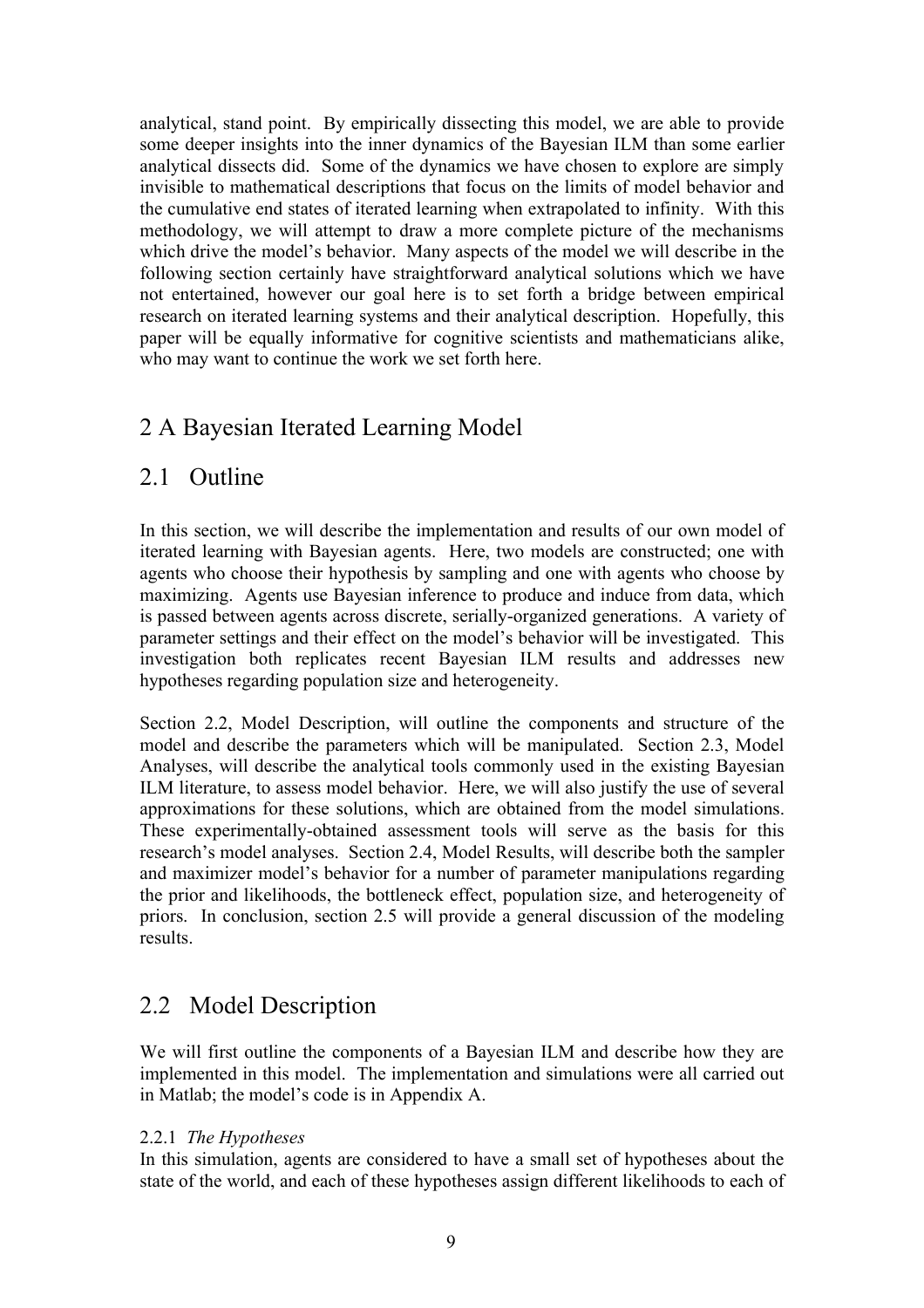a small set of observations that the agent can make about the state of the world. These hypotheses could represent, for instance, different languages that generate a set of utterances, or different functions that describe a set of data points. However, the exact nature of the hypotheses is left under specified, in order to investigate the general dynamics inherent to Bayesian iterated learning. Thus, the basic properties of the model might be generalizable to a variety of systems where information is culturally transmitted, such as language and function learning, where Bayesian inference serves as a good approximation of the learning mechanism involved. In this model, the hypotheses are set at the beginning of each simulation and all agents have this set of specified hypotheses. For simplicity of analysis, each hypothesis is *completely defined* by the likelihoods it assigns to each observation. Additionally, the number of hypotheses will be restricted to three, and each called H1, H2, and H3 (Figure 2.1). Also, any particular combination of these three hypotheses will be referred to as the "hypotheses structure."

### 2.2.2 *The Data*

The observations that the agent can make about the state of the world will be referred to as data points. These will also be restricted to three and called d1, d2, and d3 (Figure 2.1). The information that the agents pass between each other is a vector of one or more of these three data points. As will be described in section 2.2.4, the number of data points in this vector defines the "transmission bottleneck."



Figure 2.1

Graph of hypotheses  $[0.6 \tcdot .3 \tcdot .1; 0.2 \tcdot .2; 0.1 \tcdot .3 \tcdot .6]$  and example prior vector  $[0.7 \tcdot .2 \tcdot .1]$ . Each hypothesis' shape is entirely determined by the likelihoods it assigns to each data point.

### 2.2.3 *The Prior*

The prior probability of each hypothesis is stored in a 3-unit vector, where each entry lists the prior of each hypothesis. The shorthand for and example prior is [.7 .2 .1], showing the prior of H1, H2, and H3 respectively. The difference between the highest and lowest probability create the bias strength. In this example, the bias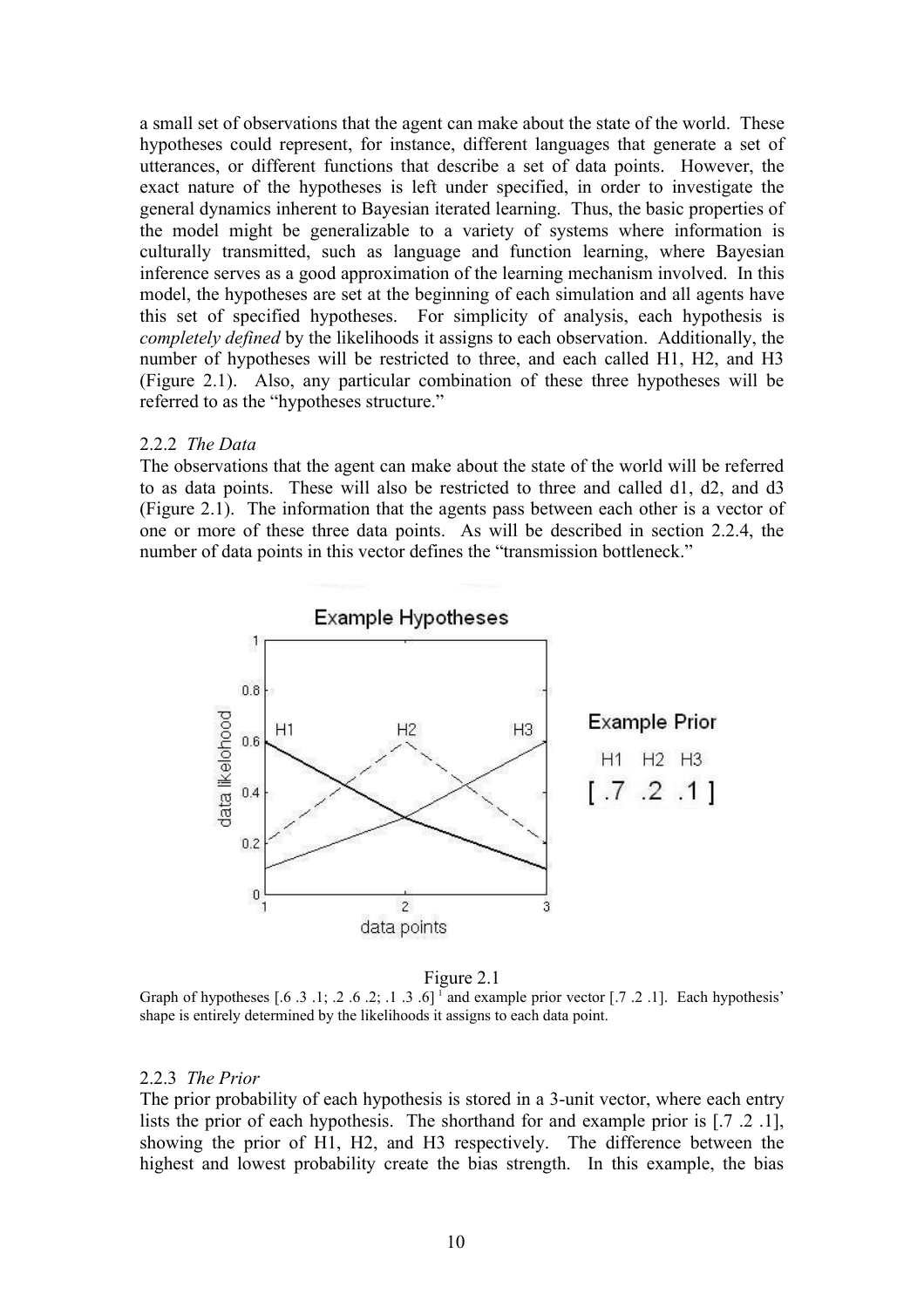strongly favors H1. These probabilities of the prior vector sum to one, indicating that these are the only three hypotheses which can generate or account for the data.

## 2.2.4 *The Social Structure*

In this model, agents are defined by the process of Bayesian induction from data, hypothesis choice, and data generation. Agents are organized into discrete generations of one or more. When each generation consists of 1 agent, the simulation can be characterized as a Markov chain and is identical to previous ILMs where one adult transmits data to one child. When each generation consists of x agents > 1, each agent will output an equal number of data points into the data vector, and this entire vector will serve as the input to each of the agents in the next generation.

## 2.2.5 *Bayesian Inference*

Agents both induce from data and produce data according to the likelihood values of their hypotheses. The particular likelihood values of one hypothesis determines the composition of the data string it is likely to produce. For example, H1 will produce d1 70% of the time, d2 20% of the time, and d3 10% of the time. Therefore, a characteristic, 10-sample data string for each hypothesis in figure 2.1 might look like:  $H1 \rightarrow [1 1 1 2 1 2 2 1 3 1]$ 

 $H2 \rightarrow [1 2 2 3 2 1 2 2 2 3]$  $H3 \rightarrow [3\ 3\ 1\ 2\ 2\ 3\ 3\ 3\ 3\ 2]$ 

When faced with a data string, such as one above, agents use Bayesian inference to decide which hypothesis was most likely to have produced it. Thus, agents use Bayes' Rule (eq. 2.1) to compute the probability that each hypothesis generated the data string:

$$
P(h | d) = \frac{P(d | h)P(h)}{P(d)}
$$

#### Equation 2.1

Here, P(h|d) denotes the posterior probability that a hypotheses could have generated the data in question. This is the outcome of Bayesian induction and is calculated for each hypothesis. P(d|h) is the likelihood value of the data under the hypotheses in question. The data likelihood values for each hypothesis are defined by the hypothesis structure (Figure 2.1). P(h) is the prior probability of a hypothesis. P(d) is the probability of the data averaged over all hypotheses.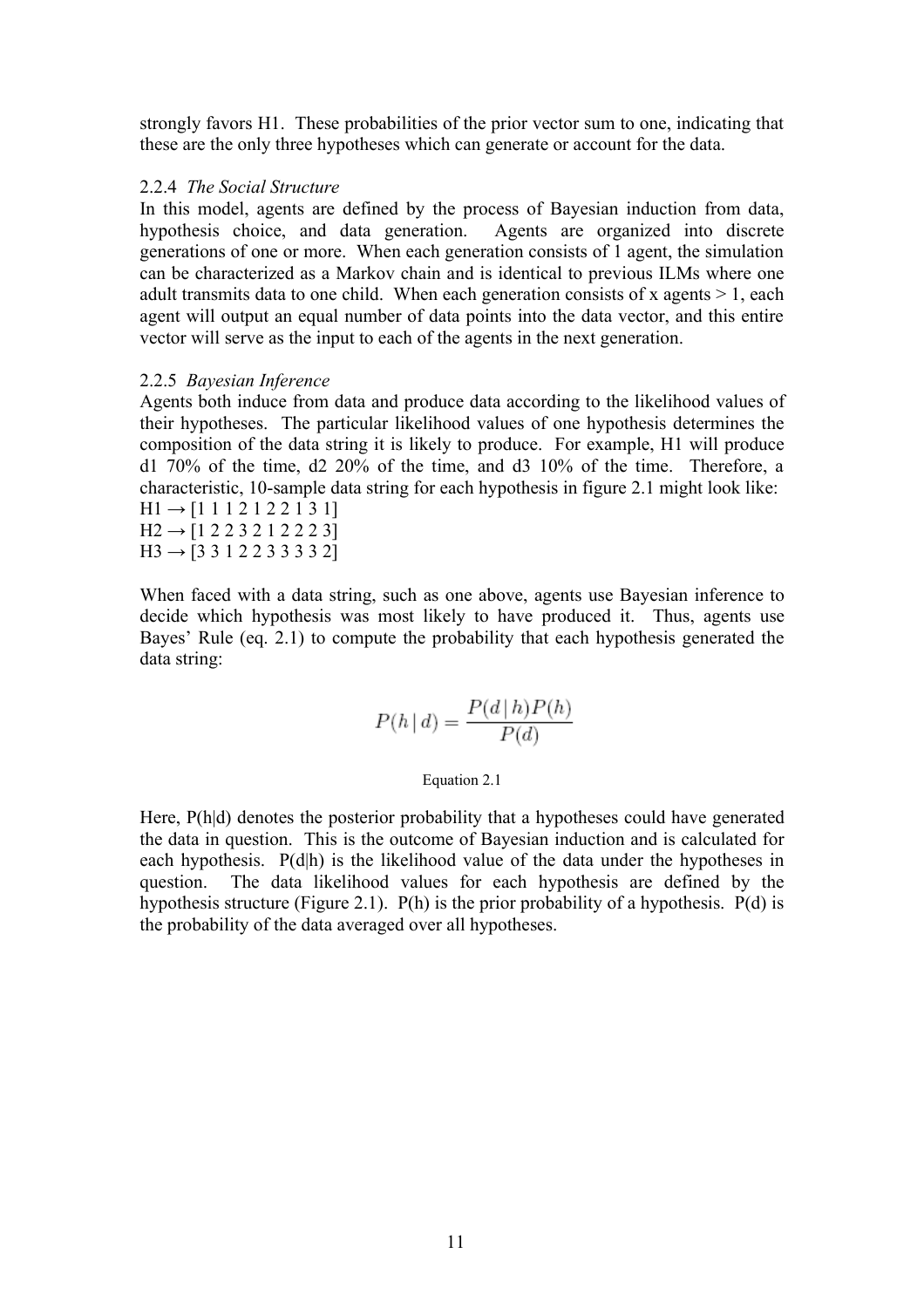*Example calculation as implemented in the program:*

hypotheses =  $[0.6 \tcdot .3 \tcdot .1; 0.2 \tcdot .2; 0.1 \tcdot .3 \tcdot .6]$ , prior =  $[0.7 \tcdot .2 \tcdot .1]$ , data string =  $[2 \tcdot 3 \tcdot 3]$ 

1) Calculate likelihood

For data point  $= 2$ , the corresponding likelihood values under each hypothesis H1, H2,  $H3 = [.3 \t .6 \t .3]$ . For data point = 3, the likelihoods are  $[.1 \t .2 \t .6]$ . Assuming independence, the likelihoods of each element in the data string can be multiplied, to yield the likelihood of the string. Instead of multiplying the probabilities, the log of the likelihoods are added, to make it easier to deal with small numbers. Therefore, the log likelihood of the data string [2 3 3], is calculated as:

 $log [.3 \tcdot .6 \tcdot .3] + log [.1 \tcdot .2 \tcdot .6] + log [.1 \tcdot .2 \tcdot .6] = [-5.8091 -3.7297 -2.2256]$ .

2) Calculate posterior posterior =  $\exp$  ( log prior + log likelihood )

First, the log of the prior vector is added to the log likelihood vector of the data string: exp ( $[-0.3567 -1.6094 -2.3026] + [-5.8091 -3.7297 -2.2256] = [0.0021 \quad 0.0048]$ 0.0108] Last, the posterior vector is normalized, to obtain a probability of 1 that one of the three hypotheses generated the data. This yields: [0.1186 0.2712 0.6102]. This posterior means that H3 is most likely (61%) to have generated the data string. The next likely is H2 at 27% and the least likely is H1 at 12%.

This method of calculating the posterior yields the normalized product of the likelihood and prior and is equivalent to Bayes' rule, above.

## 2.2.6 *Data Production*

The next step is for the agent to output a new data string. First, a hypothesis is chosen according to the posterior probabilities. Second, the data are generated from the chosen hypothesis.

## *Hypothesis choice - Maximizing vs. Sampling:*

There are a variety of ways in which the hypothesis could be chosen, however in this study we will investigate two cognitively-grounded strategies: maximizing and sampling. Both of these strategies choose between hypotheses according to their posterior probabilities. The maximizer simply chooses the hypothesis with the highest posterior probability. But in the event there is a tie among hypotheses for the highest posterior value, the maximizer randomly chooses between them. The sampler chooses one hypothesis randomly, but weighed by the posterior probabilities.

| <b>Example Posterior Vector</b> |       |      |  |  |
|---------------------------------|-------|------|--|--|
| Η1                              | H2    | H3   |  |  |
| 0.121                           | 0.271 | 0.61 |  |  |

## Table 2.1

According to the posterior values in table 2.1, the maximizer will choose H3. The sampler will have a 12% chance of choosing H1, a 27% chance of choosing H2, and a 61% of choosing H3. These different strategies are implemented separately, creating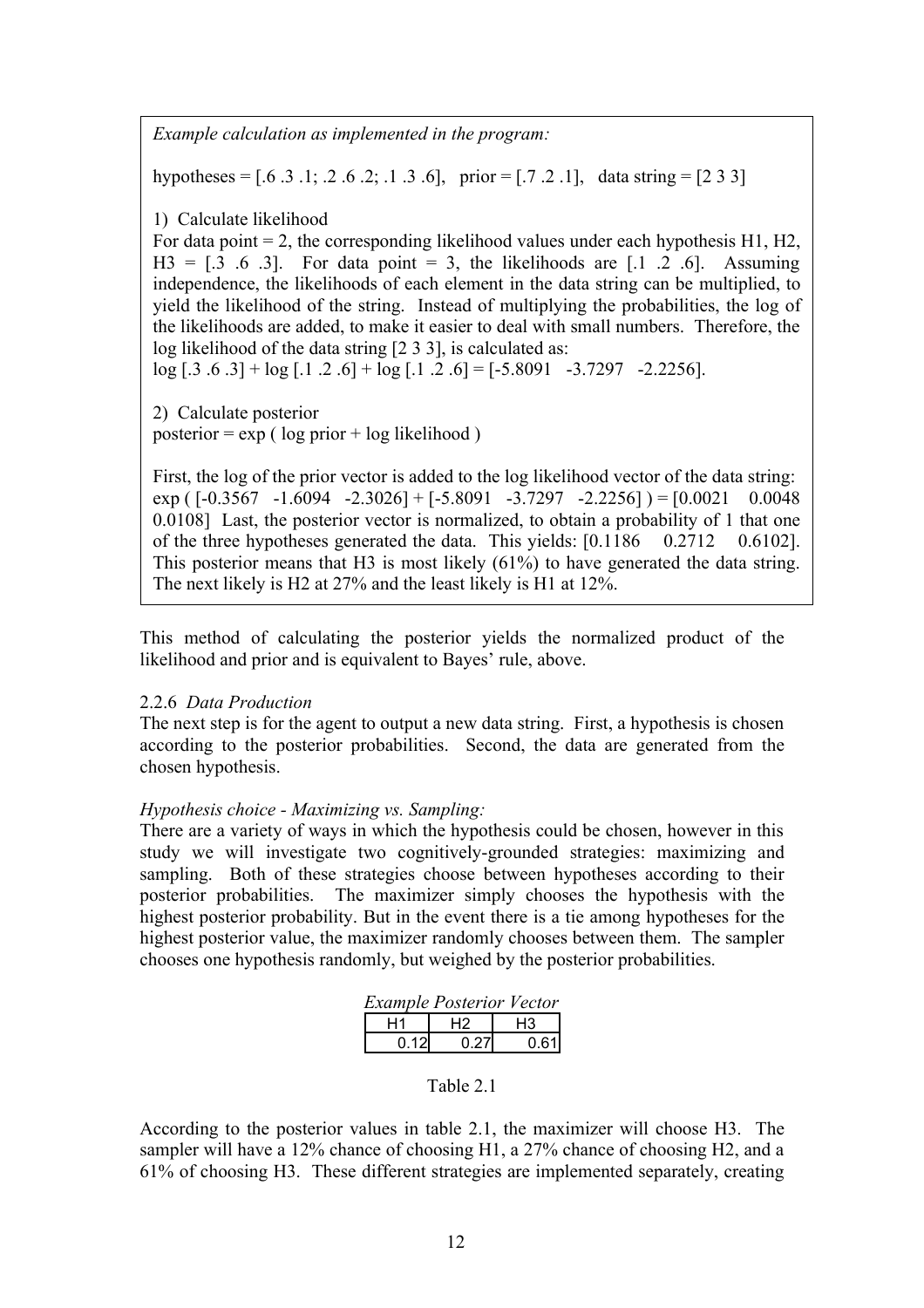two Bayesian iterated learning models which differ only in the respect of hypothesis choice. This leads to characteristic differences in the dynamics of each model, which will be addressed in the Analysis section.

## *Data choice:*

Data is generated from the chosen hypothesis according to the likelihood values of that hypothesis. Assuming the agent has chosen H3, each data point in the output string will be randomly generated, but weighted according to the likelihood of each data point under H3. Therefore, given the likelihood values of H3 =  $[0.1 \cdot 0.3 \cdot 0.6]$ , data point 1 has a 10% chance of being generated, data point 2 a 30% chance, and data point 3 a 60% chance. The next 3-value data string might look something like this: [3 2 3].

## 2.2.7 *Iteration*

Cultural transmission is modeled by using each generation's output data string as the next generation's input data string. All agents in one generation produce the same number of data samples, which are all concatenated into the output data string for that generation. The likelihood of a data string is invariant to the order of the data samples it contains. Each agent has no way of knowing the number of agents which produced the data string or which data came from which agent. Additionally, each generation has an identical composition of agents as the generation before it.

## 2.2.8 *Model Parameters*

A variety of parameters can be manipulated to investigate the dynamics of the system. These manipulations will be used to compare and contrast the dynamics specific to the Maximizer (MAP – maximum *a posteriori*) and Sampler models. The following manipulations that will be investigated in the present research are as follows:

1) The prior.

2) Homogeneity and heterogeneity of the agents' priors. Each agent in a population greater than 1 can be assigned a different set of priors. This is the only parameter which can be manipulated heterogeneously in the population. The remaining manipulations below hold for all agents in the simulation.

3) The hypotheses structure (the likelihood values of each hypothesis).

4) The bottleneck. How many data samples each generation produces.

5) Population size. Usually kept to 1 in the homogenous simulations and 2 in the heterogeneous simulations.

## 2.3 Model Analyses

## 2.3.1 *Overview of Assessment Methods*

Each model has a unique dynamical fingerprint. Understanding why two models work differently is understanding how their dynamics differ. Each parameter manipulation can potentially change the dynamics of the model, and depending on the properties of the model, certain manipulations can change the dynamics in a different, but systematic way. Therefore, in order to characterize each model's dynamical fingerprint, we are looking for features that are invariant to specific parameter manipulations as well as changes in the dynamics that can be causally attributed to specific changes in parameter settings.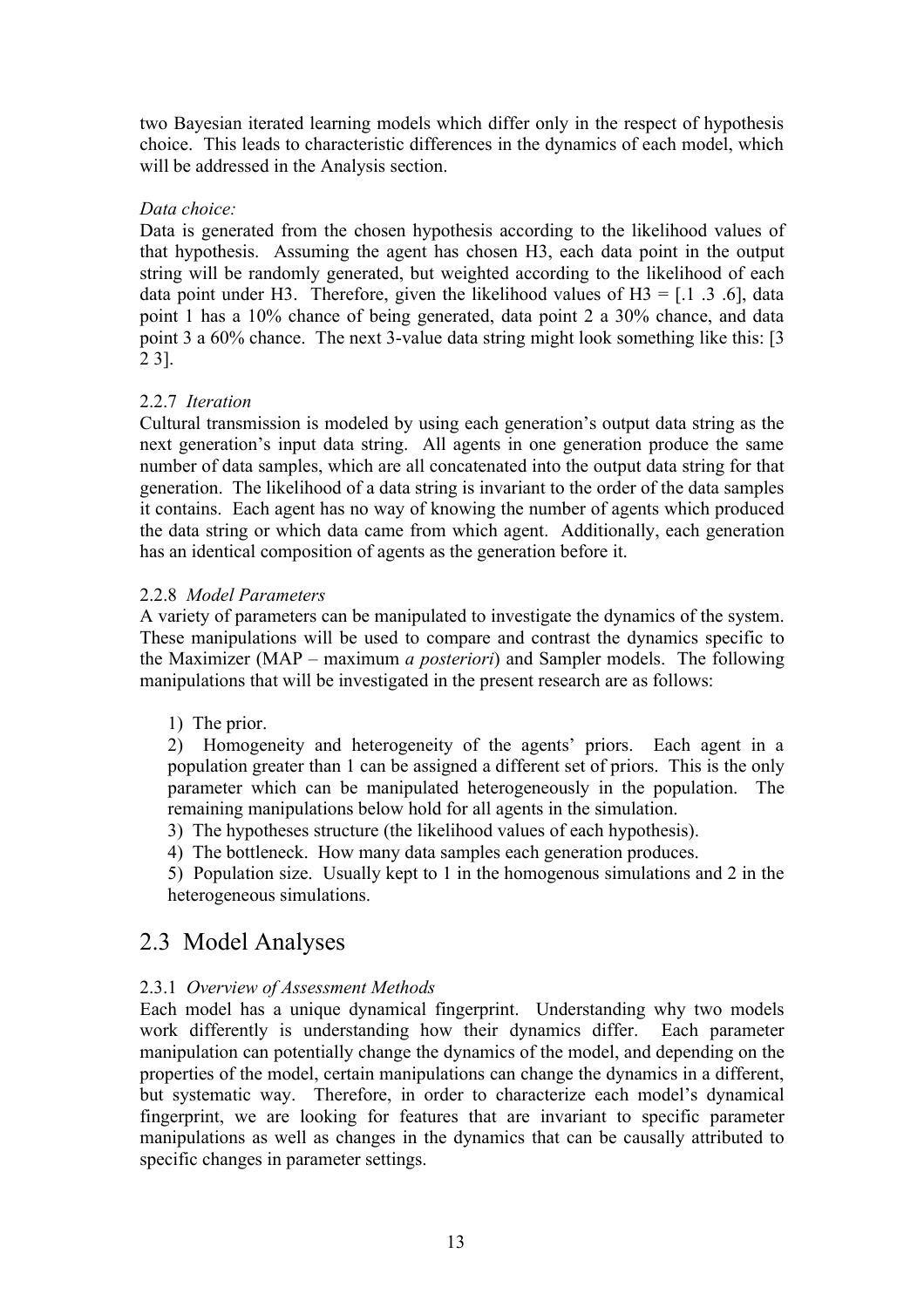A concrete representation of a "dynamical fingerprint" can be obtained by constructing a transition matrix, or Q matrix (Nowak et al., 2001), for each model. This matrix gives the probabilities that each hypotheses will lead to itself or any other hypotheses in the next generation. In essence, all probable trajectories that an ILM might take are wrapped up in this matrix. From the Q matrix, we can also derive the stationary distribution, which is the stable outcome of iterated learning (Griffiths & Kalish, 2005; Kirby et al., 2007).

In the following sections, both the Q matrix and stationary distribution will be explained in detail, for readers who may be unfamiliar with these terms. Additionally, we will justify the use of certain experimental approximations of these two analytical tools. These approximation heuristics are readily obtainable from iterated learning simulations and are especially valuable when the computational requirements of the analytical solutions is high or simply not feasible.

The next section will walk through the analytical calculation of a couple Q matrices, as applied to the iterated learning model. Because the Q matrix defines the model's dynamics, it is important to note, during the calculation process, how each model component comes into play. These seemingly minute details will have important consequences for understanding the mechanism behind the dynamics in later analyses.

## 2.3.2 *Analytical and Experimental Q Matrix Calculations*

If the agent in one generation has hypothesis 1, then what's the probability that the agent in the next generation will have hypothesis 1, 2, or 3? These probabilities are displayed in the transition matrix (or Q matrix). In the example Q matrix below (Table 2.2), when an (parent) agent in one generation produces data from H1, then the probability that that data will lead the (child) agent of the next generation to choose H1 is 80%. Since parent H1 can produce data that best supports H2 or H3, then "miscommunications" occur, leading the child to induce H2 or H3 each 10% of the time.

|          |                | Example Q Matrix |       |    |
|----------|----------------|------------------|-------|----|
| Q matrix |                |                  | child |    |
|          |                | Η1               | Н2    | H3 |
|          | H1             | 0.8              | 0.1   |    |
| parent   | H <sub>2</sub> | 0.1              | 0.8   |    |
|          |                | በ 1              | ი 1   |    |
|          |                |                  |       |    |

## Table 2.2

*Analytical Q matrix for Sampler with bottleneck of 1:*

The following will show the analytical calculation of the Q matrix for a Sampler model with a bottleneck of 1 data sample per generation. All calculations in this section will use the following prior and data likelihood values:

|              |        |              |      | Data Likelihoods |        |
|--------------|--------|--------------|------|------------------|--------|
|              | Priors |              | data | data 2           | data 3 |
| hypothesis 1 |        | hypothesis 1 | 0.81 |                  |        |
| hypothesis 2 | 0.2    | hypothesis 2 |      | 0.8              |        |
| hypothesis 3 | ა.1    | hypothesis 3 |      |                  | 0.8I   |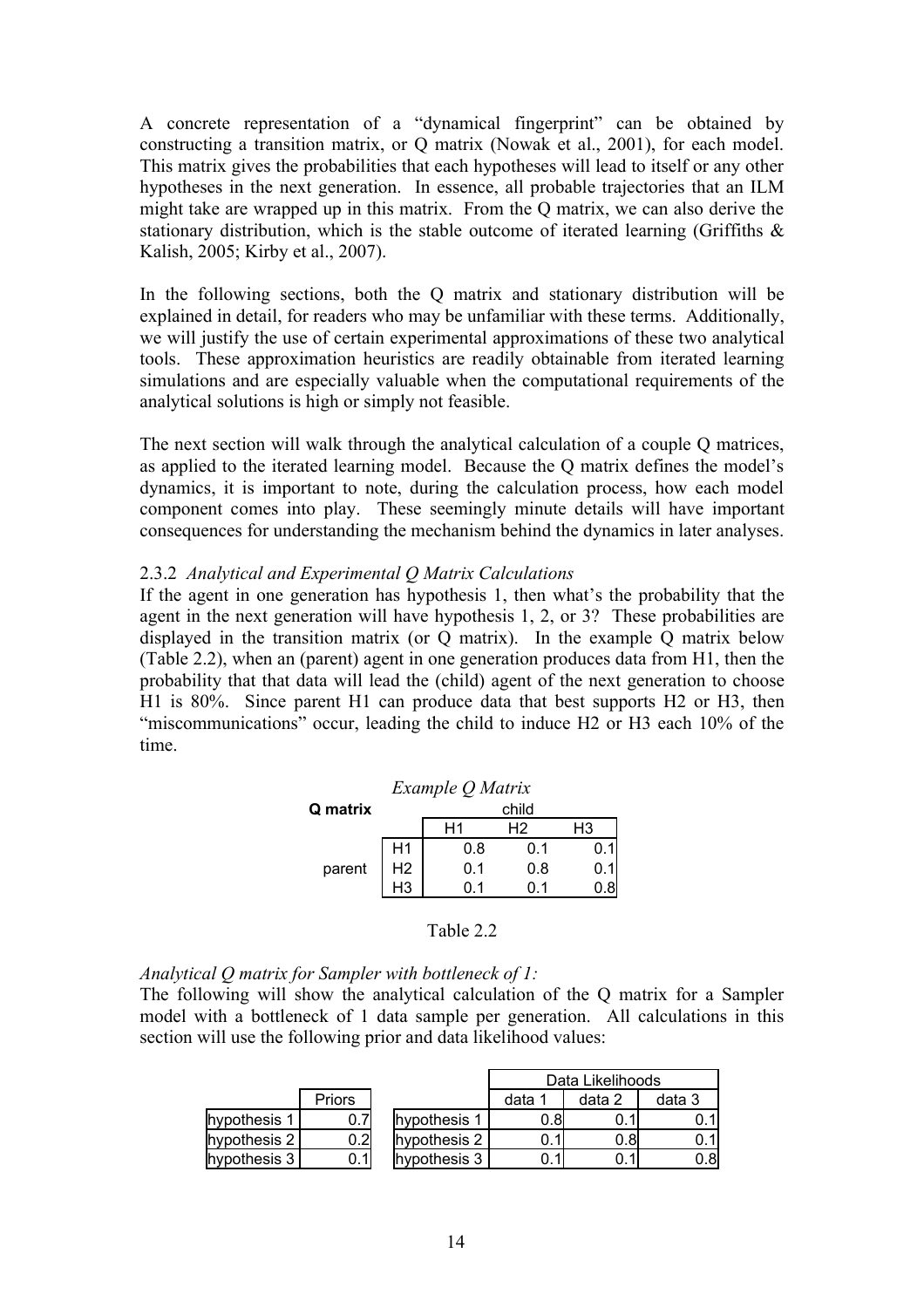#### Table 2.3 Prior and data likelihood values used for all calculations in section 2.2.2

Beginning with cell (H1, H1), we want to know how often parent H1 will produce each possible data string, and how often each of those data strings will lead to the child choosing H1. For a bottleneck of 1, there are just three possible data strings: [1] [2] and [3]. As defined by the data likelihood values of each hypothesis, a parent with H1 will produce d1 with  $p = 0.8$ , d2 with  $p = 0.1$ , and d3 with  $p = 0.1$ . Next, the probability that the child will choose H1 from each of the three data points is defined by the child's computed posteriors (table 2.4) and their hypothesis choice strategy, sampling. All posterior probabilities are computed with Bayes' rule as outlined in section 2.1.4.

|     | <b>Posterior Values</b> |        |        |
|-----|-------------------------|--------|--------|
|     | H1                      | H2     | H3     |
| [1] | 0.9492                  | 0.0339 | 0.0169 |
| [2] | 0.2917                  | 0.6667 | 0.0417 |
| [3] | 0.4118                  | 0.1176 | 0.4706 |

## Table 2.4

Therefore, when the sampler receives data string [1], it will choose H1 with  $p = .95$ , H2 with  $p = .03$ , and H3 with  $p = 0.02$ . To find out how often parent H1 will lead to child H1, we must multiply the probability that each data string leads to child H1 by the likelihood of that data string being generated by parent H1. Thus, the probability of parent H1 leading to child H1 is  $(0.9492*0.8) + (0.2917*0.1) + (0.4118*0.1) =$ 0.8297

| Q matrix |                |    | child                      |        |
|----------|----------------|----|----------------------------|--------|
|          |                | Η1 | Н2                         | H3     |
|          |                |    | 0.8297 0.1056 0.0648       |        |
| parent   | H <sub>2</sub> |    | $0.3695$ $0.5485$ $0.0821$ |        |
|          |                |    | $0.4535$ 0.1641            | 0.3823 |

Table 2.5 Analytically-calculated Q-matrix for Sampler with bottleneck of 1

| <b>Q</b> matrix |                |    | child                  |    |
|-----------------|----------------|----|------------------------|----|
|                 |                | H1 | H2                     | H3 |
|                 |                |    | 0.8231  0.1102  0.0667 |    |
| parent          | H <sub>2</sub> |    | 0.3685 0.5422 0.0893   |    |
|                 |                |    | 0.4539 0.1665 0.3796   |    |

Table 2.6

Experimentally-calculated Q-matrix for Sampler with bottleneck of 1

#### *Experimental Q matrix for Sampler with bottleneck of 1:*

For comparison, table 2.6 shows an experimentally-calculated Q matrix for the same prior and likelihood values. The experimental calculation was obtained from the model by setting the parent to one hypothesis, allowing it to generate a 1-sample data string, and simply tallying how many times the child arrived at each hypothesis over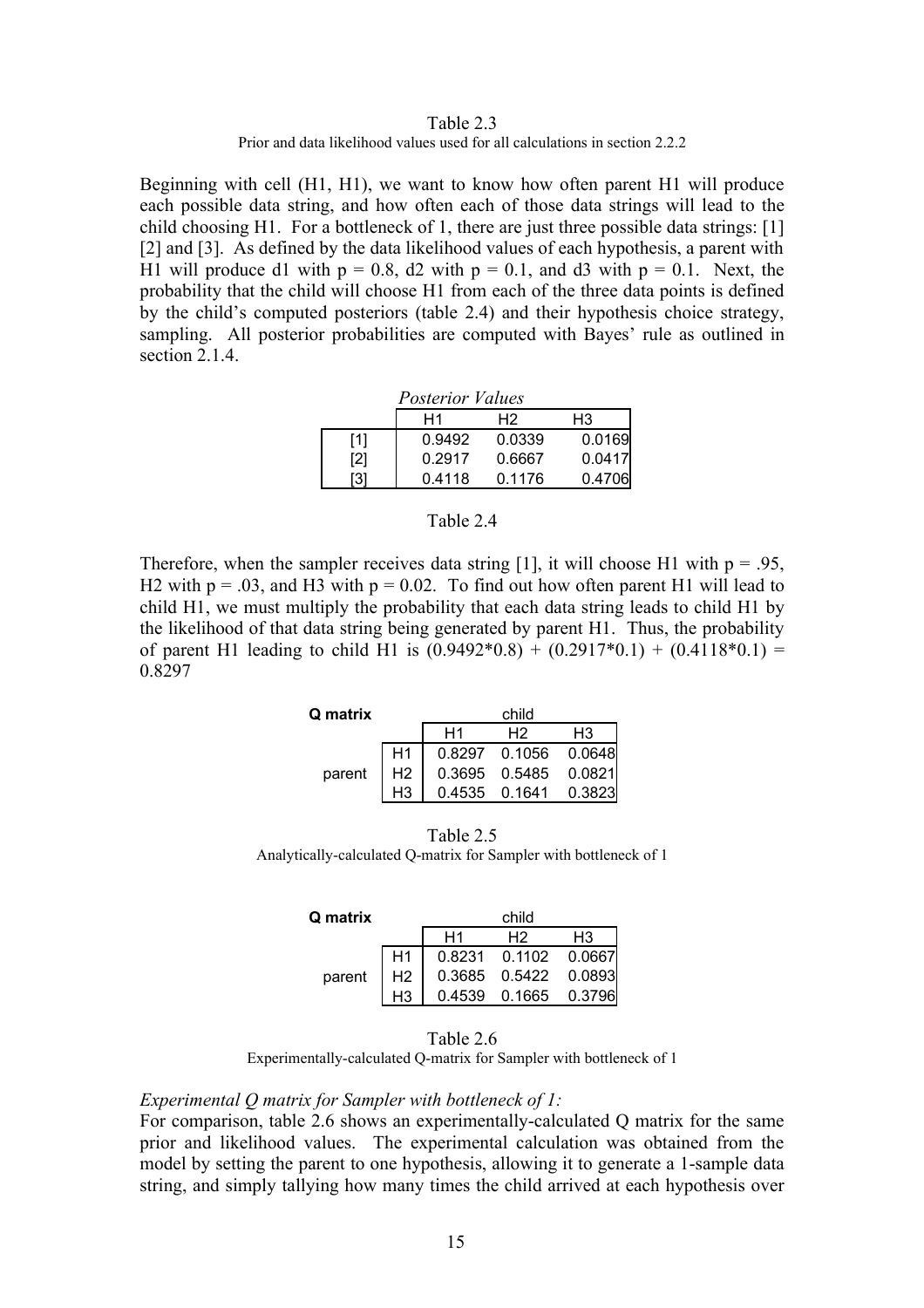10,000 runs. As evidenced in this comparison, and other trial calculations, this method of experimentally calculating the Q matrix reliably approximates the analytical solution.

## *Analytical Q matrix for MAP with bottleneck of 1:*

All the steps above for the Sampler are the same for the Maximizer (MAP) except for the way the posteriors enter the equation. As opposed to the samplers, which choose their hypotheses with the probability of each hypotheses posterior probability, the MAP simply chooses the hypothesis with the highest posterior probability. Going back to the posteriors (Table 2.4), data string [1] will always lead to H1, [2] will always lead to H2, and [3] will always lead to H3. So, multiplying the probability that the parent produces each data string times the probability it will be induced under each hypotheses, simply yields the data likelihoods as defined by each hypothesis (Table 2.7).

| Q matrix |                |     | child |    |
|----------|----------------|-----|-------|----|
|          |                |     | H2    | H3 |
|          | H1             | 0.8 | 0.1   |    |
| parent   | H <sub>2</sub> | 0.1 | 0.8   |    |
|          | HЗ             | 1   |       |    |

Table 2.7 Analytically-calculated Q-matrix for MAP with bottleneck of 1

| Q matrix |                |                | child         |        |
|----------|----------------|----------------|---------------|--------|
|          |                | H <sub>1</sub> | Н2            | H3     |
|          |                |                | 0.8062 0.0948 | 0.099  |
| parent   | H <sub>2</sub> |                | 0.1016 0.7983 | 0.1001 |
|          |                |                | 0.1038 0.0954 | 0.8008 |

| Table 2.8 |
|-----------|
|-----------|

Experimentally-calculated Q-matrix for MAP with bottleneck of 1

## *Experimental Q matrix for MAP with bottleneck of 1:*

Again, for comparison, Table 2.8 shows that the experimentally-calculated Q matrix closely approximates the analytical Q matrix.

## *Q matrix calculations for Sampler with bottleneck of 2:*

As more data samples are allowed, computing the analytical solution becomes quite cumbersome. This is because the data likelihood and posteriors of all possible data strings must be calculated. For a bottleneck of 2, there are 6 (order-independent) data strings. Below are the new data likelihoods (Table 2.9) and the posterior values (Table 2.10) for every possible data string.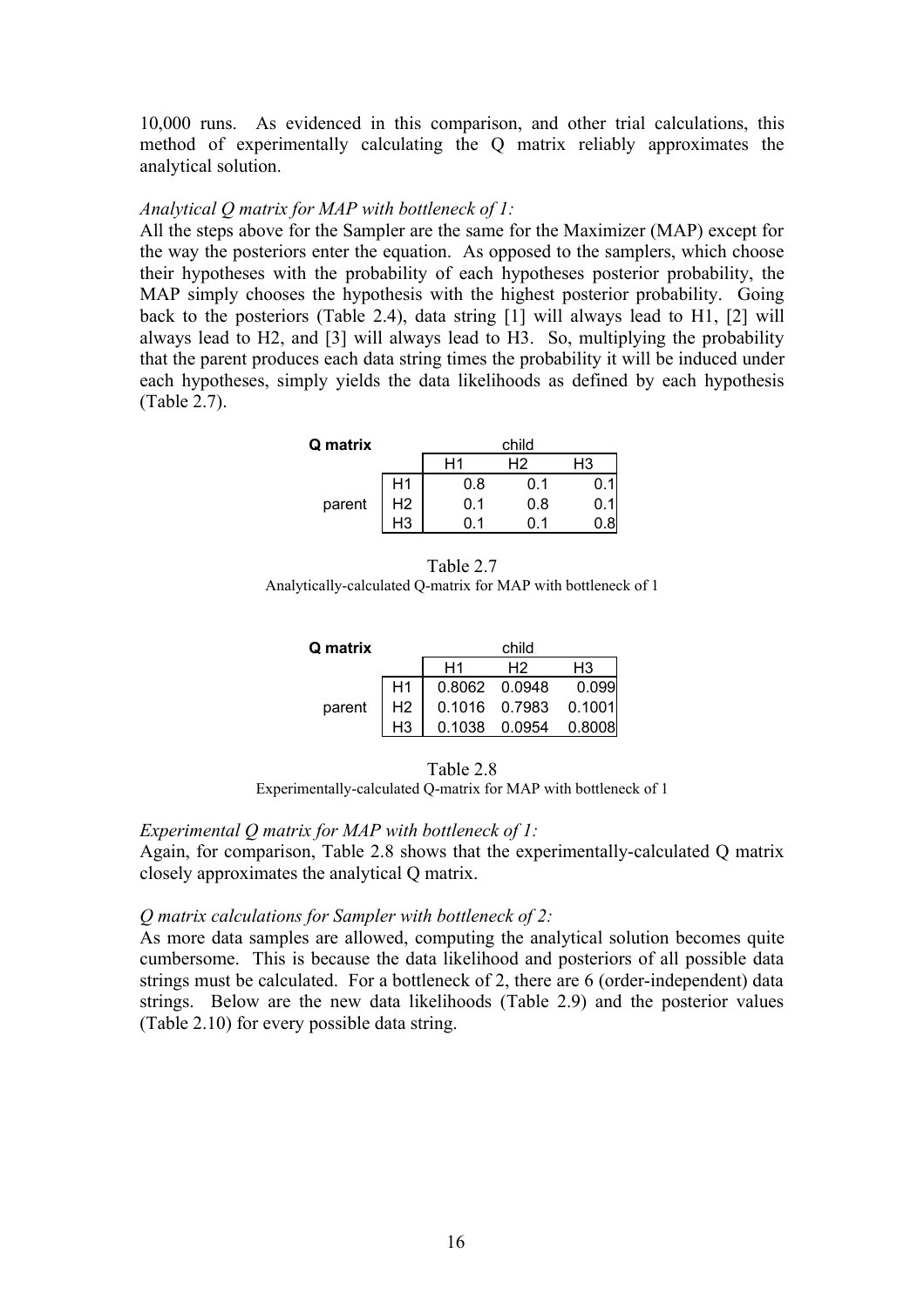#### Data Likelihoods

|                    | H1   | Н2   | H3   |
|--------------------|------|------|------|
| [1 1]              | 0.64 | 0.01 | 0.01 |
| [2 2]              | 0.01 | 0.64 | 0.01 |
| [33]               | 0.01 | 0.01 | 0.64 |
| $[1 2]$ or $[2 1]$ | 0.16 | 0.16 | 0.02 |
| $[1 3]$ or $[3 1]$ | 0.16 | 0.02 | 0.16 |
| [2 3] or [3 2]     | 0.02 | 0.16 | 0.16 |
| sum                |      |      |      |

Table 2.9

Posterior Values

|                     | H1     | H <sub>2</sub> | H3     |
|---------------------|--------|----------------|--------|
| [1 1]               | 0.9933 | 0.0044         | 0.0022 |
| [2 2]               | 0.0515 | 0.9412         | 0.0074 |
| $\left[3\,3\right]$ | 0.0959 | 0.0274         | 0.8767 |
| $[1 2]$ or $[2 1]$  | 0.7671 | 0.2192         | 0.0137 |
| $[1 3]$ or $[3 1]$  | 0.8485 | 0.0303         | 0.1212 |
| [2 3] or [3 2]      | 0.2258 | 0.5161         | 0.2581 |

#### Table 2.10

These new likelihoods (Table 2.9) are obtained by multiplying the likelihood values of the data points in question, as defined by each hypothesis (Table 2.3). For example, H1 produces data point 1 with p=.8, so producing it twice has the probability of p=.64. All probabilities in each column sum to one because they cover all possible data strings.

Again, the posterior values (Table 2.10) are computed with Bayes' rule. When the Sampler receives string [1 1], it will choose H1 with a 99% probability, and H2 and H3 with less than 0.5% probability each. To get each entry of the Q-matrix, all the likelihoods of each string being induced under each hypothesis must be multiplied by the likelihoods that each string is produced at all and then these values are summed. So, for parent H1 going to child H1, this value is the sum of the likelihood that each string is produced by parent H1 times the probability it will be induced as child H1:  $(.64*.9933)+(.01*.0515)+(.01*.0959)+(.16*.7671)+(.16*.8485)+(.02*.2258) = .9002$ Table 2.11 shows the analytical Q matrix and Table 2.12 shows the experimental Q matrix for comparison.

| <b>Q</b> matrix |                |    | child         |        |
|-----------------|----------------|----|---------------|--------|
|                 |                | H1 | Н2            | H3     |
|                 | H1             |    | 0.9002 0.0627 | 0.037  |
| parent          | H <sub>2</sub> |    | 0.2197 0.7209 | 0.0594 |
|                 |                |    | 0.2591 0.1188 | 0.6221 |

Table 2.11 Analytically-calculated Q-matrix for Sampler with bottleneck of 2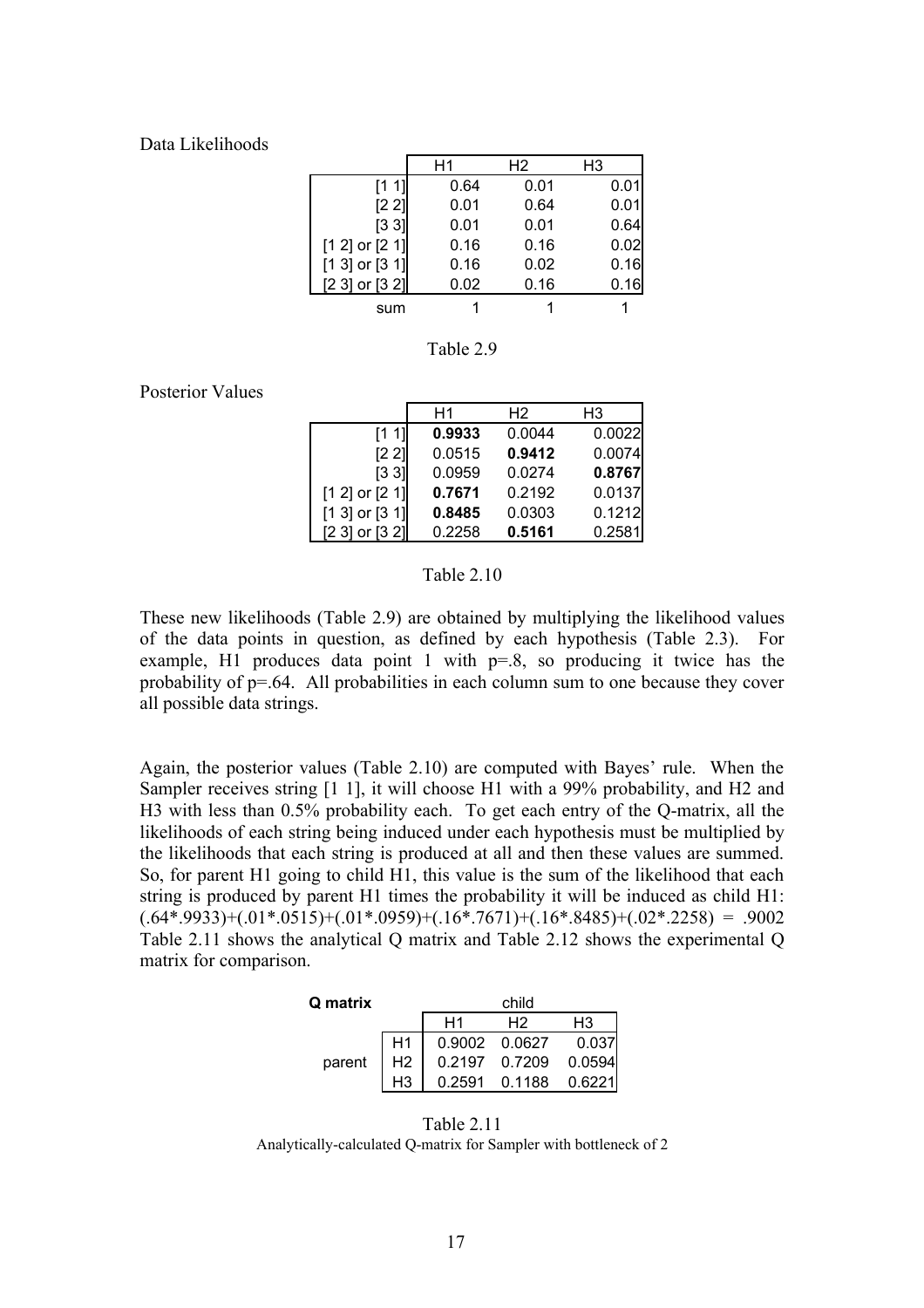| Q matrix |                |                | child                  |    |
|----------|----------------|----------------|------------------------|----|
|          |                | H <sub>1</sub> | H2                     | H3 |
|          |                |                | 0.9004 0.0635 0.0361   |    |
| parent   | H <sub>2</sub> |                | 0.2218  0.7178  0.0604 |    |
|          |                |                | 0.2588  0.1166  0.6246 |    |

#### Table 2.12

Experimentally-calculated Q-matrix for Sampler with bottleneck of 2

*Q matrix calculations for MAP with bottleneck of 2:*

Again, calculations for the MAP differ from the sampler in terms of hypothesis choice. To obtain the analytical Q matrix, only the likelihoods of strings with the maximum posterior will be summed under each hypothesis. These are the values in bold in Table 2.10. Here, strings [1 1], [1 2], [1 3] will always lead to H1. Strings [2 2], [2 3] will always lead to H2, and string [3 3] will always lead to H3. Therefore, the probability that the data from H1 will lead to H1 in the next generation is .64 (for  $[1\ 1]) + .16$  (for  $[1\ 2]) + .16$  (for  $[1\ 3]) = .96$ . Table 2.13 is the resulting analytical Q matrix and Table 2.14 is an experimentally-calculated Q matrix for comparison.

| Q matrix |                |      | child |      |
|----------|----------------|------|-------|------|
|          |                | Η1   | Н2    | H3   |
|          | H1             | 0.96 | 0.03  | 0.0  |
| parent   | H <sub>2</sub> | 0.19 | 0.80  | 0.01 |
|          |                | 0.19 | በ 17  |      |

#### Table 2.13

Analytically-calculated Q-matrix for MAP with bottleneck of 2

| Q matrix |                |    | child                      |        |
|----------|----------------|----|----------------------------|--------|
|          |                | H1 | H <sub>2</sub>             | H3     |
|          | H1             |    | $0.9600$ $0.0289$ $0.0111$ |        |
| parent   | H <sub>2</sub> |    | $0.1900$ $0.8018$ $0.0092$ |        |
|          |                |    | 0.1900 0.1674              | 0.6439 |

#### Table 2.14

Experimentally-calculated Q-matrix for MAP with bottleneck of 2

## 2.3.3 *Analytical and Experimental Stationary Distribution Calculations*

The Q matrix summarizes the potential for transition dynamics in the system which it describes. But what can this dynamical fingerprint tell us about the outcome of iterated learning? If an ILM simulation could be run for an infinite amount of time, the relative frequency of each chosen hypothesis would settle into a particular distribution that is determined entirely by the Q matrix. This distribution is known as the stationary distribution and serves as an idealized shorthand for the "outcome of iterated learning." As demonstrated by Griffiths & Kalish (2005) and Kirby et al. (2007), the stationary distribution is proportional to the first eigenvector of the Q matrix. Therefore, the stationary distribution is easily determined for each model, by normalizing the first eigenvector of its analytically-calculated Q matrix.

In an experimental run, the relative frequency of all chosen hypotheses are also entirely determined by the Q matrix, but because a run contains a finite number of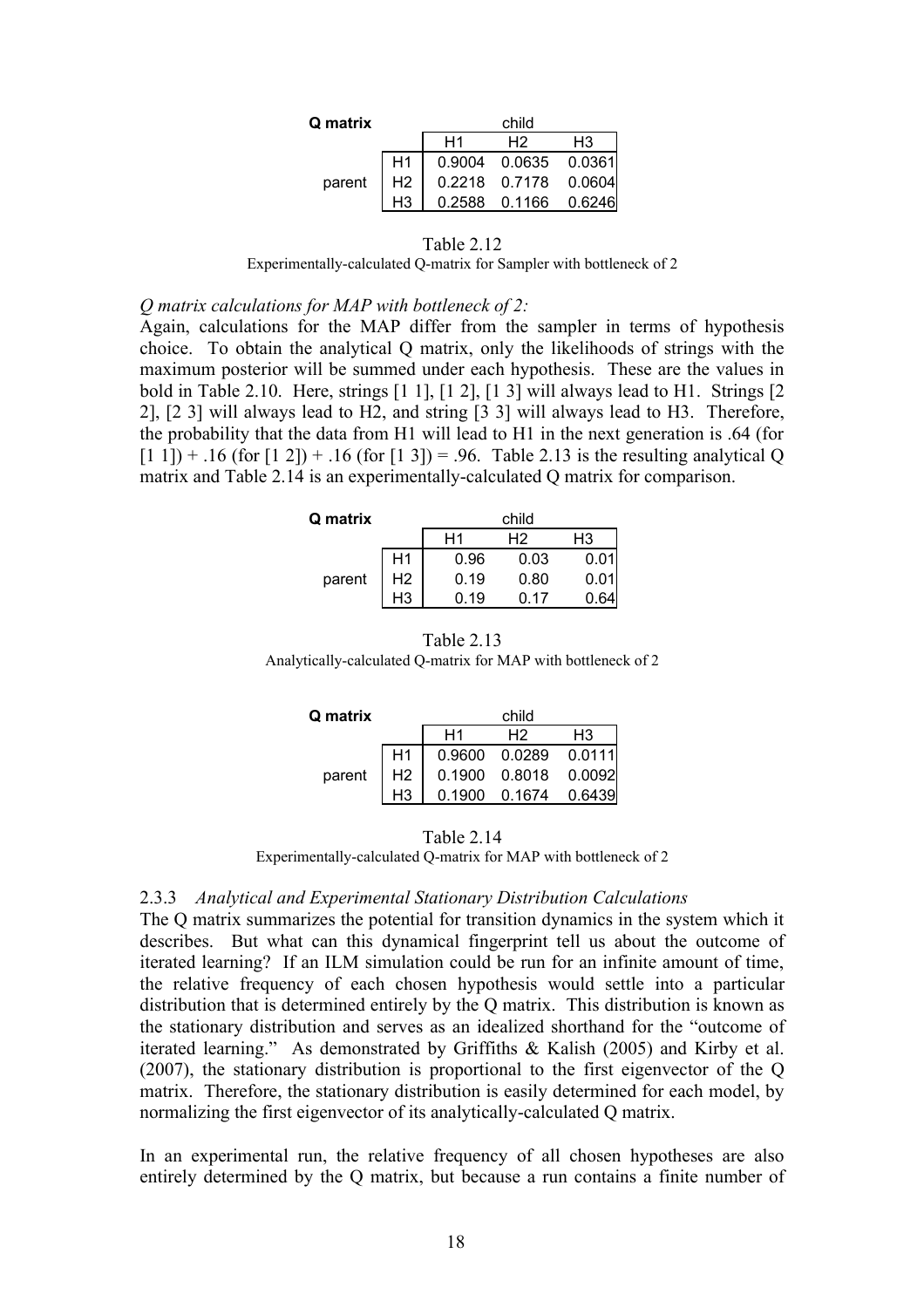transitions, it represents one actual trajectory of transitions, from a larger set of probable trajectories under that Q matrix. However, when a large number of transitions can be recorded in a simulation (by setting the number of generations sufficiently high), then a tally of the actual hypotheses chosen by the agents over the course of the simulation closely approximates the analytical stationary distribution. Below are the stationary distributions for each of the analytical Q matrices from the previous section (Table 2.15). For comparison, next to each is the normalized hypothesis history of a corresponding simulation run of 10,000 generations. The normalized hypothesis history is a reliable, experimental approximation of the stationary distribution.

|                | Analytical<br>Stationary Distribution |      |       |                    | Normalized |        |        | Posterior |                |  |
|----------------|---------------------------------------|------|-------|--------------------|------------|--------|--------|-----------|----------------|--|
|                |                                       |      |       | Hypotheses History |            |        | Mean   |           |                |  |
|                | H1                                    | Н2   | HЗ    | Η1                 | Н2         | ΗЗ     | H1     | Н2        | H <sub>3</sub> |  |
| S1             | 0.70                                  | 0.20 | 0.10  | 0.6946             | 0.2040     | 0.1014 | 0.6992 | 0.2019    | 0.0989         |  |
| S <sub>2</sub> | 0.70                                  | 0.20 | 0.101 | 0.7095             | 0.1939     | 0.0966 | 0.7083 | 0.1954    | 0.0962         |  |
| M1             | 0.33                                  | 0.33 | 0.331 | 0.3310             | 0.3327     | 0.3363 | 0.5497 | 0.2726    | 0.1777         |  |
| M2             | 0.83                                  | 0.15 | 0.031 | 0.8167             | 0.1553     | 0.0280 | 0.7768 | 0.1665    | 0.0567         |  |

*Stationary Distribution Approximations*

#### Table 2.15

Normalized Hypothesis History approximates the analytical stationary distribution for both the Sampler and MAP model. The posterior mean is only a reliable approximation for the Sampler model.  $S1 =$ Sampler with bottleneck of 1,  $S2 =$  Sampler with bottleneck of 2,  $M1 = MAP$  with bottleneck of 1,  $M2$  $=$  MAP with bottleneck of 2.

Additionally, for the Sampler only, the average of all agents' posterior values serve as a good approximation for the stationary distribution. This is because the hypotheses are chosen according to the exact proportions of the posterior vector. For the MAP, posterior mean can not be used as an approximation heuristic. MAP dynamics are not tied to the exact values of the posterior, because agents only respond to the maximum. Table 2.15 shows the posterior mean of the same simulation runs.

## 2.3.4 *Summary*

The Bayesian ILM of the present research can be used to experimentally determine the internal dynamics and associated stationary distribution of both Sampler and MAP models, and over a wide variety of parameter combinations. Determining the Q matrices and stationary distributions through experimental calculations and simulation heuristics provide a good alternative to computing the analytical solutions, which becomes increasingly cumbersome as the bottleneck or population size or increases. Additionally, the simulations will allow the investigation of certain parameter combinations, such as multi-agent populations with heterogeneous biases, which do not have straightforward analytical solutions.

## 2.4 Model Results

This section will describe the differences between the MAP and Sampler given the parameter manipulations described earlier. First it will cover replicated aspects of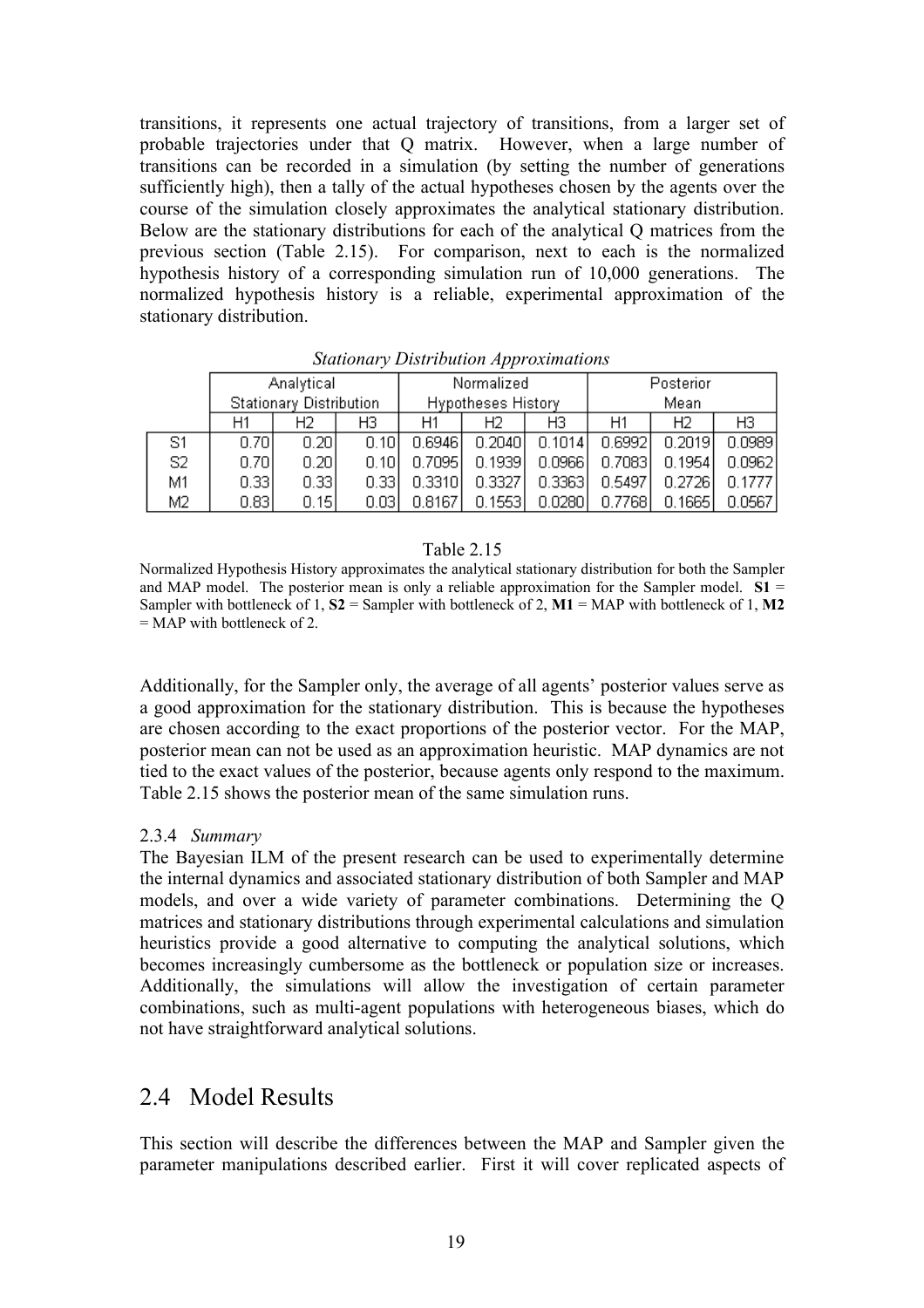previous Bayesian ILMs. Last, it will address new findings for multi-agent populations with heterogeneous and homogeneous biases.

## 2.4.1 *Basic Sampler Behavior of 1-agent, 1-sample simulations*

Griffiths & Kalish (2005) showed that the stationary distribution of the Sampler always mirrors the prior. This was confirmed in our model for a 1-agent population. Over all combinations of priors and hypotheses structures tested, the Sampler model's stationary distribution mirrored the prior. However, this was not the case for multiagent populations, and will be addressed in section 2.4.4.

## 2.4.2 *Basic MAP Behavior of 1-agent, 1-sample simulations*

Kalish et al. (2007) find that the MAP's dynamics are effected by the prior, data likelihoods (aka: hypothesis structure), and noise. However, it is not understood exactly how the likelihoods affect the dynamics. Because our model does not investigate the effect of noise on the model's behavior, it is more readily apparent which aspects of the dynamics are due to the prior and which are due to the hypothesis structure. The following explanations of MAP behavior in terms of hypotheses structure and bias influence are novel and were informed by simulations with the present model.

From the Q matrix calculations in the previous section, it is clear that the Q matrix values of a 1-sample simulation *are* the data likelihood values for each hypothesis. This leads to consistent patterns in the stationary distribution for particular types of hypotheses structures. Overall, the hypotheses structures investigated in this model can be broken down into two main categories; canonical and asymmetrical. Canonical hypotheses structures are ones where each hypothesis is defined by the same set of data likelihood values, but shifted so that each hypothesis' peak is over a different data point. Examples of canonical hypotheses are in Table 2.16, *a-e*. Within a canonical hypotheses structure, each hypothesis has identical probabilities of transitioning to every other hypothesis and therefore, when there is no prior bias, each hypothesis is equally represented in the stationary distribution.

Asymmetrical hypotheses structure occurs when each of the hypotheses are not composed of the same values, and therefore have more complex transition probabilities among themselves. Examples of asymmetrical hypotheses are in Table 2.16, *f-j*. Figure 2.1 is also an asymmetrical hypotheses structure. The stationary distributions of this category of hypotheses are difficult to predict, however we have identified some general trends in the dynamics. Though, these trends may only hold for this particular model's implementation, with an equal number of hypotheses as data points. The first concerns their relative peak height . The hypothesis with the highest peak likelihood value will be represented with the highest proportion in the stationary distribution. Likewise, the hypothesis with the lowest peak will be represented the least. The second concerns their relative overlap. When all hypotheses have peaks with equal likelihood values, but one has higher extreme likelihoods than the two hypotheses, as does H2 in example *f*, it will be represented with the greatest proportion in the stationary distribution. These relationships regarding hypothesis overlap and relative likelihood values probably have straightforward analytical solutions and are open points for further analyses.

## *Hypotheses Structure Effect on Stationary Distribution*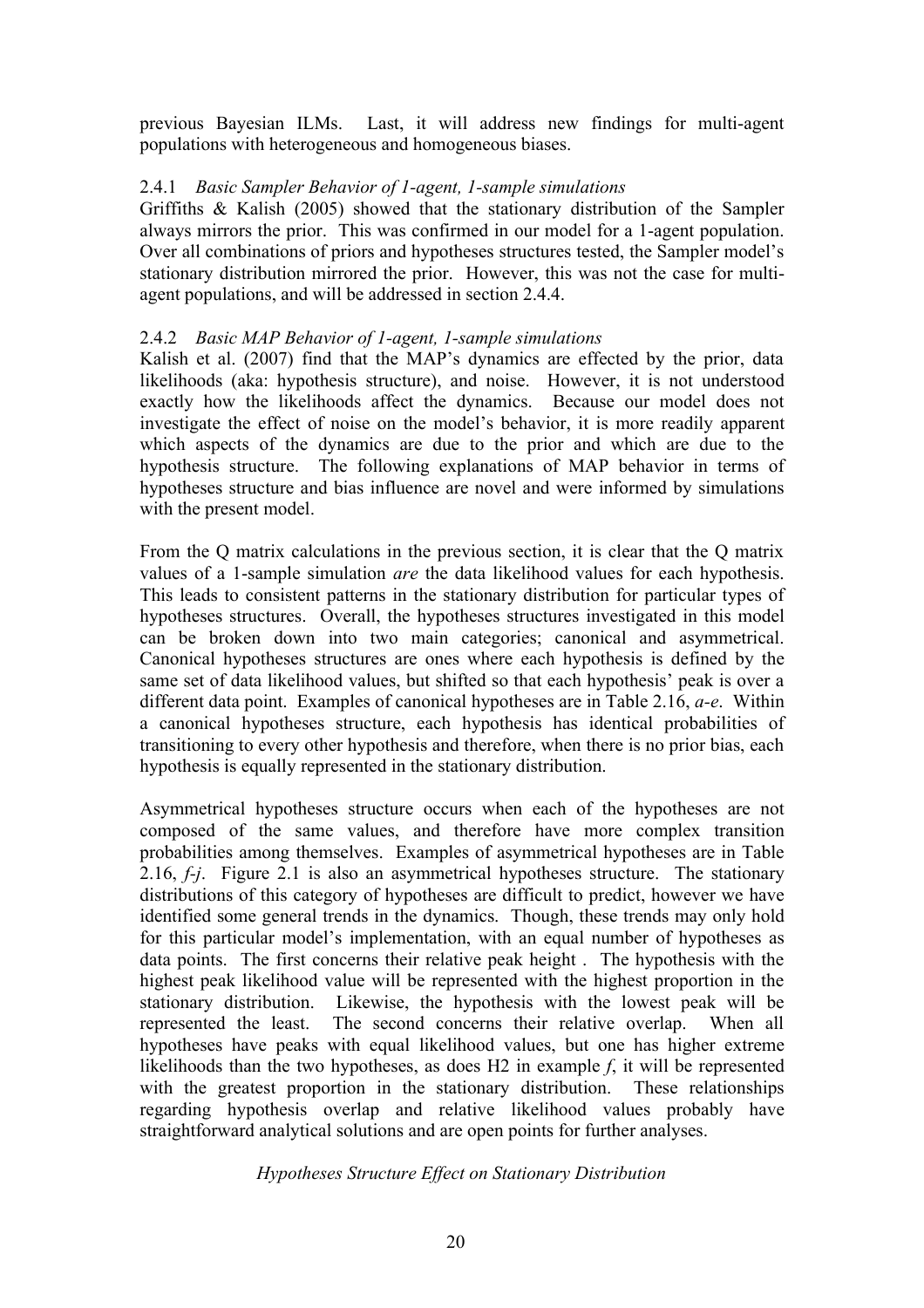|   |           | <b>Canonical Hypotheses</b> |                  | Normalized Hypotheses History |                               |        |  |  |
|---|-----------|-----------------------------|------------------|-------------------------------|-------------------------------|--------|--|--|
|   | H1        | Н2                          | HЗ               | H1                            | Н2                            | H3     |  |  |
| a | .8.1      | .8 .1<br>$\overline{1}$     | .8<br>-1         | 0.3250                        | 0.3360                        | 0.3390 |  |  |
| b | 7 .15 .15 | .15.7.15                    | $.15$ $.15$ $.7$ | 0.3387                        | 0.3352                        | 0.3261 |  |  |
| C | .6 .2 .2  | .2.6.2                      | .2.2.6           | 0.3337                        | 0.3269                        | 0.3394 |  |  |
| d | .5.25.25  | .25.5.25                    | .25.25.5         | 0.3352                        | 0.3310                        | 0.3338 |  |  |
| е | .4 .3 .3  | .3.4.3                      | .3.3.4           | 0.3347                        | 0.3304                        | 0.3349 |  |  |
|   |           |                             |                  |                               |                               |        |  |  |
|   |           | Asymmetrical Hypotheses     |                  |                               | Normalized Hypotheses History |        |  |  |
|   | Η1        | H2                          | HЗ               | H1                            | Н2                            | HЗ     |  |  |
| f | .6.3.1    | .2.6.2                      | .1.3.6           | 0.2810                        | 0.4295                        | 0.2895 |  |  |
| g | .8 .1     | .2.6.2                      | .2.2.6           | 0.4976                        | 0.2525                        | 0.2499 |  |  |
| h | .6.2.2    | .8.1<br>$\mathbf{1}$        | .2 .2 .6         | 0.2535                        | 0.5062                        | 0.2403 |  |  |
|   | .4 .3 .3  | .8 .1<br>$\cdot$ 1          | .3.3.4           | 0.1985                        | 0.6061                        | 0.1954 |  |  |
|   | .4 .3 .3  | .25 .5 .25                  | .1.3.6           | 0.2168                        | 0.3801                        | 0.4031 |  |  |

#### Table 2.16

Differences in normalized hypothesis history for the two categories of hypotheses; canonical and asymmetrical. All results above were calculated with an unbiased prior.

Because these relationships have to do with the entire hypotheses structure, the effect that one hypothesis' likelihoods has on the stationary distribution always depends on its context, which is the other two hypotheses. This makes for a difficult analysis. Figure 2.2 shows the manipulation of just one hypothesis, H2, in 4 different contexts, and with an unbiased prior. Here, H2's peak is slowly raised from likelihood value 0.33 (flat/no peak) to 0.9, as shown on the x-axis. The context hypotheses structures are displayed in the columns of graphs at the sides (these graphs display the hypotheses structure as introduced in Figure 2.1). The left column shows a snapshot of the hypotheses structure in order for lines  $a-d$  at  $x = 0.3$ . The right column shows the structures at  $x = 0.9$ . For *a*, H1 and H3's peaks = 0.33 (flat), *b* peaks = 0.4, *c* peaks  $= 0.6$ , and *d* peaks  $= 0.8$ . The y-axis shows the proportion of H2 in the normalized hypothesis history. It is clear to see that raising the peak of H2, raises its proportion in the hypothesis history. However, the higher the context hypotheses, the lower the proportion of H2. Additionally, the gray line at  $y = 1/3$  marks the point where all hypotheses are level in the hypothesis history. All hypotheses structures found at the intersection with this line are the canonical forms; where the H2 peak and context peaks are the same height.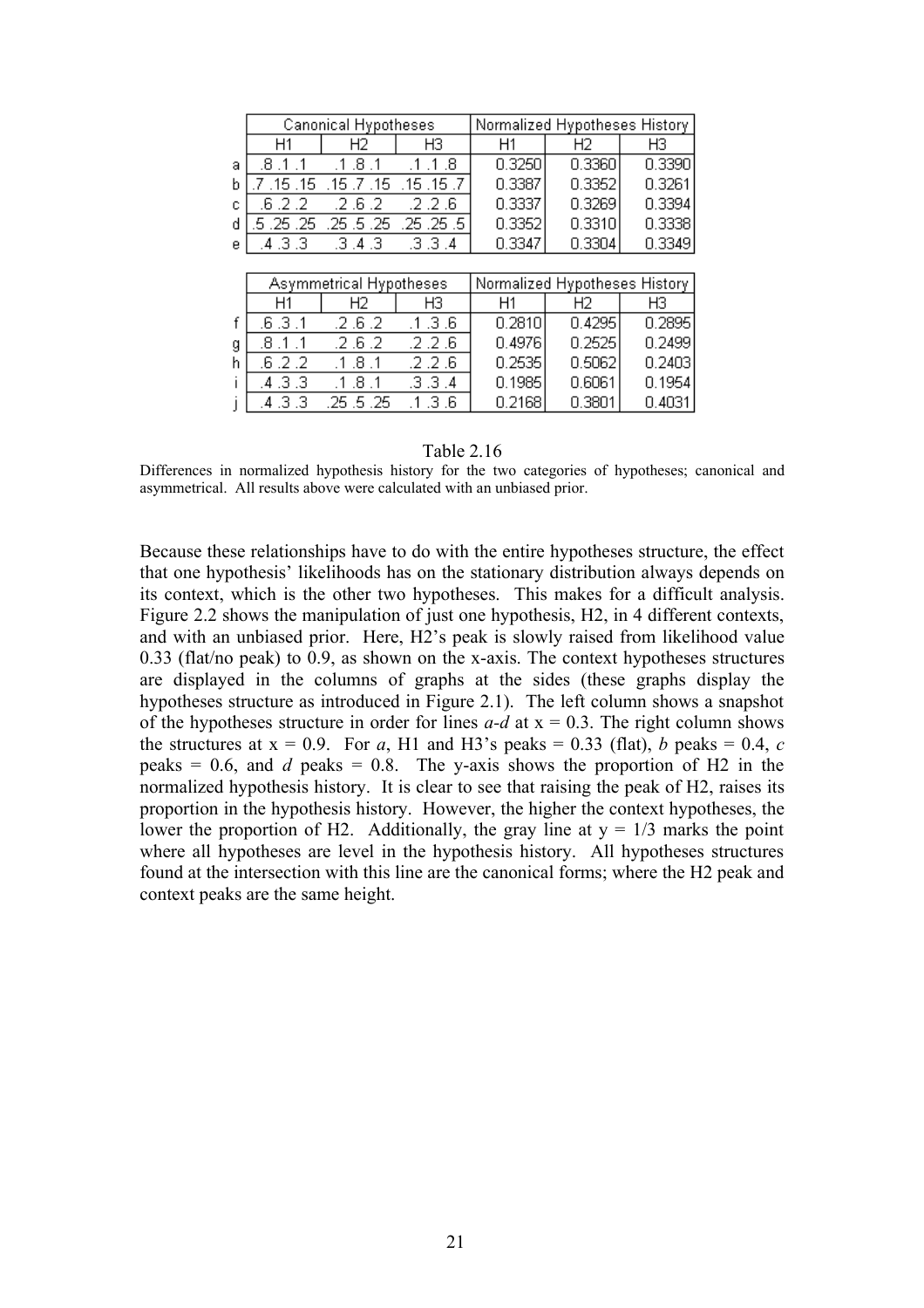

Proportion of H2 in the MAP stationary distribution as a function of H2's hypothesis peak in 4 different hypotheses structures. Peaks of context hypotheses H1 & H3 in  $a = 0.33$  (flat),  $b = 0.4$ ,  $c =$ 0.6,  $d = 0.8$ . Prior is unbiased.

The picture becomes even more complex when a bias is introduced. Figure 2.3 shows the same center graph as above, but for 3 different prior biases in favor of H2. The underlying dynamics remain the same, but the bias adds an additional layer of complexity. When the maximum prior probability is higher than the maximum likelihood value, the hypothesis which the bias favors becomes 100% represented in the stationary distribution, meaning this is the only hypothesis which an agent is able to choose. This is because the posteriors of all data strings will be maximum under the hypothesis which the bias favors. When the maximum prior probability is equal to the maximum likelihood value (indicated by the stars), the H2's proportion in the stationary distribution is raised considerably. But when the maximum prior probability is less than the maximum likelihood value, there is no change to the stationary distribution. Therefore, no manipulation to the bias, when in this range, will affect the stationary distribution. To summarize Figure 2.3, the MAP hypothesis structure plays a considerable role in shaping the system's dynamics, but when the prior is high enough, these dynamics are overridden by the bias and all agents choose the hypothesis that has the highest prior probability.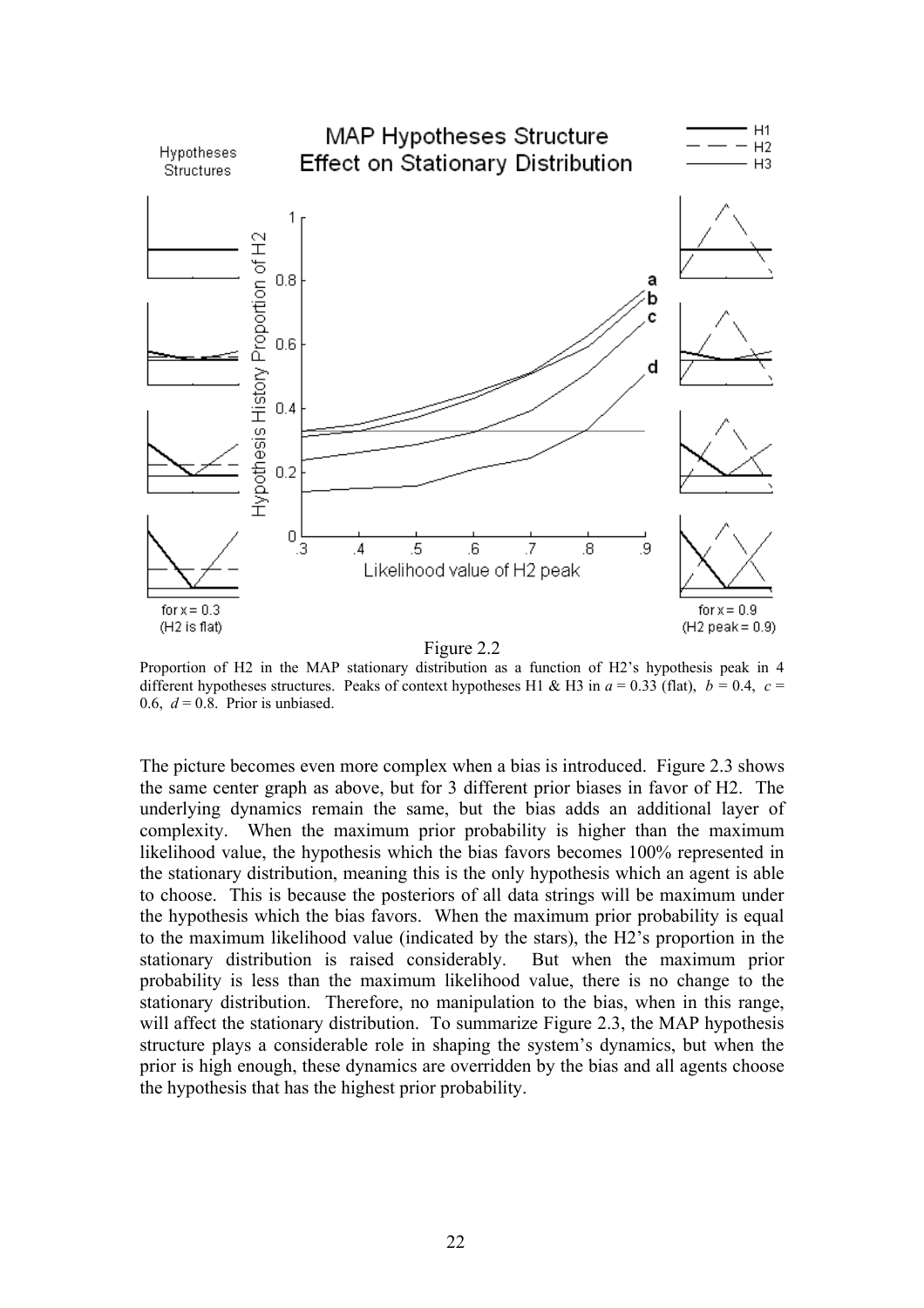

Figure 2.3

Hypotheses structure effect on the MAP stationary distribution, with added effects from prior biases.

Table 2.17 directly visualizes this threshold for line  $c$  (hypotheses =  $[0.6, 2, 2, 2, 6, 2, 2]$ ) .2 .2 .6] of the middle graph in Figure 2.3. Here, the posterior values are given for all possible data strings [1], [2], and [3]. The location of the maximum posterior values (in bold) are what determine the MAP hypothesis choice. Across this threshold, these posterior maxima make a shift, thus shifting the outcome of iterated learning for this model. When the prior value is anywhere lower than the H2 peak, as in prior  $=$  [.205] .59 .205], the dynamics remain completely determined by the hypotheses structure. However, nudging the prior up to [.2 .6 .2], which is the same level of the H2 peak, the posteriors move to favor H2 because the MAP is now faced with 2 maximum posterior values for 2 of the data strings and will choose them each 50% of the time. Finally, as soon as the prior bias for H2 exceeds the H2 likelihood peak, as in [.195 .61 .195], all posterior maxima are located under H2. At this point, all agents in the simulation will choose H2 for all possible data strings.

| data              |       | Prior = $[.205, .59, .205]$ |                 | Prior = $[.2 \, .6 \, .2]$ |     |      |                 | Prior $=$ [. |      |    | .195.61.195] |     |       |
|-------------------|-------|-----------------------------|-----------------|----------------------------|-----|------|-----------------|--------------|------|----|--------------|-----|-------|
| string            | lH1   | H <sub>2</sub>              | IH <sub>3</sub> |                            | lH2 |      | IH <sub>3</sub> | lH1          |      | Ή2 |              | lН3 |       |
| [1]               | 0.44  | 0.421                       | .15             | 0.43                       |     | 0.43 | 0.14            |              | 0.42 |    | 0.44         |     | 0.14l |
| $[2]$             | 0.09l | 0.81                        | 0.09            | 0.09                       |     | 0.82 | 0.09            |              | 0.09 |    | 0.82         |     | 0.09  |
| $\lceil 3 \rceil$ | 0.15  | 0.421                       | 0.44            | 0.14                       |     | 0.43 | 0.43            |              | 0.14 |    | 0.44         |     | 0.42  |

*Posterior values under different priors*

Table 2.17

Hypotheses =  $[0.6 \t.. 2 \t.. 2 \t.. 2 \t.. 2 \t.. 2 \t.. 2 \t.. 6]$ 

#### *Basic Sampler vs. Maximizer Conclusion:*

For the Sampler model, the most salient determiner of the dynamics is the prior. Although the transitions in the Q matrix are not trivially determined, the stationary distribution derived from the Q matrix exactly mirrors the prior, despite manipulations to the hypotheses structure. The MAP model's dynamics, on the other hand, are most saliently determined by the data likelihood values. For 1-agent, 1-sample simulations, the Q matrix exactly mirrors the data likelihood values as defined by each hypothesis, and standard calculus should be able to predict the stationary distribution. When the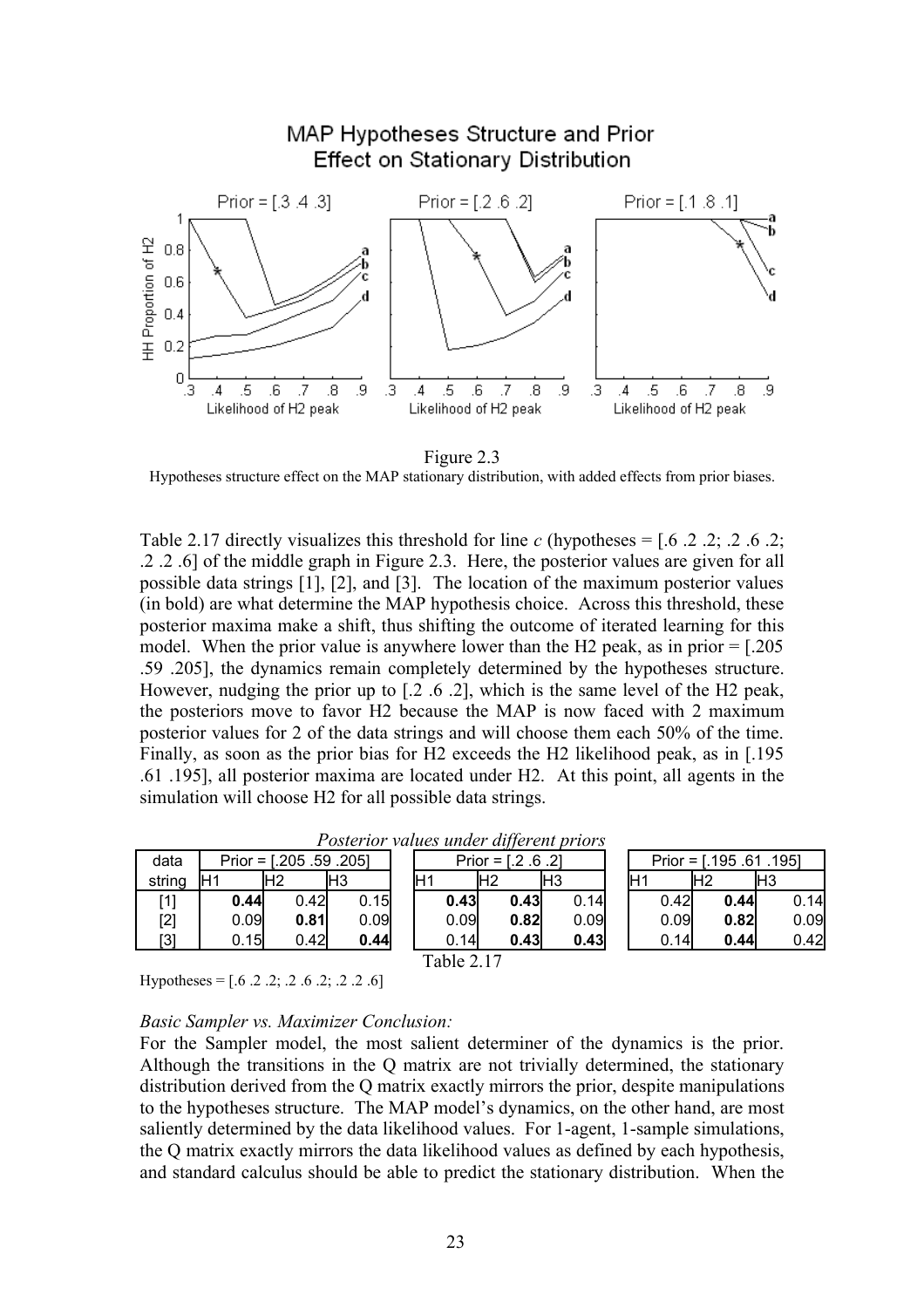hypotheses structure is canonical, then the probability of an agent choosing any given hypothesis in the stationary distribution is equal. When the hypotheses structure is of various, asymmetrical combinations, the stationary distribution reflects each of them differently. A prior bias adds yet more to the MAP dynamics, but only when it is stronger than the likelihood values.

## 2.4.3 *The Bottleneck Effect*

The number of data points that are transmitted between generations constitute the learning bottleneck. The bottleneck size, therefore, equals the number of data samples in the data string. Varying the bottleneck size directly effects the transmission dynamics. When the bottleneck is large, there is a much higher probability that the proportion of data samples in the data string faithfully reflects the likelihoods of hypothesis it was generated from. This leads to greater fidelity of transmission; where each generation usually chooses the same hypothesis as the generation before it. When very little data is transmitted over each generation, transmission fidelity is much lower, yielding many transitions between hypothesis choices within the simulation run. Transmission fidelity is directly visible in the diagonal axis of the Q matrix. A high probability of each hypothesis leading to itself equals high transmission fidelity and a lower number of transitions in the simulation run. As the bottleneck increases, transmission fidelity increases until it reaches 100% and Q matrix diagonals are all equal to 1. Depending on the strength of the bias and the distinctiveness of the hypothesis peaks, this increase occurs at different speeds (Figure 2.4). However, this rate does not seem to be affected by hypothesis choice strategy. All models will eventually reach 100% transmission fidelity at a certain bottleneck size.

In Figure 2.4, the transmission fidelity index used here is the average of the values on the diagonal of the Q matrix. This indicates the probability, for any randomly-chosen hypothesis, that the child will choose the same hypothesis. When the index reaches 1, this means that all diagonal values in the Q matrix are 1. In this case, miscommunication is impossible and every generation will have the hypothesis of the previous generation. Here, the outcome of iterated learning will be solely determined by the initial data. Therefore, the hypothesis which the initial data best supports will be the hypothesis that all generations will choose.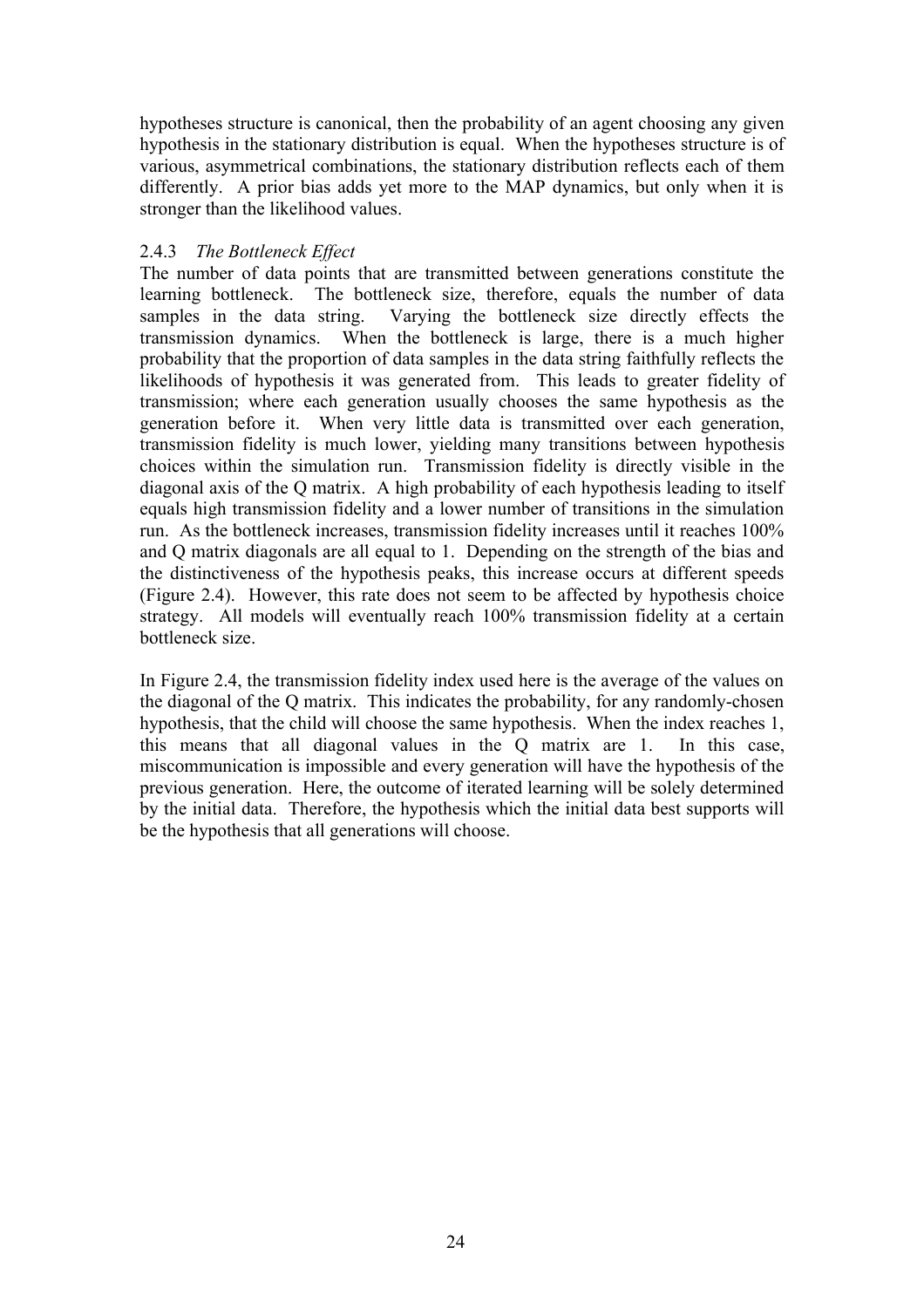

Figure 2.4 Increase in transmission fidelity is slower for models with weak biases and likelihoods. Behavior is more determined more by these factors than by hypothesis choice strategy. Strong: prior =  $[7, 2, 1]$  and hypotheses =  $[8, 1, 1, 1, 8, 1, 1, 1, 8]$ Weak: prior = unbiased and hypothesis =  $[0.4, 0.3, 0.3, 0.3, 0.3, 0.4]$ 

For a finite number of generations, all simulations will appear to display complete transmission fidelity when the bottleneck is wide enough. This will occur when the probability of miscommunications (non-diagonal cell values) make it unlikely that they will appear within the given number of generations. For example, if one particular miscommunication has a probability of 0.01, it will usually not occur in a simulation of with less than 100 generations, but it likely to occur several times in a simulation of 10,000 generations.

For infinite generations, on the other hand, complete transmission will never occur as long as the hypotheses overlap and there exists some probability of transitioning from one hypothesis to another. But for finite runs, the practical appearance of complete transmission fidelity is determined by the combination of the prior and hypotheses structure. When hypotheses have small overlap and a strongly-biased prior, less data samples are needed to unequivocally indicate which hypothesis distribution they were generated from. In this case, complete transmission fidelity will occur at smaller bottleneck sizes (Figure 2.4, "MAP strong" and "Sampler strong"). However, for hypotheses with more overlap and weaker biases, complete transmission fidelity will occur at larger bottleneck sizes (Figure 2.4, "MAP weak" and "Sampler weak").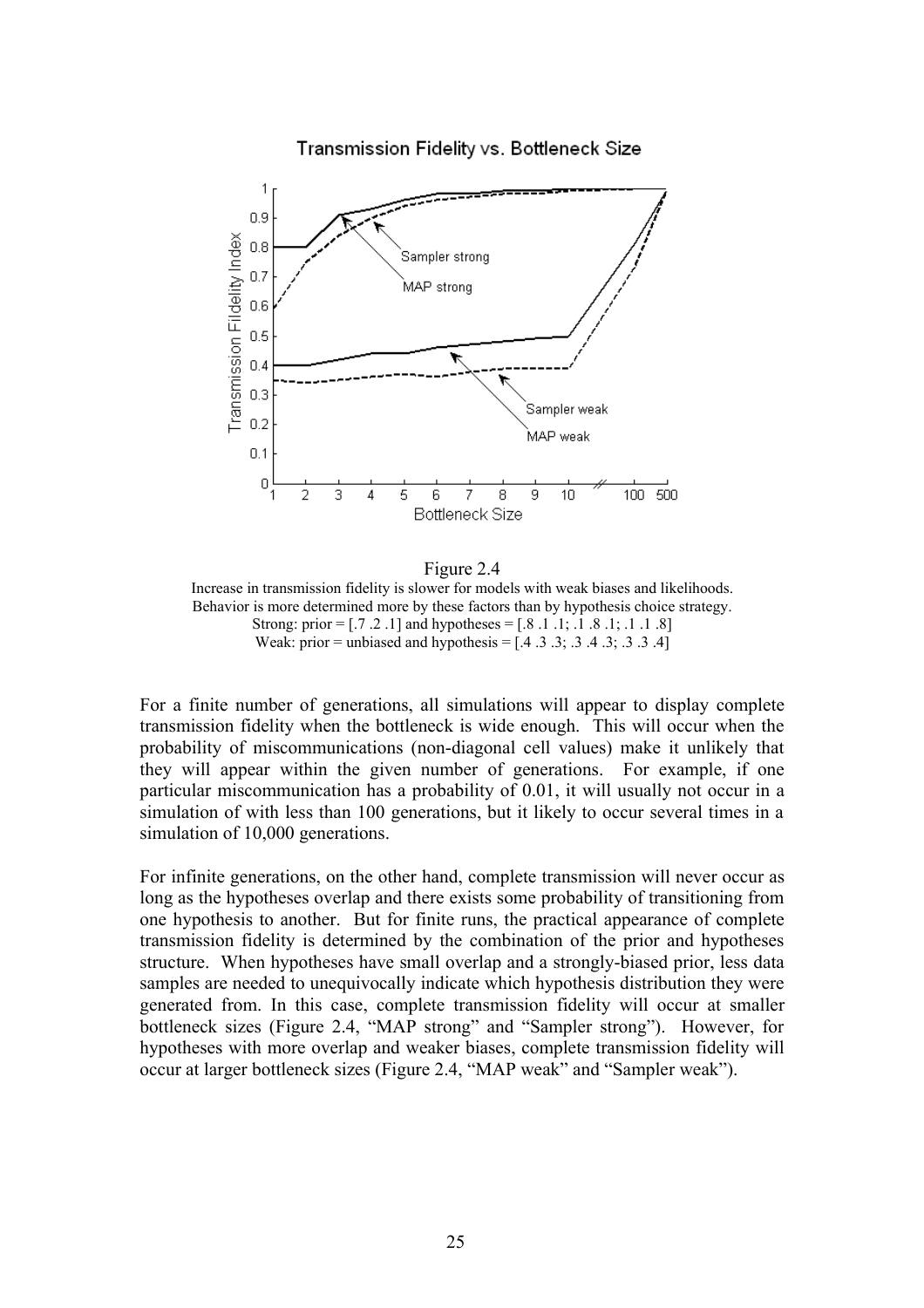#### *Bottleneck effect differences between MAP and Sampler:*

For both the MAP and Sampler, transmission fidelity increases as the bottleneck widens. The Sampler's stationary distribution continues to mirror the prior, over all bottleneck sizes and priors tested. This confirms that the bottleneck has no effect on the outcome of iterated learning for the Sampler model. However, it does effect the internal dynamics of transmission and may well have an effect on the outcome of iterated learning over finite time spans. The MAP's stationary distribution, on the other hand, continues to be affected both by the likelihoods and priors, but changes non-monotonically as the bottleneck widens. Though the MAP's transmission fidelity steadily increases, the dynamics reflected by the stationary distribution are surprisingly unstable (Figure 2.5). Interestingly, this instability only occurs with asymmetrical hypotheses structures, where the slightest asymmetry leads to wildly different stationary distributions for each bottleneck size. For canonical hypotheses structures, all hypotheses continue to be equally represented in the stationary distribution. Unfortunately, the cause of this strange behavior has not been obtained.



Figure 2.5

MAP posteriors non-monotonically vary as bottleneck widens. The y-axis shows the proportion of H2 in the experimentally-calculated stationary distribution (normalized hypothesis history). Prior = unbiased, Canonical Hypotheses = [.6 .2 .2; .2 .6 .2; .2 .2 .6], Asymmetrical Hypotheses = [.6 .3 .1; .2 .6 .2; .1 .3 .6]

#### *Bottleneck and data variance issues:*

Because these simulations are confined to a finite number of generations, the experimentally-derived stationary distributions are less reliable under larger bottlenecks. This is directly due to the increase in transmission fidelity. Under small bottlenecks, the high number of transitions in the simulation ensure that the resulting distribution in the normalized hypothesis history reflects the true stationary distribution. When transmission fidelity increases, the variation between simulation runs also increases, and thus more generations (or multiple runs) are needed to obtain a reliable approximation of the stationary distribution. If the simulation could be run an infinite number of generations, then the normalized hypothesis history would *be*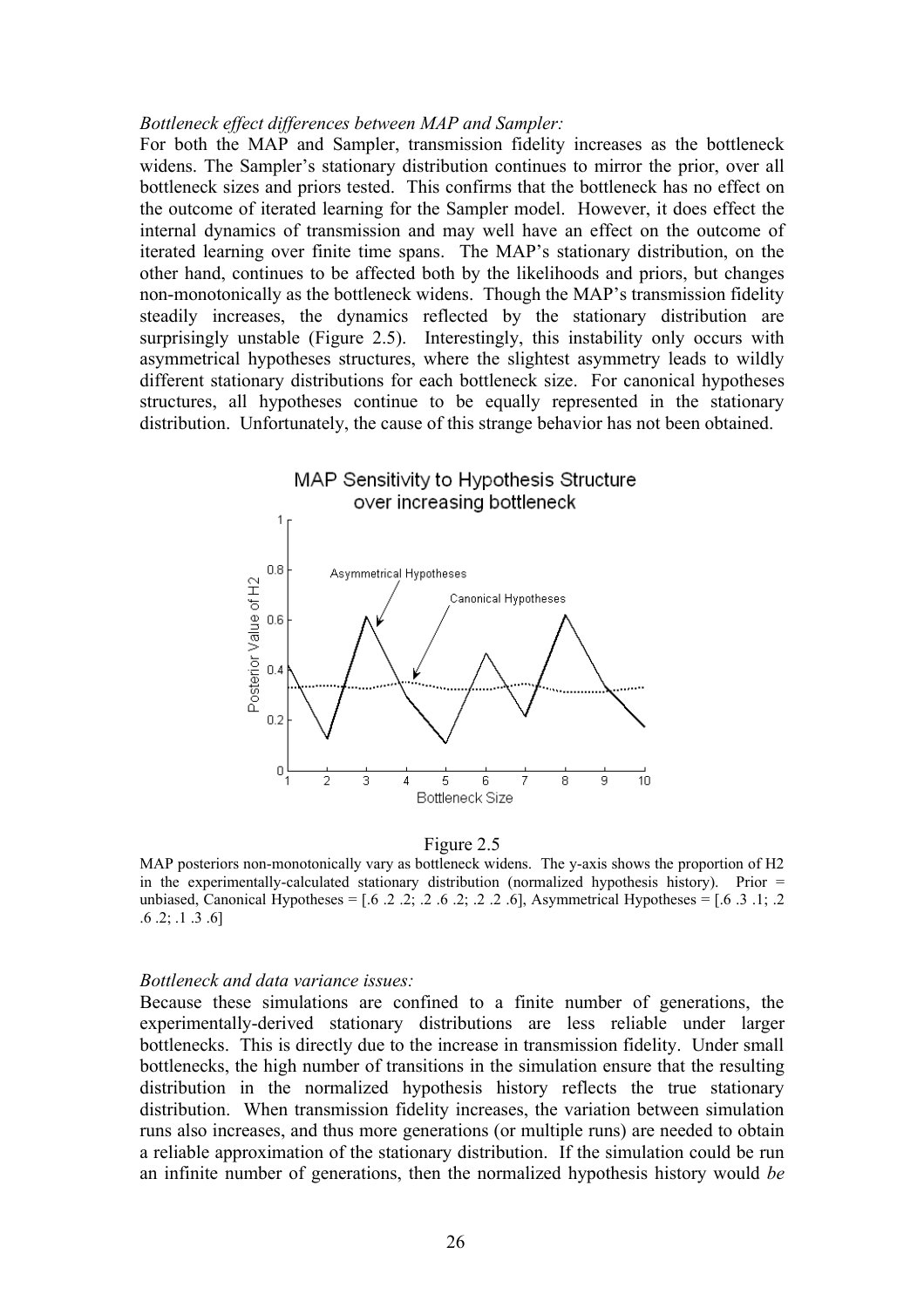the stationary distribution, and transmission fidelity would have no effect. However this is impossible. For all of the data in the present report, all simulations were run for 10,000 generations. At this setting, variance begins to become a problem with Q matrix and stationary distribution approximation around a bottleneck of 6-10. Above this level, multiple runs must be averaged to gain a more complete picture of the model's dynamics.

## 2.4.4 *Population Size*

When the population consists of multiple agents, which dynamics found in the singleagent models hold, and which do not? And what is the outcome of iterated learning when this population has heterogeneous biases? The remaining sections will answer, in terms of this model, these new questions regarding population size and heterogeneity.

In this model, each agent in a multi-agent population sees the same data string, separately calculates their posterior values, chooses their own hypothesis, and generates their own data. The data from each agent of the same generation are then concatenated into one unified data string, which is given to the next generation as their input. When the population parameter is set to any number  $x$ , all generations have *x* population members. When the number of data samples is set to  $y$ , each agent in the population produces *y* number of data samples, yielding a bottleneck size of *x*\**y*.

The multi-agent and single-agent configurations differ in one respect: the data string that is passed between generations is not stochastically generated from one unified agent, but from many. This has different consequences for the MAP and the Sampler models. For a homogeneous, multi-agent MAP model, the behavior of all agents in the population is identical. Because all agents receive the same data string and have identical priors and hypotheses, the posterior of all agents will be the same (and this is also the case for the Samplers). However, all the MAP agents will choose the same hypothesis (Table 2.18), because this choice is based on the maximum value of their identical posteriors. The only exception to two MAP agents choosing different hypotheses based on the same data string is when there are multiple maximum values in their posterior. In this case, they each choose one of the maximum value hypotheses randomly, with equal weight. This situation generally only arises when there is no bias in the prior values (to help diversify the posterior values). Aside from this exception, multiple MAP agents producing *y* samples, is equivalent to one MAP agent producing  $x^*y$  samples (Table 2.18). Therefore, MAP dynamics due to population size are identical to the dynamics due to the bottleneck (see section 2.4.3). However, due to the implementation of the multi-agent model, where all agents produce equal an equal number of data samples, only even-numbered bottleneck sizes can be investigated for population sizes greater than 1. Therefore, the non-monotonic variance in the MAP model (referring back to figure 2.5) is less apparent in these cases.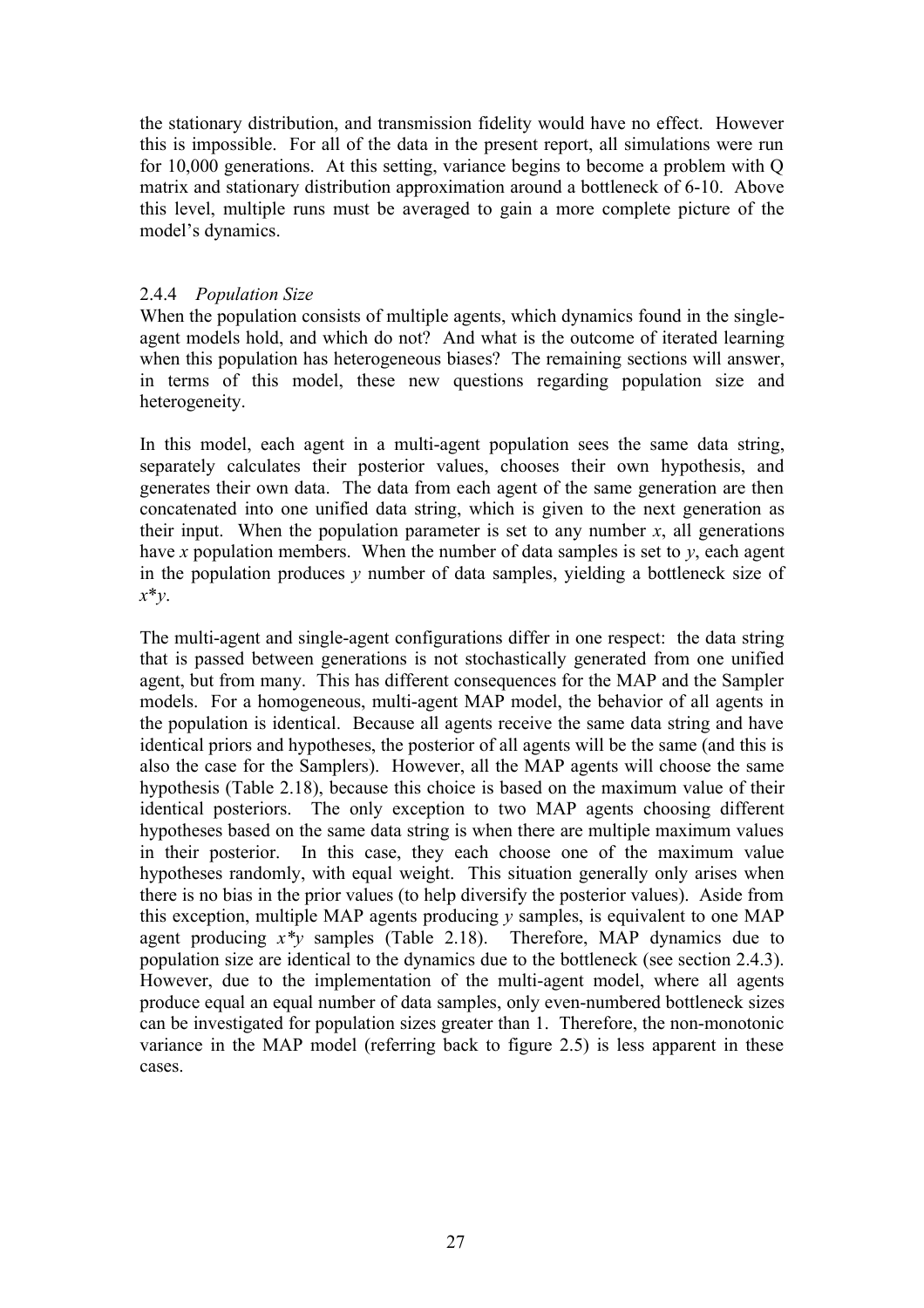| <i><u>Normanzea Trypoinesis History</u></i> |        |        |        |  |  |  |  |  |  |  |
|---------------------------------------------|--------|--------|--------|--|--|--|--|--|--|--|
|                                             | MAP    |        |        |  |  |  |  |  |  |  |
|                                             | Н1     | Н2     | H3     |  |  |  |  |  |  |  |
| samples = $4$                               | 0.6352 | 0.2488 | 0.1160 |  |  |  |  |  |  |  |
| population = $4$                            | 0.6304 | 0.2561 | 0.1135 |  |  |  |  |  |  |  |
|                                             |        |        |        |  |  |  |  |  |  |  |

*Normalized Hypothesis History*

|                  | Sampler |        |        |  |  |  |  |
|------------------|---------|--------|--------|--|--|--|--|
|                  | Н1      | H2     | H3     |  |  |  |  |
| samples = $4$    | 0.6977  | 0.1918 | 0.1105 |  |  |  |  |
| population = $4$ | 0.8104  | 0.1254 | 0.0642 |  |  |  |  |

#### Table 2.18

Population size does not add new dynamics for MAP, but for Samplers it does – the stationary distribution no longer mirrors the prior. Prior  $[.7 \t, 2 \t, 1]$ , hypotheses  $[.8 \t, 1 \t, 1 \t, 3 \t, 1 \t, 1 \t, 8]$ , 10,000 generations.

*Hypotheses Choice of Multi-agent Sampler vs. MAP*

|            |         |      | Sampler |     |      | <b>MAP</b> |     |
|------------|---------|------|---------|-----|------|------------|-----|
|            |         |      | Η2      | H3  | Η1   | Н2         | H3  |
| Hypotheses | agent 1 | 7609 | 1579    | 812 | 8234 | 1496       | 270 |
| Chosen     | agent 2 | 7674 | 1570    | 756 | 8234 | 1496       | 270 |

#### Table 2.19

MAP agents choose the same hypothesis, whereas Samplers do not. Prior [.7 .2 .1], hypotheses [.8 .1 .1; .1 .8 .1; .1 .1 .8], 10,000 generations.

For a homogeneous, multi-agent Sampler model, the dynamics are markedly different. Because samplers choose their hypotheses weighted by their posteriors, a homogenous population will not choose the same hypotheses each generation (Table 2.19). Therefore, the data samples do not come from the same set of likelihood values. This has interesting implications concerning the perfect Bayesian rationality of the agents. In the case of the MAP, the agents have all the possible sets of likelihoods that the data could be generated from, already given to them as their hypotheses. When a string of data is generated from a set of likelihoods which the agents are not explicitly given, then they are not longer perfect Bayesian reasoners. This is exactly the case with a multi-population of Samplers. When a data string in generated from 2 different hypotheses, these probabilities do not conform to the likelihoods as defined by any of their hypotheses. The result is, for a multi-population of Samplers, the stationary distribution no longer mirrors the prior (Figure 2.6).

Kalish et al. (2007) mathematically show that their single-agent results can be generalized to multi-agent populations, where the stationary distribution will continue to mirror the prior. However, this proof would require, in practice, that each Sampling agent is given a new set of hypotheses, for each corresponding population size, where each hypothesis represents the combined likelihood set for each possible combination of hypotheses that the agents of the population may have when outputting into the data string. Although perfect Bayesian rationality is a simple assumption for mathematical analyses of ILMs, the practicality of maintaining this assumption is dubious for actual model implementations, let alone for actual humans.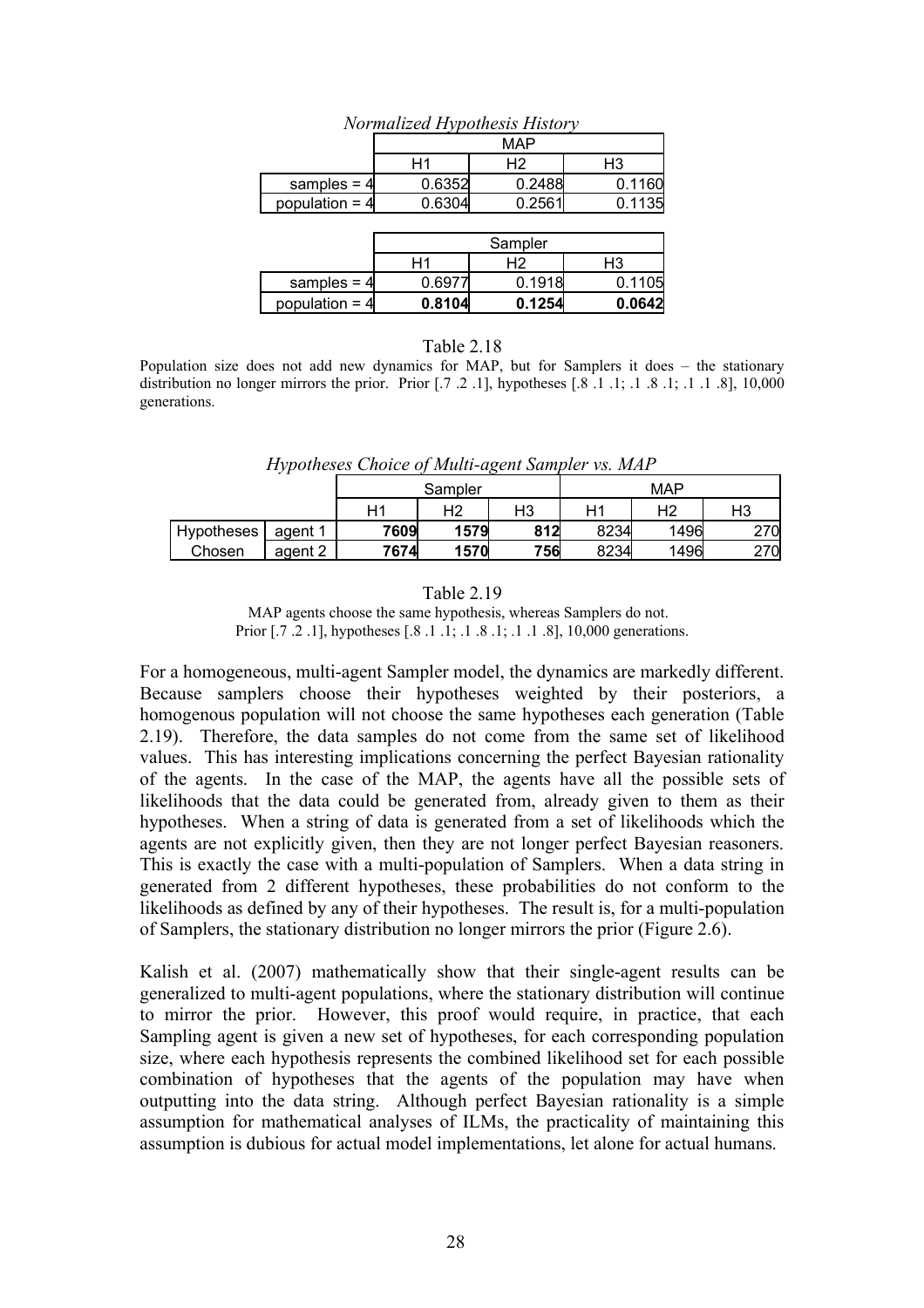

## **Stationary Distributions compared to Prior**



The MAP model's stationary distribution is invariant to population size. For Samplers, population size does affect the dynamics and the stationary distribution no longer mirrors the prior. Stationary distributions for populations 1 and 2, for MAP and Sampler models with: prior [.7 .2 .1], hypotheses [.8 .1 .1; .1 .8 .1; .1 .1 .8], 10,000 generations.

Additionally, some systematic variance was observed for the multi-agent Sampler model in regard to manipulations of the likelihood structure. Figure 2.7 shows that the stationary distribution mirrors the prior less and less as the hypotheses structure becomes strongly peaked and the prior more biased. However, for a combination of relatively flat hypotheses and weakly biased priors, the stationary distribution still mirrors the prior. Additionally, increasing the population size systematically amplifies the effect of the likelihoods on the Sampler's stationary distribution (Figure 2.8).

Figure 2.8 shows that the stationary distribution reflects hypotheses structure in the absence of a prior bias. For the canonical hypotheses structure  $a$ , the stationary distribution remains flat despite changes in population size. This is similar to the MAP behavior given canonical hypotheses under different bottleneck sizes. Also like the MAP model, the Sampler is differentially sensitive to asymmetrical hypotheses structures, however the relationships are in the opposite direction. Here, the highest peaked hypothesis is the lowest in proportion in the Sampler's stationary distribution and the lowest peaked hypothesis is the most represented.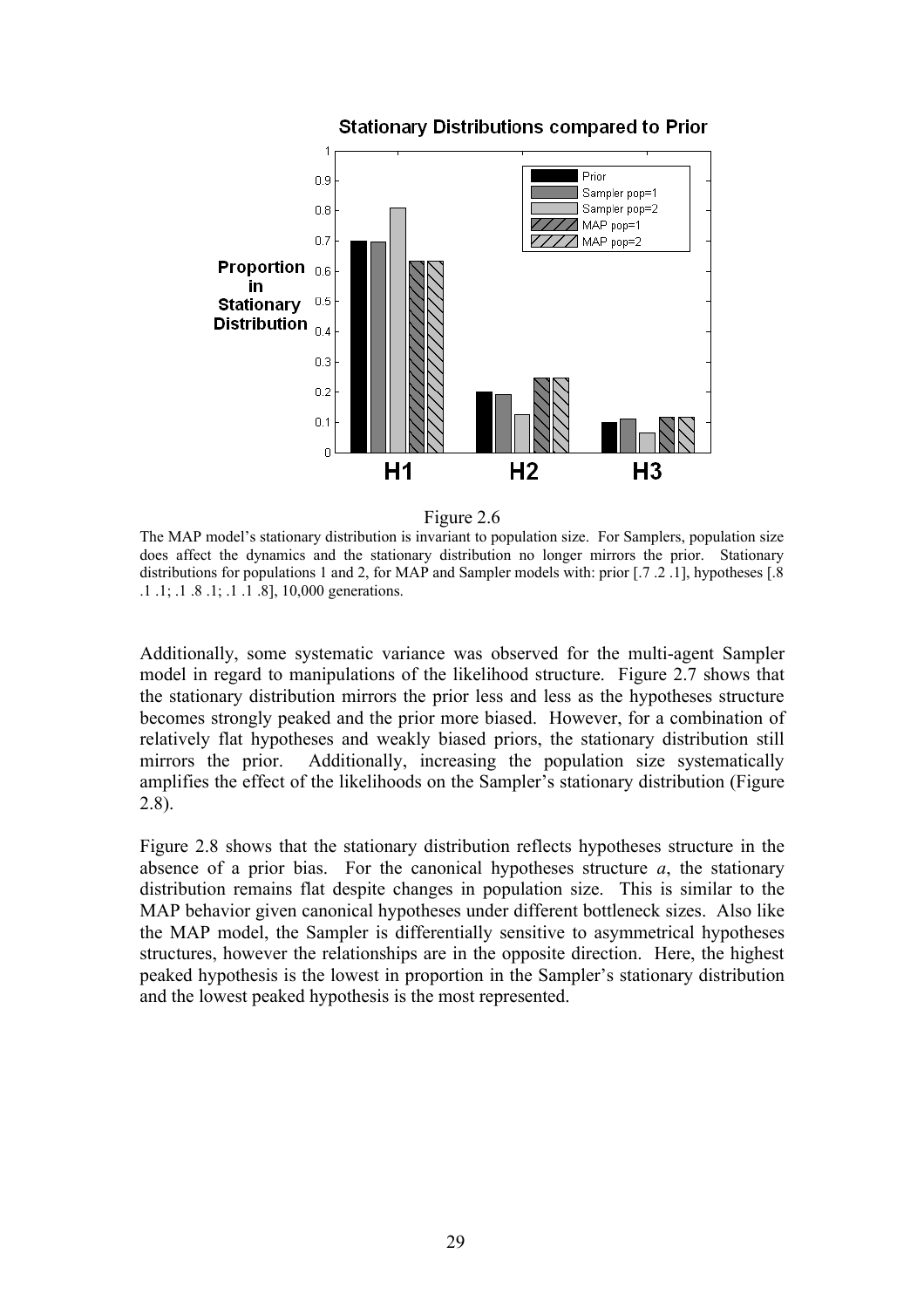



Strong biases and peaked hypotheses lead the sampler away from converging to the prior..  $a = prior [3]$ .3 .3] b = prior [.6 .2 .2] c = prior [.7 .2 .1] d = prior [.8 .1 .1], Population = 2.



## Sampler Sensitivity to Likelihoods with increasing population size

Figure 2.8

Population size amplifies Sampler sensitivity to hypotheses structure. a = hypotheses [.8 .1 .1; .1 .8 .1; .1 .1 .8] b = hypotheses [.4 .3 .3; .1 .8 .1; .3 .3 .4] c = hypotheses [.8 .1 .1; .3 .4 .3; .1 .1 .8]. Prior = unbiased. Population sizes 1 to 5.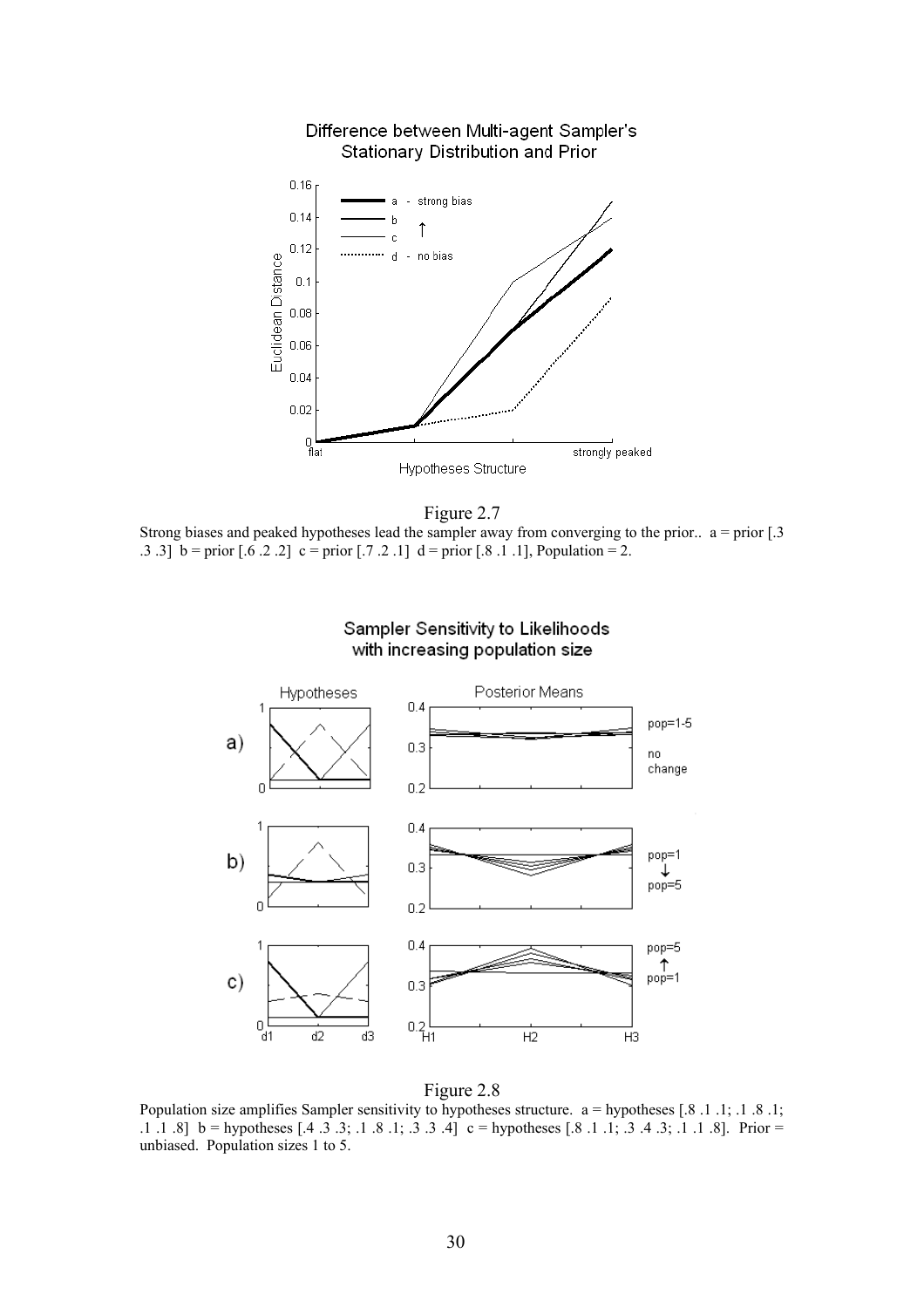## 2.4.5 *Heterogeneity*

A heterogeneous ILM was implemented by taking a multi-agent model and assigning different prior vectors to each of the agents. This model, therefore, is the most complex of all models constructed. For this reason, only 2-agent heterogeneous populations will be used as examples in this section.

The main result is that heterogeneous agents' hypotheses choices converge as they are allowed to share more and more data, despite having fixed and different priors from each other (Figure 2.10 and 2.12). This conforms to the general tradeoff between the likelihoods and prior in Bayesian induction; the more data that is seen, the less the effect of the prior on the posterior distribution over hypotheses. Because the behavior of both models is based on the posterior values, increasing the amount of data which the agents share produces increasingly similar posterior values, despite differences in agents' priors. In the following analyses, convergence is measured by the Euclidean distance between each agent's normalized hypotheses history vector.

Since agents' behavior is converging, the natural question is, to what? To structure this question more, we decided to investigate whether or not the converged behavior of a heterogeneous ILM (where agent *x* and agent *y* each differ in their prior bias) is just an average of the behavior of one homogeneous run with agent *x* and one with agent *y*. It turns out, this is not a simple question. First, it is difficult to determine exactly what the true average of agent *x* and agent *y*'s behavior is, due to the variation among runs inherent in the simulation. Additionally, as discussed previously, the stationary distribution of a particular model changes as a function of bottleneck or population size. Therefore, we cannot just average the stationary distribution of agent *x* and agent *y* for comparison to a 2-agent simulation composed of agent *x* and agent *y*. Instead, we should match for the number of samples in the data string. For the Sampler, it is established that manipulating bottleneck size does not effect the stationary distribution: it will continue to mirror the prior. However, manipulating the population size slightly effects the stationary distribution away from mirroring the prior. Although, this effect isn't noticeable at a population of 2 for relatively flat hypotheses and a mildly biased prior. Therefore, the average behavior for Sampler agent *x* and Sampler agent *y* can be done with some confidence – by just averaging the priors of the two agents – but only when hypotheses are relatively flat and the bias is weak.

## *Heterogeneous Sampler behavior:*

So, the question for the heterogeneous Sampler model is: Does the converged behavior of a 2-agent heterogeneous Sampler model come to the average of their priors? The answer appears to be yes. Figure 2.9 shows the convergence of a 2 agent, heterogeneous Sampler ILM and Figure 2.10 shows the difference (measured in Euclidean distance) between each agent's hypothesis history, for the data in Figure 2.9. For clarity, Figure 2.9 does not plot the entire stationary distribution, but only H1's proportion in the stationary distribution. The gray line indicates what H1 should be if the convergence reflects a trivial average of individual agent behavior. The heterogeneous behavior seems to converge to this trivial average. But this is difficult to tell with certainty because, by the time the agents' behavior converges completely, the variance between runs (due to the increasing bottleneck size, see section 2.4.3) is too high to determine what the true convergence values are.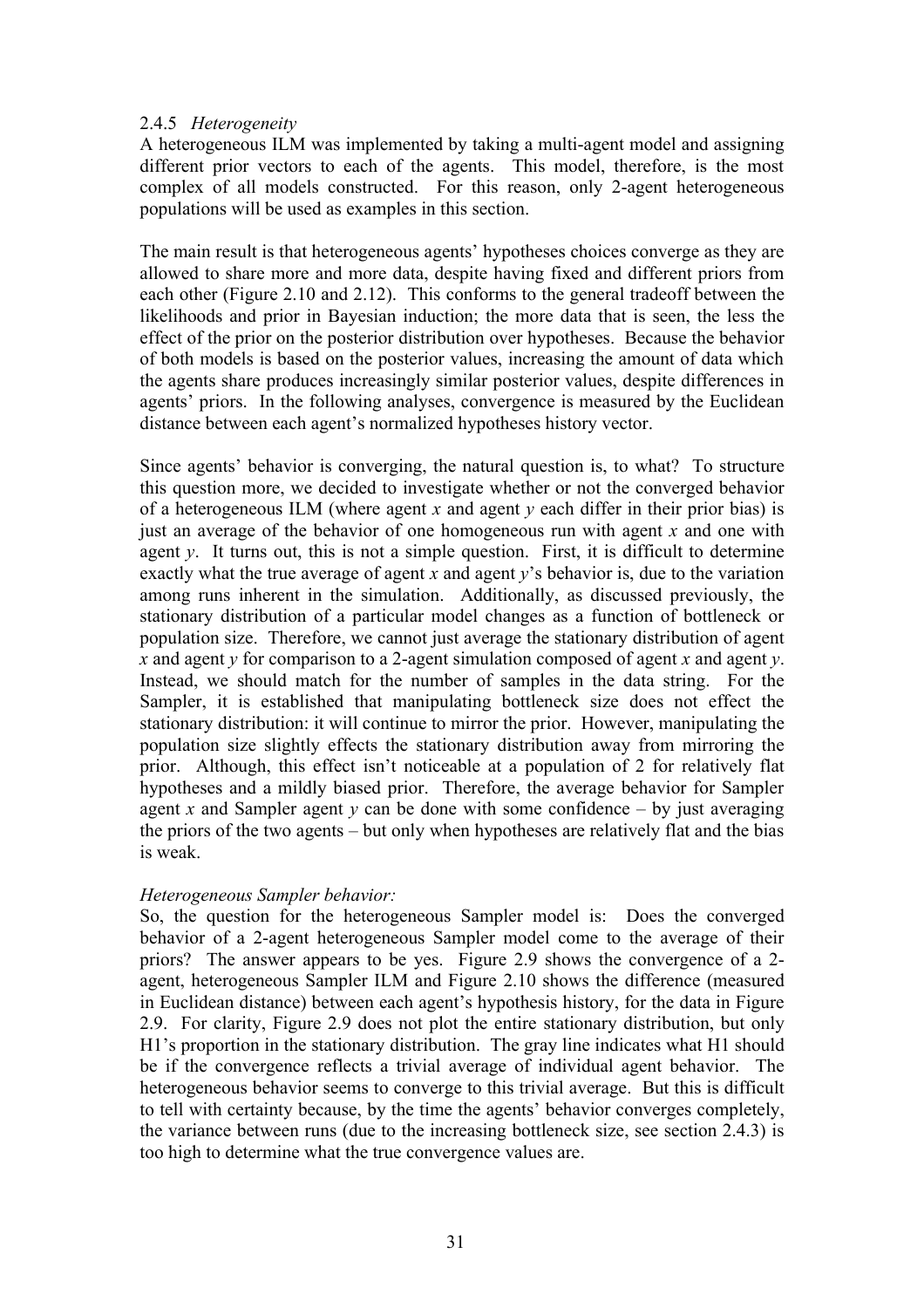Looking at the last reliable run from Figure 2.9, at bottleneck 16, the normalized hypotheses history of each agent are displayed in Table 2.20. Here, it is clear that the convergence behavior is settling around the average of both agent's priors.

|         |      | Average of Converging |      |     |                        |     |  |
|---------|------|-----------------------|------|-----|------------------------|-----|--|
|         |      | <b>Behavior</b>       |      |     |                        |     |  |
|         | Η1   | H2                    | H3   |     |                        |     |  |
| agent 1 | 0.43 | 0.21                  | 0.36 |     |                        |     |  |
| agent 2 | 0.37 | 0.21                  | 0.42 |     | Average of both Priors |     |  |
| average | 0.40 | 0.21                  | 0.39 | 0.4 | 0.2                    | 0.4 |  |



Hypotheses History of each agent at bottleneck = 16, from Figure 2.9, and the average of their priors.





The behavior of agents with different priors converges when they are allowed to share more and more data. Variation of individual runs is still a problem over large bottleneck sizes. Population = 2, Prior agent  $1 = [.6 \, .2 \, .2]$ , Prior agent  $2 = [.2 \, .2 \, .6]$ , Hypotheses =  $[ .6 \, .2 \, .2 \, .2 \, .6 \, .2; .2 \, .2 \, .6]$ .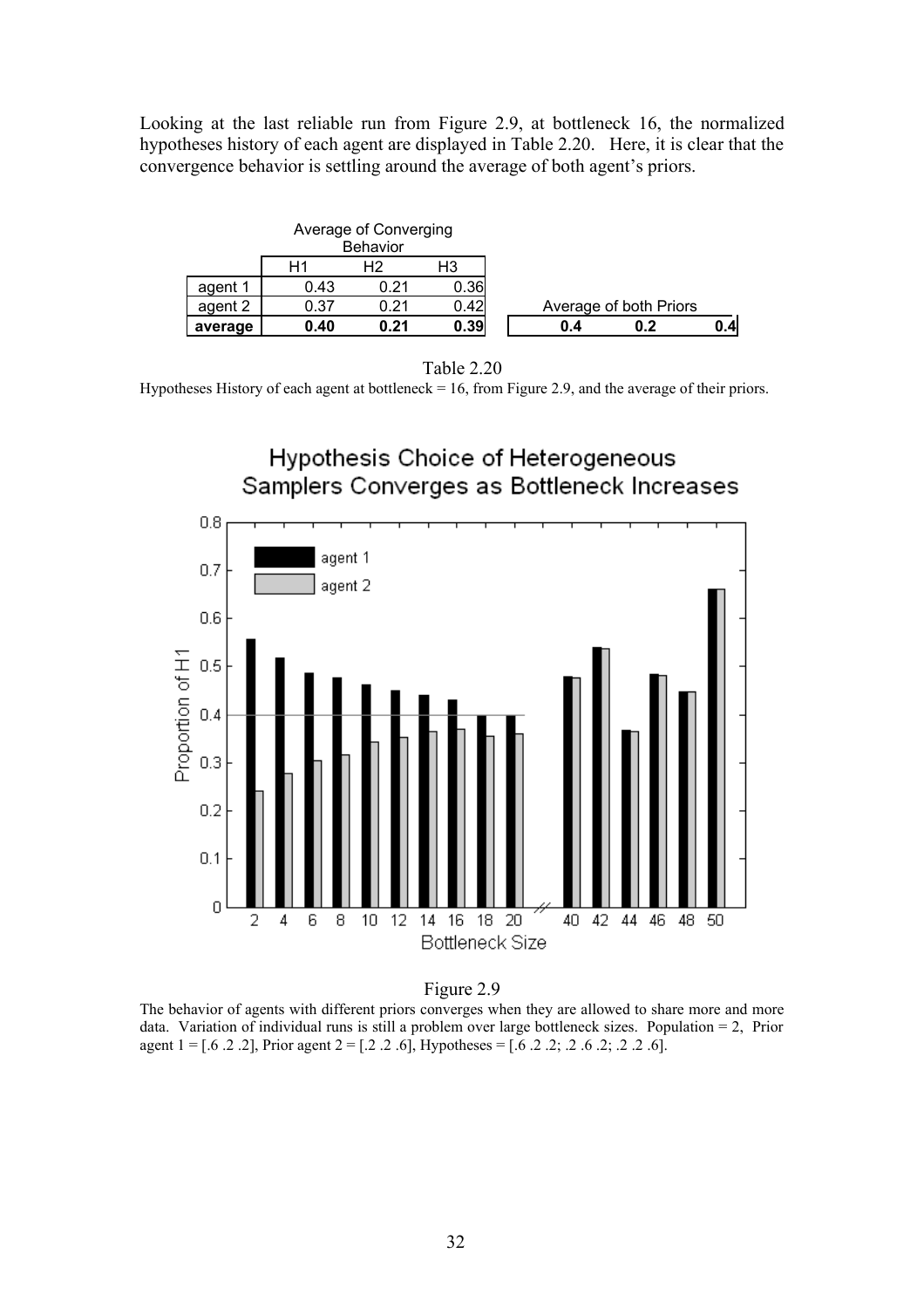

Figure 2.10

Euclidean distance between the agents' hypotheses histories, of which H1 is graphed in Figure 2.9.

In section 2.4.4 we discussed some parameter combinations, for the multi-agent Sampler, which did not result in a stationary distribution that mirrored the prior. Namely, strongly-peaked hypotheses structures plus strong biases. Some of these combinations were also analyzed in the heterogeneous model, however, the normal variance of each run subsumed the difference between the averaged priors and the average outcome of the multi-agent runs which did not mirror the prior. Therefore, it is impossible to determine a difference in convergence when comparing these two conditions.

## *Heterogeneous MAP behavior:*

As we've demonstrated in previous sections, the dynamics of the MAP model are more complex than that of the Sampler, and the heterogeneous models are no exception. The MAP model behaves very differently over an increasing bottleneck depending on whether the hypotheses structure is canonical or asymmetrical (refer back to Figure 2.5). Due to the unexplained, non-monotonic variance over bottleneck size of MAP models with asymmetrical hypotheses, we will restrict the heterogeneous MAP analyses to canonical hypotheses structures.

To determine whether the MAP model convergence of agent *x* and agent *y* is a trivial average of each of agent *x*'s and agent *y*'s normal stationary distribution, we need to know what agent *x* and agent *y*'s normal behavior is. For the MAP, there is no difference in dynamics whether the models are matched for population size or bottleneck. Therefore, the stationary distribution of a 1-agent *x*, bottleneck = 2 simulation and the stationary distribution of a 1-agent *y*, bottleneck = 2 simulation can be averaged to represent a trivial convergence state. For all the MAP models tested here, their convergence state does not conform to this average exactly. Figure 2.11 shows convergence in MAP hypotheses choice behavior, again just for H1's proportion in the stationary distribution. The analytically-determined stationary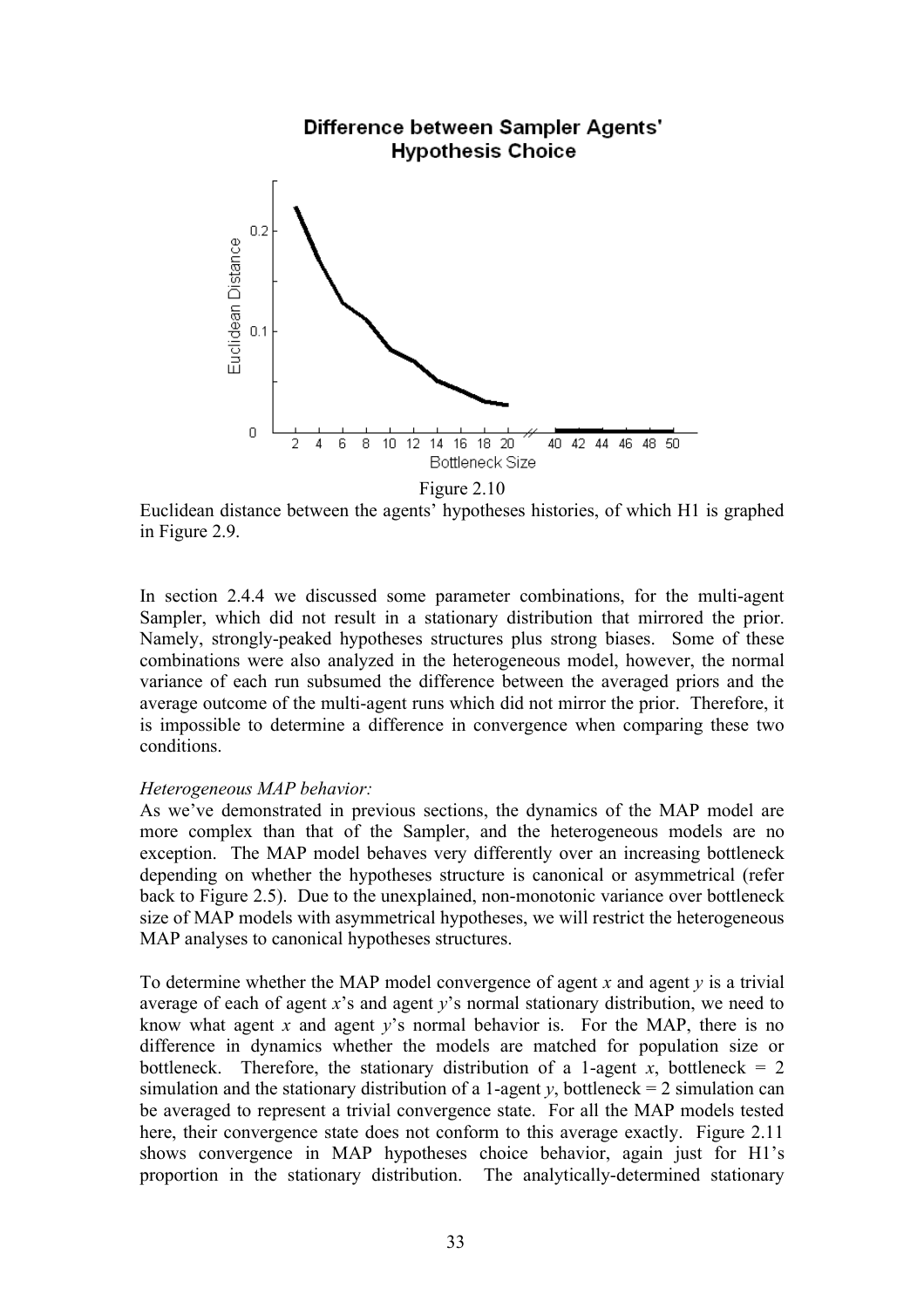distribution for single-agent, bottleneck  $= 2$  model for agent 1 is [.83 .15 .03] and agent 2 is [.03 .15 .83]. The average of these vectors is [.43 .15 .43]. However, the hypothesis history of the heterogeneous model does not settle upon this average. Due to the variation over runs, it is difficult to determine what the actual convergence state is. However, it seems that the heterogeneous model is converging somewhere off of this average, rather then homing in on it as the Sampler model did.

Figure 2.12 shows some additional simulations, where each graph shows a simulation with a different set of agent priors. These also seems to converge somewhere off of the trivial average. Recall that MAP stationary distributions are differentially sensitive to whether the maximum prior value is higher or lower than the maximum hypotheses peak value (refer back to Figure 2.3). This differential sensitivity is also confirmed in the heterogeneous MAP model. In figure 2.12 and 2.13, models (a) and (b) have a bias which exceeds the maximum likelihood values of the hypothesis structure, whereas the bias in models (c) and (d) do not. The convergence behavior for these two sets of models are qualitatively different.



## **Hypothesis Choice Convergence** of MAP model is non-trivial

Figure 2.11

MAP model shows signs of converging to something other than the average behavior of appropriately matched single-agent, homogeneous models (represented by the horizontal line). Hypotheses  $=$  [.8 .1] .1; .1 .8 .1; .1 .1 .8], prior agent  $1 = [0.7 \, 0.2 \, 0.1]$  and prior agent  $2 = [0.1 \, 0.2 \, 0.7]$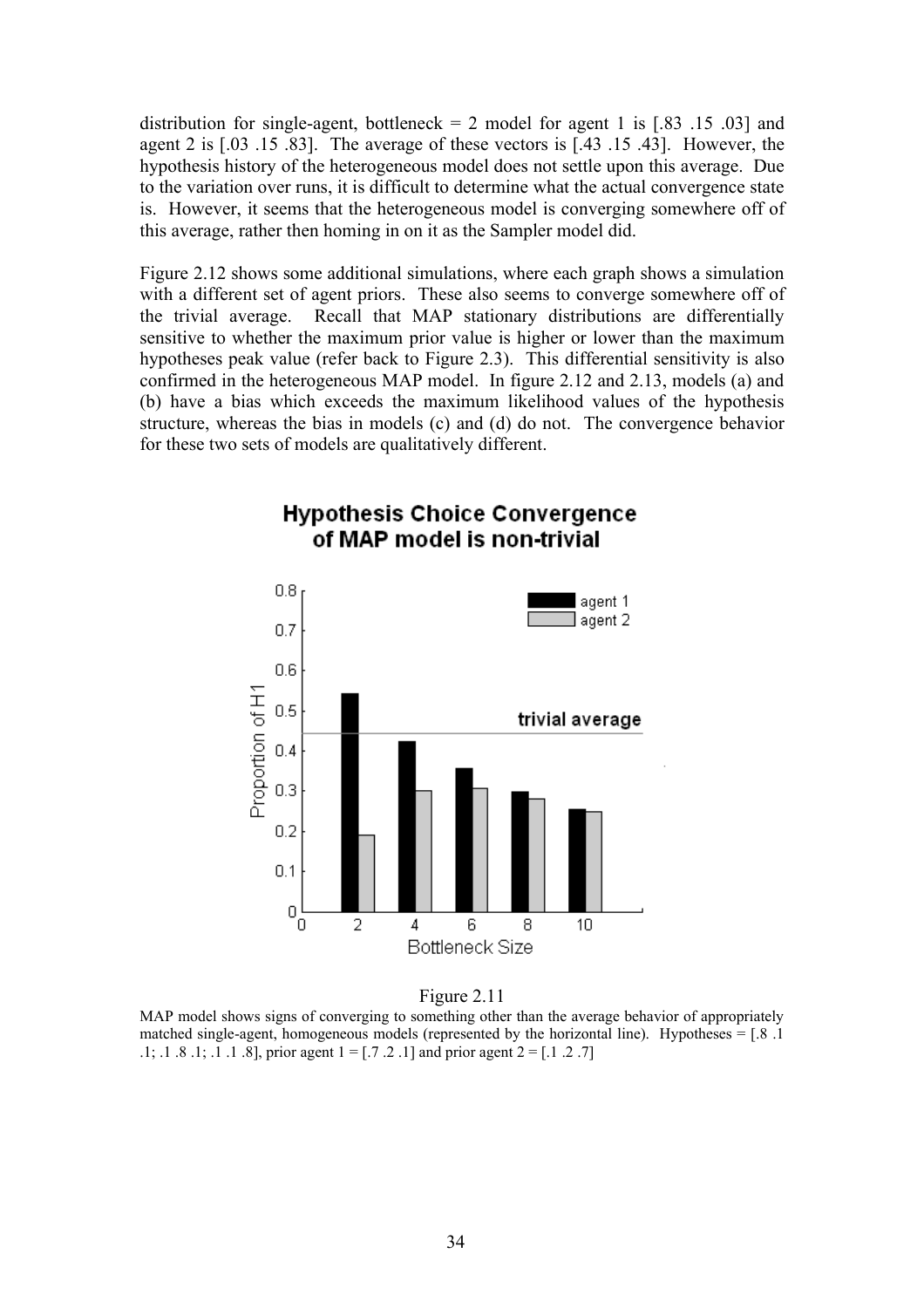

## **Hypothesis Choice of Heterogeneous** MAP Converges as Bottleneck Increases

Figure 2.12

MAP convergence for 4 simulations, each where agents have a different set of priors. a-d: Hypotheses  $=[.6 \t3 \t3 \t3 \t4]$ , b: prior agent 1 = [.4 .3 .3] and prior agent 2 = [.3 .3 .4], b: prior agent 1 = [.59 .205 .205] and prior agent 2 = [.205 .205 .59], c: prior agent 1 = [.6 .2 .2] and prior agent 2 = [.2 .2 .6], d: prior agent  $1 = [.8 \, .1 \, .1]$  and prior agent  $2 = [.1 \, .1 \, .8]$ 



Euclidean distance between the agents' hypotheses histories, of which H1 is graphed in Figure 2.12.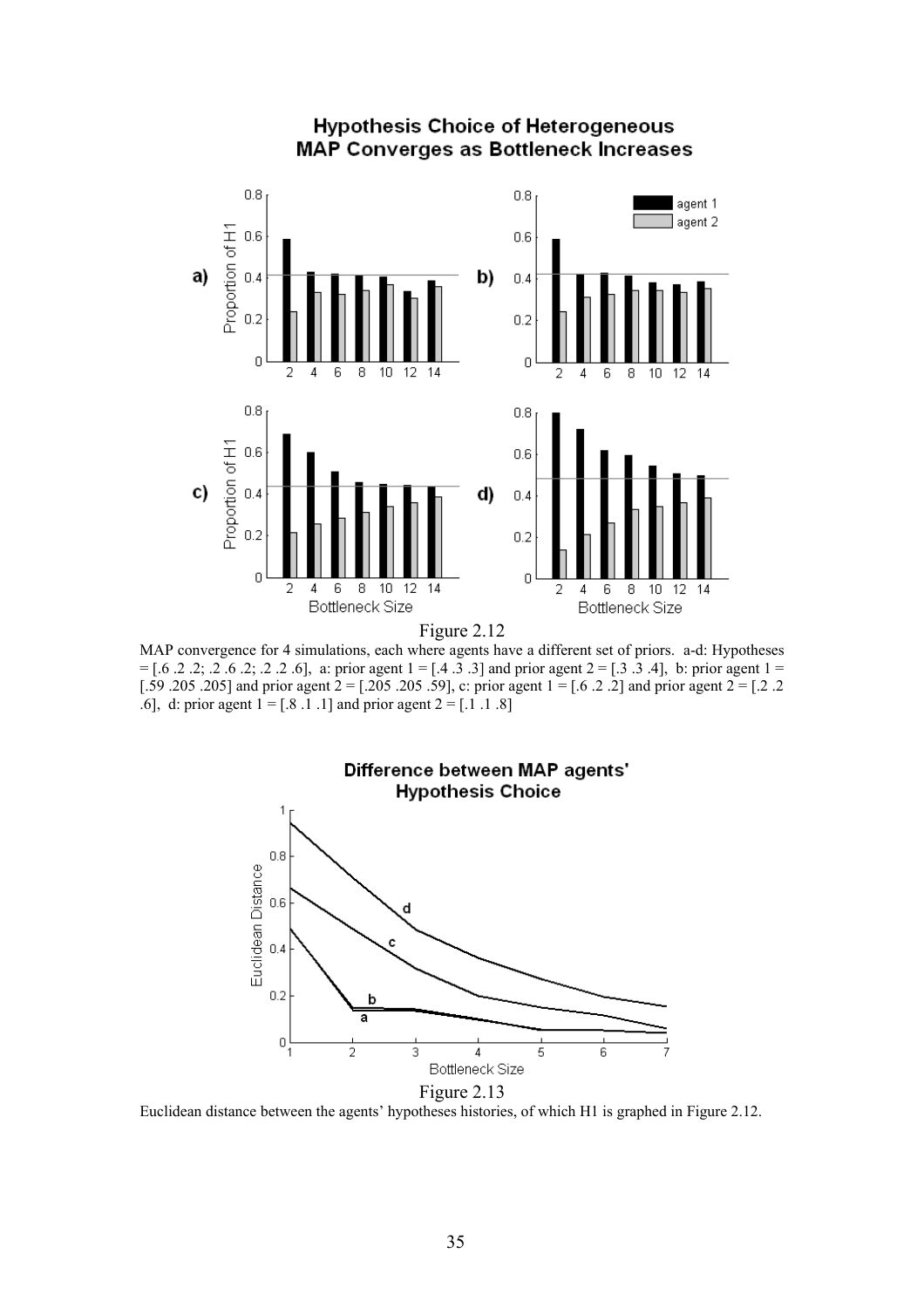## *Summary Heterogeneous ILM:*

For both the MAP and Sampler models, the behavior of 2 agents with heterogeneous biases converges as a function of the bottleneck size. The more agent's share each other's data, the more they choose the same hypotheses as each other. At very large bottlenecks, agents choose the exact same hypothesis throughout the simulation, showing that a sufficiently strong data likelihood value can override agent's differences in prior biases. However, the inherent variance of a finite simulation over high bottlenecks, makes it impossible to obtain an exact distribution of hypotheses that is being converged to. It appears that the Sampler model tends toward convergence to a trivial average of the agents' priors. The MAP model seems to converge slightly below this level. However, overall the behavior of the Sampler and the MAP in the heterogeneous model are qualitatively very similar. we've probably shied away from addressing the true complexity of convergence by limiting myself to 2-agent, bottleneck  $= 2$  simulations, canonical hypotheses structures, and symmetrical prior sets. Undoubtedly, such simulations will yield more variance in behavior according to more fine-grained categories of parameter settings. However, these simulations are only a first step in addressing bias heterogeneity in a Bayesian ILM.

## 2.5 Model Discussion

This Bayesian ILM both replicated the general properties of previous existing Bayesian ILMs and provided new results regarding multi-agent populations and bias heterogeneity. The replications are that a single-agent Sampler model's stationary distribution always mirrors the prior bias of the agent (Griffiths & Kalish, 2005), and a MAP model's stationary distribution is determined both by the prior and the data likelihood values (Kalish et al., 2007). Also, for a range of parameters, the prior has no effect on the MAP stationary distribution (Smith & Kirby, 2008?), but above this threshold, iterated learning amplifies this bias (Kirby et al., 2007). Additionally, a strong bottleneck effect was observed, with the general effect of increasing transmission fidelity of both the Sampler and MAP models (Kalish et al., 2007). Last to note, the normalized history of all hypotheses choices over the course of the simulation yielded the same solution as analytically calculating the Q matrix, as in Nowak et al. 2001. All of these replications attest to this particular implementation as a valid Bayesian iterated learning model.

Throughout the replication work, new insights into the role of data likelihoods for both the MAP and Sampler were obtained. The focus of all previous research with Bayesian ILMs is the on prior and how its manipulations affect the stationary distribution. Kalish et al. (2007) manipulated the degree of hypotheses overlap, as well as noise level, but it appears their hypotheses correspond to what we call the canonical form in our analyses. Otherwise, the rest of the literature does not manipulate the data likelihoods of their model. My analyses of both canonical and asymmetrical hypotheses structure, and in the absence of noise, sheds new light on *how* the likelihoods effect the stationary distribution, by way of determining the posterior values, which determine the transition probabilities of the Q matrix, which yields a particular stationary distribution. There is a great deal of complexity inherent in the nature of the hypotheses overlap, where different hypotheses structures can be shown to determine the outcome of iterated learning just as much as the prior bias does. These complexities are also strongly influenced by the bottleneck, showing that hypotheses overlap is responsive to the pressures of cultural transmission. However,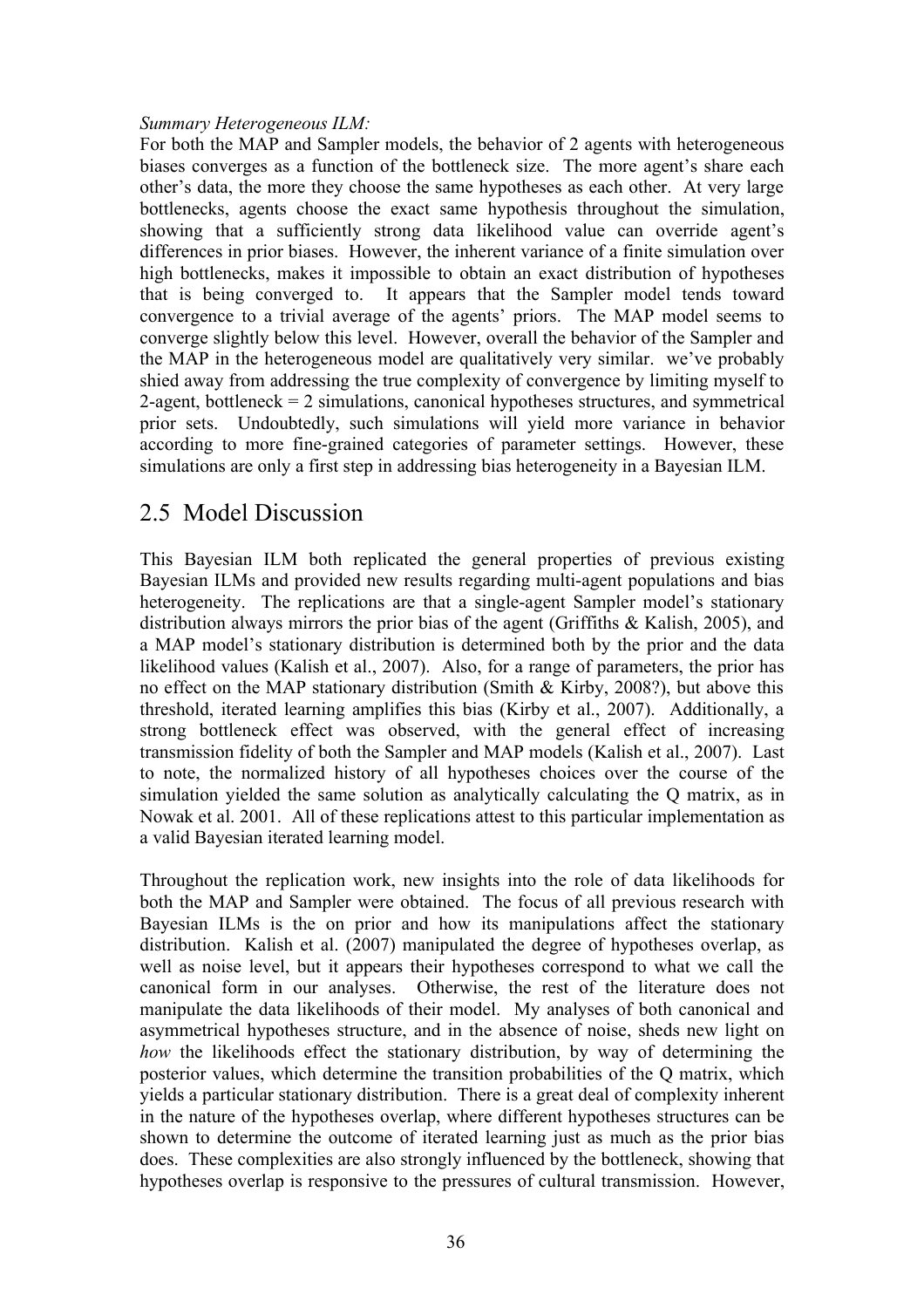in the case of asymmetrical hypotheses, this sensitivity to the bottleneck is surprisingly unstable.

The results of Smith & Kirby (2008) demonstrate that the MAP strategy of hypothesis choice is evolutionarily stable over that of samplers. However, the MAP parameters for which this result was proven, it seems, were derived from a canonical hypotheses structure and for the range of priors which are unaffected by bias strength (refer back to Figure 2.3). The result is consistent behavior of the Smith & Kirby's MAP model over the bias values they selected. My results show that this is a subset of MAP behavior and that unstable behavior is easily obtained for the right relationship between hypotheses and priors. So, perhaps MAP would not be the evolutionary stable strategy in all cases. Or additionally, perhaps it can be shown that a certain range of MAP parameters is evolutionary stable over other MAP parameter sets. Knowledge of this kind would help guide the right choice of MAP parameter sets to use for iterated learning simulations, rather than convention (i.e. assuming one unmanipulated set of canonical hypotheses).

Another novel result was obtained from a manipulation in population size. By just increasing the population size to 2, the Sampler model's stationary distribution does not strictly mirror the prior. The result is that the hypothesis with the highest prior becomes amplified in the stationary distribution, and some sensitivity to the likelihood structure emerges. This result is due to the fact that Samplers, according to this model's multi-agent implementation, can no longer be classified as perfect Bayesian reasoners (refer back to section 2.4.4).

The population manipulation was also informative in terms of this paper' ultimate question; what does cultural transmission add? Since population size, in part, defines the social structure and transmission dynamics of an ILM, any manipulation to population size that affects the stationary distribution can be taken as evidence for cultural transmission "adding" something. Referring back to Figure 2.6, it is clear that cultural transmission adds additional dynamics in the case of the Sampler, but not in the MAP. Interestingly enough, the existing literature claims the reverse: cultural transmission adds nothing to the Sampler model, but does to the MAP model.

In summary, this section has shown that the particular dynamics which were previously thought to differentiate the Sampler and MAP models, may not be as clear cut as they previously seemed. It is clear that the parameters which encode manipulations to the cultural transmission system (bottleneck and population size) affect *both* the Sampler and MAP models. It is also clear that non-convergence to the prior cannot be taken as evidence against the Sampling strategy or support for MAP strategy.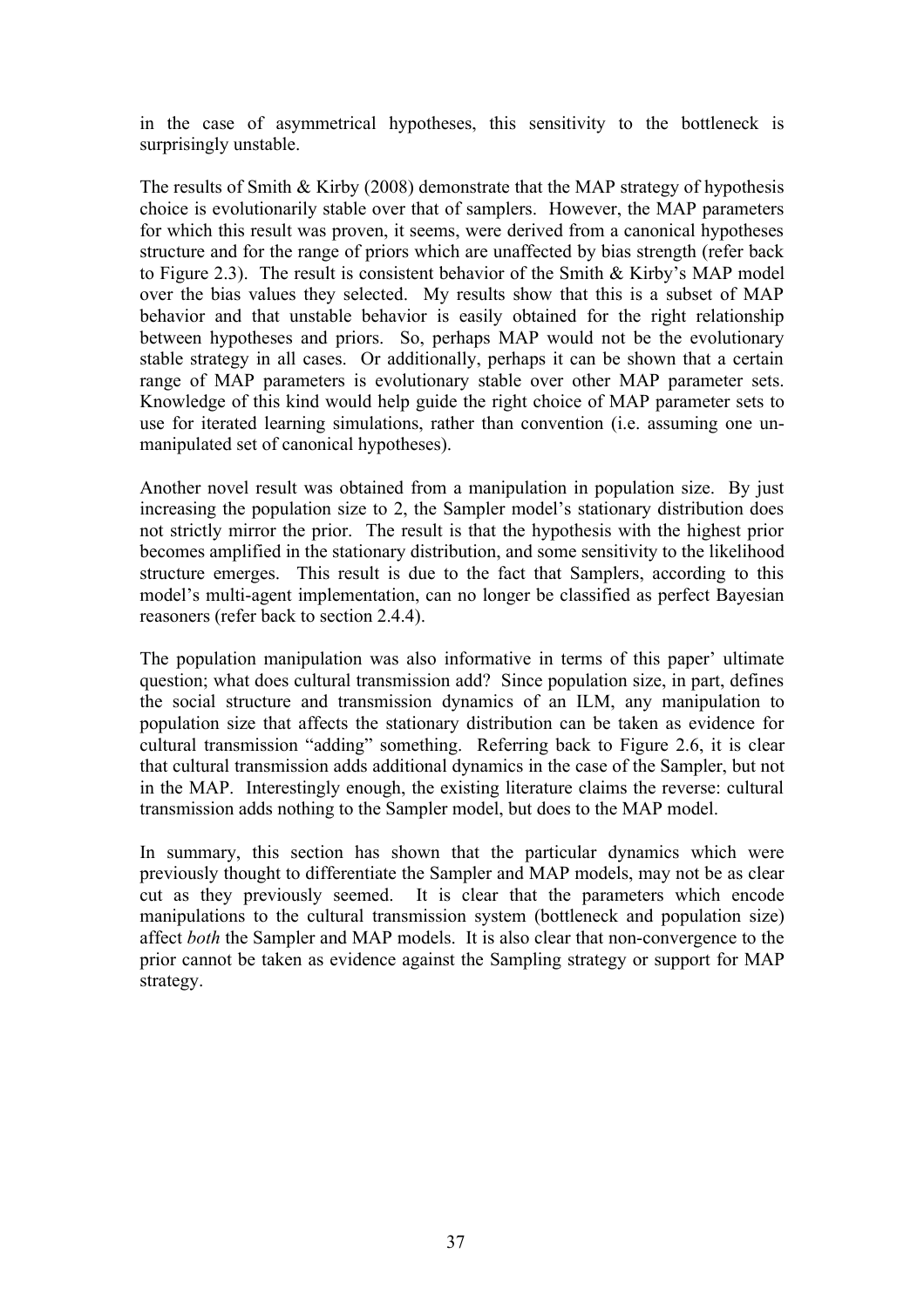One suggestion for future Bayesian ILM research would be to investigate models where agents are no longer perfect Bayesian reasoners, by giving agents heterogeneous hypotheses structures. If each generation of agents do not have the exact same hypotheses structures as the previous generation, then agents will not be able to calculate the optimal posterior probabilities over hypotheses. It is certainly the case that humans are not perfect Bayesian reasoners, because we do not have complete knowledge of the exact likelihoods involved in the processes of our environment, but rather we learn these probabilities and construct our own hypotheses, imperfectly, through experience. Another suggestion would be to explore hypothesis choice strategies that are a mix between Sampling and MAP behavior. It is more likely that human behavior can be better approximated by a strategy that lies on the continuum between sampling and maximizing, rather than one at either of these extremes. Both of these suggestions should yield results which further inform us about the outcome of iterated learning in human populations.

## **3. Conclusions**

Overall, the present research has demonstrated a wider variety of behavior than has been previously obtained in iterated learning models, yielding new insights into the complex interplay between individual biases and the cultural transmission of language.

The debate over how much innate biases vs. cultural transmission determine the outcome of iterated learning, seems to be somewhat reconciled. The present modeling results demonstrated that Samplers in a population larger than 1 do not converge to the prior and are sensitive to manipulations in the data likelihoods. Thus, when an ILM does not converge to the prior, this can neither be taken as evidence against the sampling strategy, nor for the MAP strategy. Additionally, both models are sensitive to dynamics imposed by cultural transmission; the MAP model is sensitive to bottleneck size, and the Sampler model to population size. Thus, we cannot expect that either of these models will simply converge to the prior within ILMs that more realistically approximate human social systems.

The last important points regard the use of Bayesian inference as a model of human cognition. First, it may not be the case that the prior fully specifies the bias for the Bayesian inference algorithm once its adapted into an agent within a cultural transmission system. Additions to the Bayesian inference algorithm, such as a hypothesis choice strategy, must be implemented so that this algorithm can output data for other agents in the simulation. These additions are probably building in additional biases to the agents behavior, as is apparent in the behavioral differences between Samplers and Maximizers. This raises doubt to the claim that Bayesian ILMs are the solution to previous ILM confounds, where the learning algorithms had implicit and incomparable biases.

Second, we would certainly want to know how much the behavior of the models change when agents are no longer perfect Bayesian reasoners. Relaxing this assumption could give a better account of human behavior in iterated learning. It could be quite interesting, for researchers in cognitive science, to investigate computational ILMs where agents are heterogeneous in respect to their hypotheses structures, because an in-depth study of the hypotheses component of Bayesian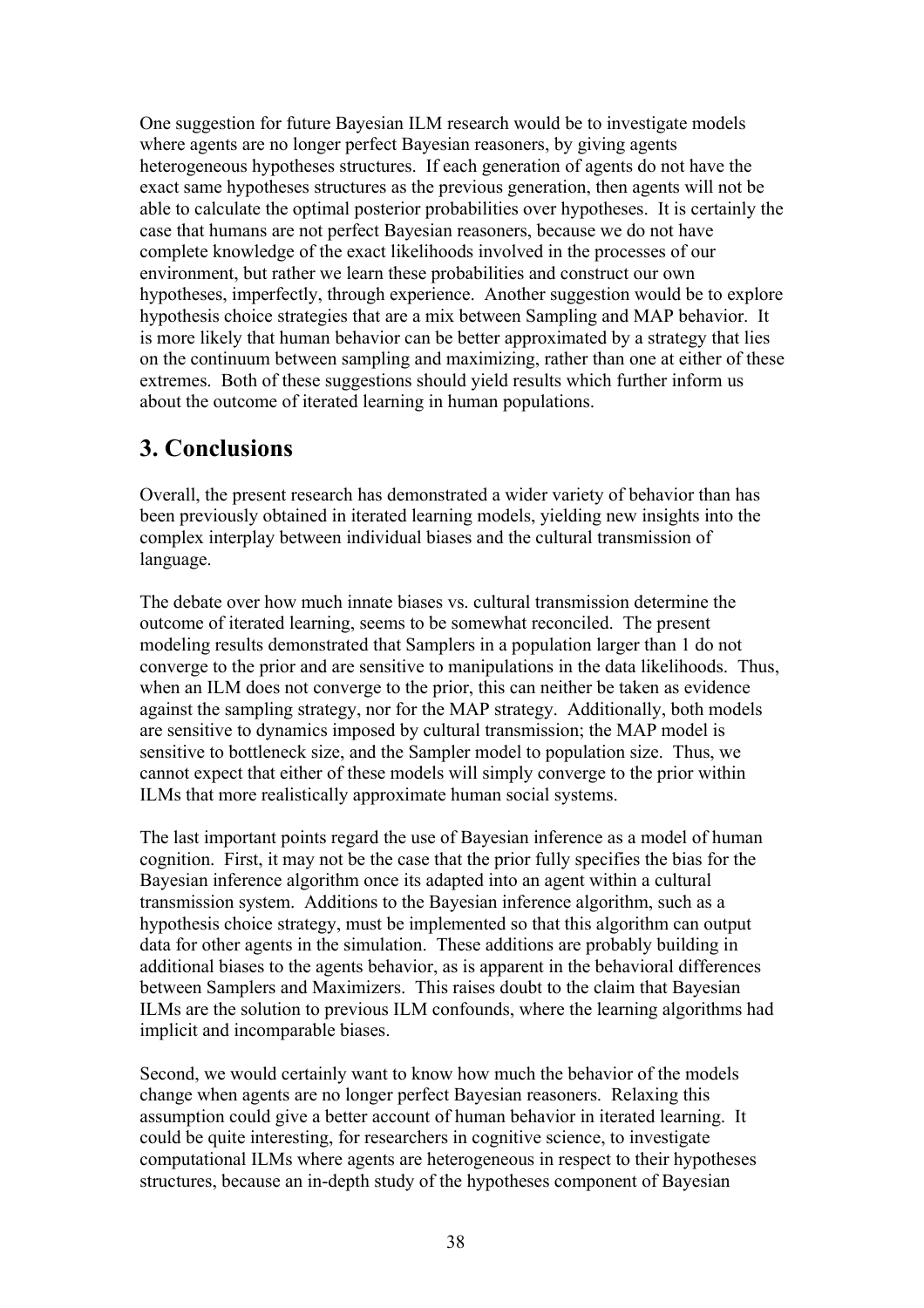inference could provide a formal framework to investigate the representational constraints of individual cognitive agents, and how they affect the transmission of language.

The work presented in this paper has attempted to synthesize the findings of a computational ILM and an iterated learning experiment with human subjects. As hopefully demonstrated in the present research, this combination of methodologies can provide us with deeper insights into explaining the structure of human language, as rooted both in the biases of individual cognitive agents, and the system of cultural transmission in which the interact.

## Acknowledgments

Thanks to Federico Sangati, Sara Ramezani and Emily Morgan for technical help, support and comments. We gratefully acknowledge funding from an Amsterdam Merit and HSP Huygens scholarship to VF and a VENI research fellowship to WZ from the Netherlands Organization for Scientific Research (NWO, project nr. 639.021.612). This paper is based on chapter 1 and 2 of Ferdinand (2006).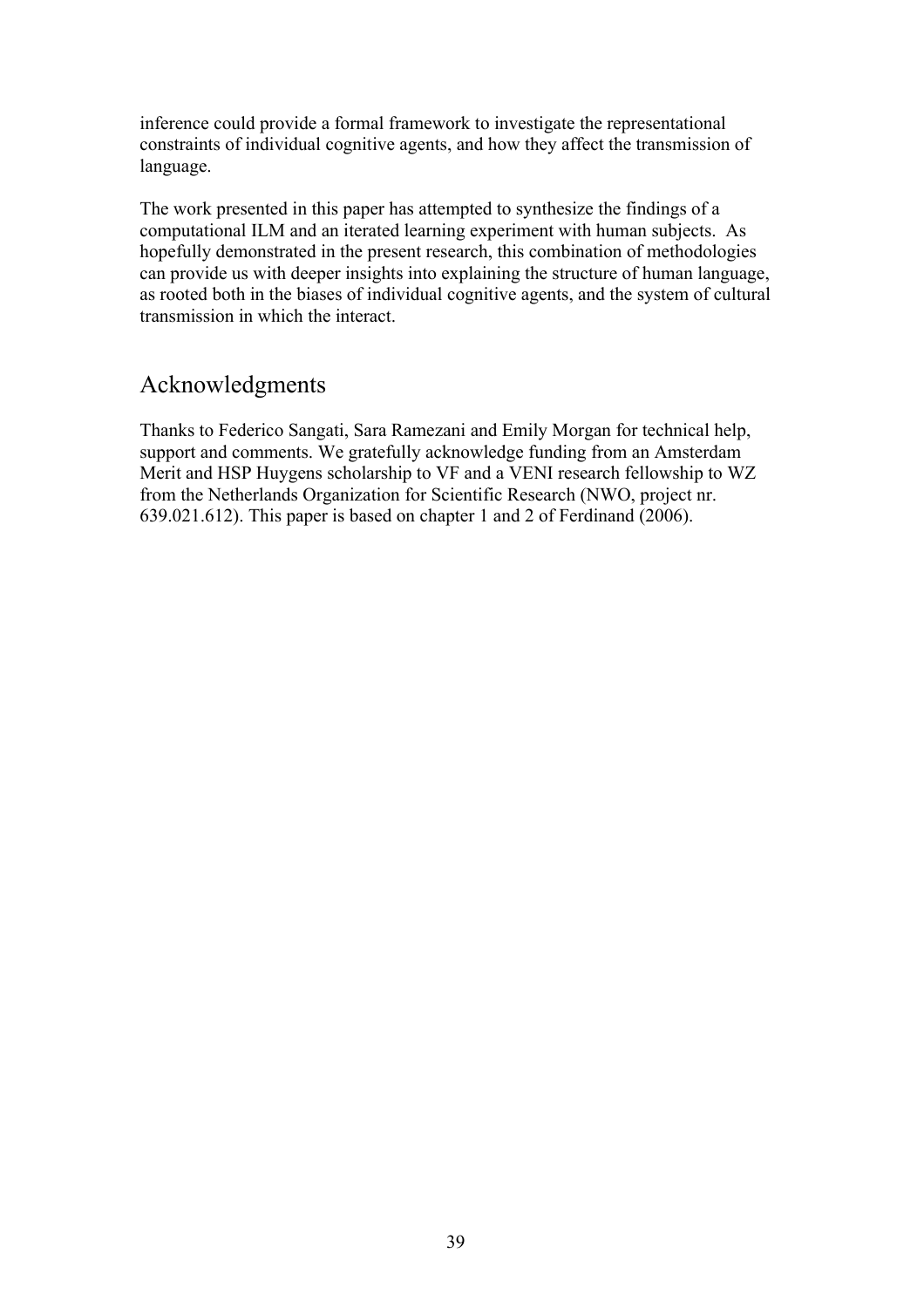# **Appendix A**

#### Bayesian ILM code for the MAP agent Matlab

```
%% Parameters:
N gen = 10000; \frac{1}{6} number of generations
N-pop = 2; % must enter same number of rows in prior matrix as N pop
N hyp = 3; % number of hypotheses
N sam = 1; % number of samples
N_sampop = N_sam*N_pop; % number of samples, totaled over agents<br>N_dat = 3; % number of data-values (assuming data-values range
             \overline{\phantom{x}} % number of data-values (assuming data-values range from 1 to N dat)
%% Main program loop
%% initialize
posteriorhistory = zeros(N_gen,N_pop,N_hyp);
hypotheseshistory = zeros(N gen, N pop);
hyphist = zeros(N pop,N hyp);
hyphistnorm = \overline{z}eros(N_pop, N_hyp);
posterior = zeros(N_pop,N_hyp);
agents posterior = \frac{1}{2} and \frac{1}{2} bop, N hyp);
a agents hypothesis = zeros(\overline{N}_ppop, 1);
data each agent = zeros(1,N sam);
posteriormean = zeros(N_pop,N_hyp);
summary = zeros(N pop, N hyp);
likelihood = zeros(1,N hyp);
prior = zeros(N_pop,N_hyp);
prior = log ([.\frac{1}{8} .1 .1, .1 .1 .8]); % must enter #rows=N_pop
hypotheses = log ([.6 .2 .2; .2 .6 .2; .2 .2 .6]);
data = zeros(1,N_sampop); % data is a vector. each agent's output follows in chunks
data = random('unid', N dat, [1,N \text{ sampop}]),
%% iterate
for generation=1:N_gen,
     %calculate posterior
     for a=1:N_pop,
    likelihood = [0.0 0.0 0.0]; %resets likelihood to zeros, each loop
         for i=1:N_sampop, likelihood = likelihood + 
                transpose(hypotheses(:,data(1,i))); end;
         agents_posterior(a,:) = logBayesRule(prior(a,:),likelihood);
     end;
    agents posterior; %matrix of all agents posteriors for this generation
    posteriorhistory(generation,:,:) = agents posterior;
     for a=1:N_pop,
    posteriormean(a,:) = sum(posteriorhistory(:,a,:)) ./ N gen;
     end;
%Maximizer
     %choose hypothesis
     for a=1:N_pop, 
          %randomize order hypotheses are evaluated to be max or not, because
          %if there are multiple identical max values, max() always returns the first
one, biasing towards h1, then h2.
        maxtest = transpose(range(3,3));
         [value, position] = max(agents\_posterior(a,:));if agents_posterior(a,maxtest(:,1)) == max(agents posterior(a,:));
            hstar = maxtest(:,1);
         elseif agents posterior(a,maxtest(:,2)) == max(agents posterior(a,:));
           hstar = maxtest(:,2);elseif agents_posterior(a,maxtest(:,3)) == max(agents_posterior(a,:));
            hstar = maxtest(:,3);
```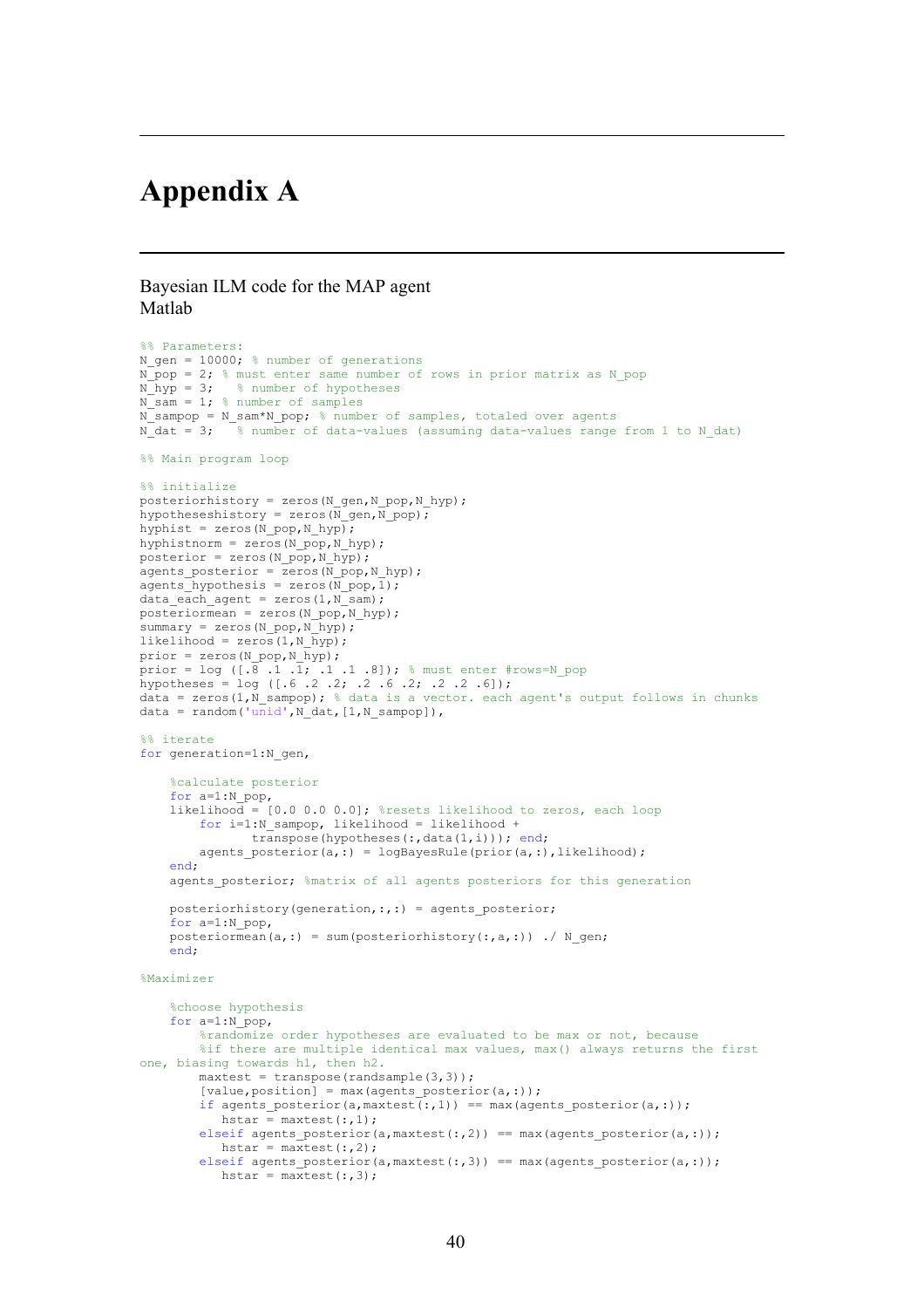```
 else 'I cant program';
         end;
        agents hypothesis(a,:) = hstar;
         hypotheseshistory(generation,a) = hstar;
     end;
    agents hypothesis; %matrix of all agents' chosen hypothesis for this generation
     %generate data
    data = [];
    for a=1:N\_pop, data_each_agent =
               randsample(1:\overline{N}_dat,N_sam,true,exp(hypotheses(agents_hypothesis(a),:)));
     data = [data data_each_agent];
     end;
end;
%create hyphist
for a=1:N_pop,
    for h=1:N hyp,
 for g=1:N_gen,
if hypotheseshistory(g,a) == h;
                hyphist(a,h) = (hyphist(a,h))+1;else hyphist(a,h) = hyphist(a,h);
             end;
         end;
     end;
end;
for a=1:N_pop,
   hyphistnorm(a,:) = hyphist(a,:) \cdot sum(hyphist(a,:));
end;
```
Bayesian ILM code for the Sampler agent hypothesis choice Matlab

```
%choose hypothesis
    agents hypothesis = [];
    for a=\overline{1:N} pop,
        agents hypothesis(a) = randsample(1:N_hyp,1,true,agents_posterior(a,:));
        hypotheseshistory(generation, a) = agents hypothesis(a);
     end;
    agents hypothesis; \frac{1}{2} matrix of all agents' chosen hypothesis for this generation
     %generate data
    data = [];
    for a=1:N\_pop, data_each_agent =
       randsample(1:N_dat,N_sam,true,exp(hypotheses(agents_hypothesis(a),:)));
    data = [data data = data] end;
```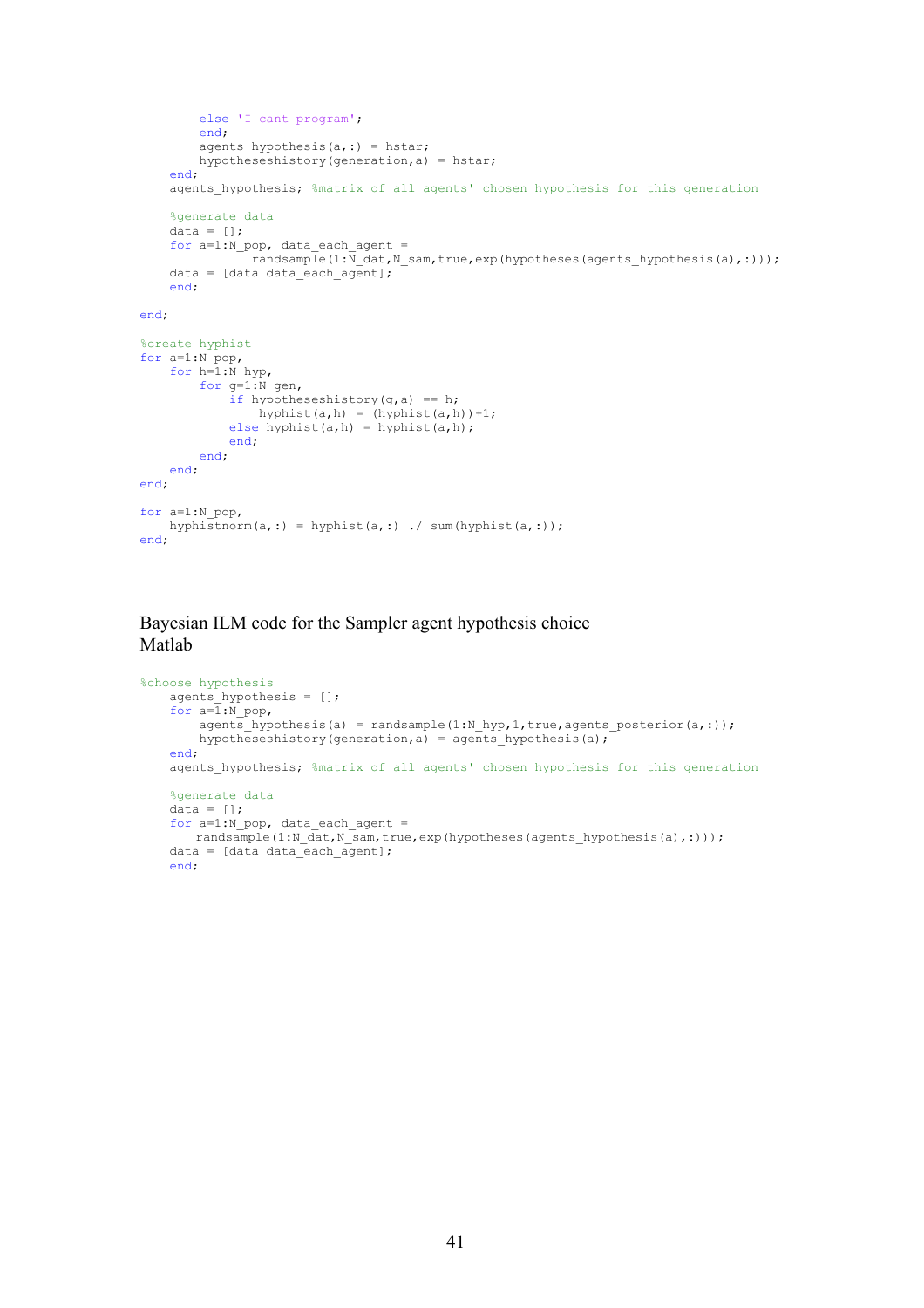# **References**

- Bartlett, F. C. (1932). *Remembering: A study in experimental and social psychology.* Cambridge: Cambridge University Press.
- Batali, J. (1998). Computational simulations of the emergence of grammar. In Hurford, J. R., Studdert-Kennedy, M., Knight, C. (Eds.), *Approaches to the Evolution of Language: Social and Cognitive Bases,* pages 405-426. Cambridge: Cambridge University Press.
- Brehmer, B. (1971). Subjects' ability to use functional rules. *Psychonomic Science*, 24, 259- 260.
- Brehmer, B. (1974). Hypotheses about relations between scaled variables and in the learning of probabilistic inference tasks. *Organizational Behavior & Human Decision Processes*, 11, 1-27.
- Brighton, H. (2002). Compositional Syntax From Cultural Transmission. *Artificial Life, 8*(1).
- Brighton, H. & Kirby, S. (2001). The survival of the smallest: stability conditions for the cultural evolution of compositional language. In Kelemen, J. & Sosik, P. (Eds.), *ECAL01*, pages 592-601. Springer-Verlag.
- Brighton, H., Smith, K., & Kirby, S. (2005). Language as an evolutionary system. *Physics of Life Reviews*, 2, 177-226.
- Busemeyer, J. R., Byun, E., DeLosh, E. L., & McDaniel, M. A. (1997). Learning functional relations based on experience with input-output pairs by humans and artificial neural networks. In Lamberts, K. & Shanks, D. R. (Eds.), *Knowledge, concepts, and categories: Studies in cognition*, pages 408-437. Cambridge: Cambridge, MA: MIT Press.
- Christiansen, M. & Kirby, S. (2003). Language Evolution: Consensus and controversies. *Trends in Cognitive Science*, 7(7), 300-307.
- Cornish, H. (2006). *Iterated Learning with Human Subjects: an Empirical Framework for the Emergence and Cultural Transmission of Language*. Unpublished Masters thesis, School of Philosophy, University of Edinburgh, U.K.
- Ferdinand, V. (2008). *How learning biases and cultural transmission structure language: Iterated learning in Bayesian agents and human subjects*. Unpublished Master's thesis, Institute for Interdisciplinary Studies, University of Amsterdam
- Flaherty, M. & Kirby, S. (2008). Iterated language learning in children (abstract). In Smith, A. D. M., Smith, K., & Ferrer I Cancho, R. (Eds.), *Proceedings of the 7th International Conference (EVOLANG7)*, pages 425-426. World Scientific.
- Galantucci, B. (2005). An experimental study of the emergence of human communication systems. *Cognitive Science*, 29, 737-767.
- Griffiths, T. L. and Kalish, M. L. (2005). A Bayesian view of language evolution by iterated learning. In Bara, B.G., Barsalou, L., and Bucciarelli, M. (Eds.), *Proceedings of the Twenty-Seventh Annual Conference of the Cognitive Science Society,* pages 827-832. Erlbaum, Mahwah, NJ.
- Griffiths, T. L., Christian, B. R., & Kalish, M. L. (2006). Revealing Priors on Category Structures Through Iterated Learning. *Proceedings of the 28th Annual Conference of the Cognitive Science Society*.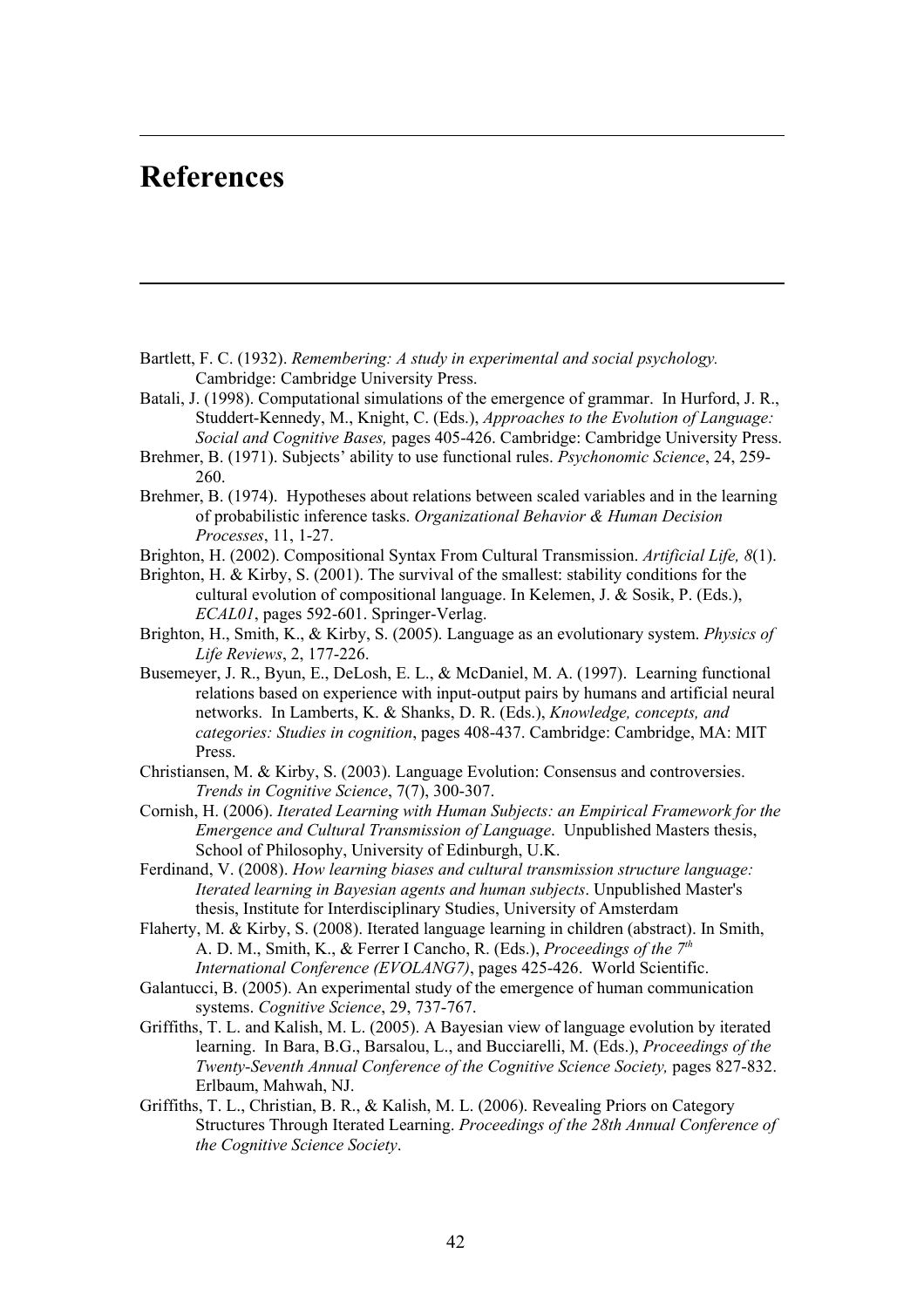- Hare, M., & Elman, J. L. (1995). Learning and morphological change. *Cognition*, 56, 61-98.
- Hurford, J. R., (2000). Social transmission favors linguistic generalization. In Knight, C., Studdert-Kennedy, M., Hurford, J. R. (Eds.), *The Evolutionary Emergence of Language: Social Function and the Origins of Linguistic Form, pages 324-352.* Cambridge: Cambridge University Press.
- Kalish, M. L., Lewandowsky, S., & Kruschke, J. K. (2004). *Psychological Review*, 111(4), 1072-1099.
- Kalish, M. L., Griffiths T. L., & Lewandowsky, S. (2007). Iterated learning: Intergenerational knowledge transfer reveals inductive biases. *Psychonomic Bulletin & Review.* 14(2), 288-294.
- Kirby, S. (1998). Language evolution without natural selection: From vocabulary to syntax in a population of learners. Unpublished manuscript.
- Kirby, S. (1999). Function, Selection, and Innateness: the Emergence of Language Universals. Oxford university Press.
- Kirby, S. (2000). Syntax without Natural Selection: How compositionality emerges from vocabulary in a population of learners. Unpublished manuscript.
- Kirby, S. (2001). Spontaneous evolution of linguistic structure: An iterated learning model of the emergence of regularity and irregularity. *IEEE Journal of Evolutionary Computation,* 5, 102-110.
- Kirby, S., Dowman, M., & Griffiths, T. L. (2007). Innateness and culture in the evolution of language. *PNAS*, 104(12), 5241-5245.
- Kirby, S., Cornish, H., & Smith, K. (2008). Cumulative Cultural Evolution in the Laboratory: an experimental approach to the origins of structure in human language. *Proceedings of the National Academy of Sciences*, 105(31), 10681-10686.
- Kuhl, P. K. (2004). Early language acquisition: cracking the speech code. *Nature Reviews Neuroscience*, 5(11), 831-843.
- Lieberman, A. M., et al. (1967). Perception of the Speech Code. *Psychological Review*, 74, 431-61.
- Lieberman, E., Michel, J., Jackson, J., Tang, T., & Nowak, M. (2007). Quantifying the evolutionary dynamics of language. *Nature*, 449, 713-716.
- Nowak, M. A., Komarova, N. L., & Niyogi, P. (2001). Evolution of universal grammar. *Science*, 291, 114-118.
- Pinker, S. (1984). *Language Learnability and Language Development*. Cambridge, MA: Harvard University Press.
- Scott-Phillips, T. C., Kirby, S., & Ritchie, G. R. S. (2008). Signalling signalhood and the emergence of communication (abstract). In Smith, A. D. M., Smith, K., & Ferrer I Cancho, R. (Eds.), *Proceedings of the 7<sup>th</sup> International Conference (EVOLANG7)*, pages 497-498. World Scientific.
- Smith, K. (2002). The cultural evolution of communication in a population of neural networks. *Connectionism Science* ,14, 65-84.
- Smith, K. (2003). Learning biases and language evolution. In Kirby, S. (Ed.) *Language Evolution and Computation (Proceedings of the Workshop on Language Evolution and Computation, 15th European Summer School on Logic, Language and Information)*.
- Smith, K., & Kirby, S. (2008). Natural selection for communication favors the cultural evolution of linguistic structure. In Smith, A. D. M., Smith, K., & Ferrer I Cancho, R. (Eds.), *Proceedings of the 7th International Conference (EVOLANG7)*, pages 283- 290. World Scientific.
- Vogt, P. (2003). Iterated learning and grounding: from holistic to compositional languages. Unpublished manuscript.
- Weisbuch, G. (1991). Complex systems dynamics: an introduction to automata networks. *Santa Fe Institute Studies in The Sciences of Complexity Lecture Notes*, vol. 2.